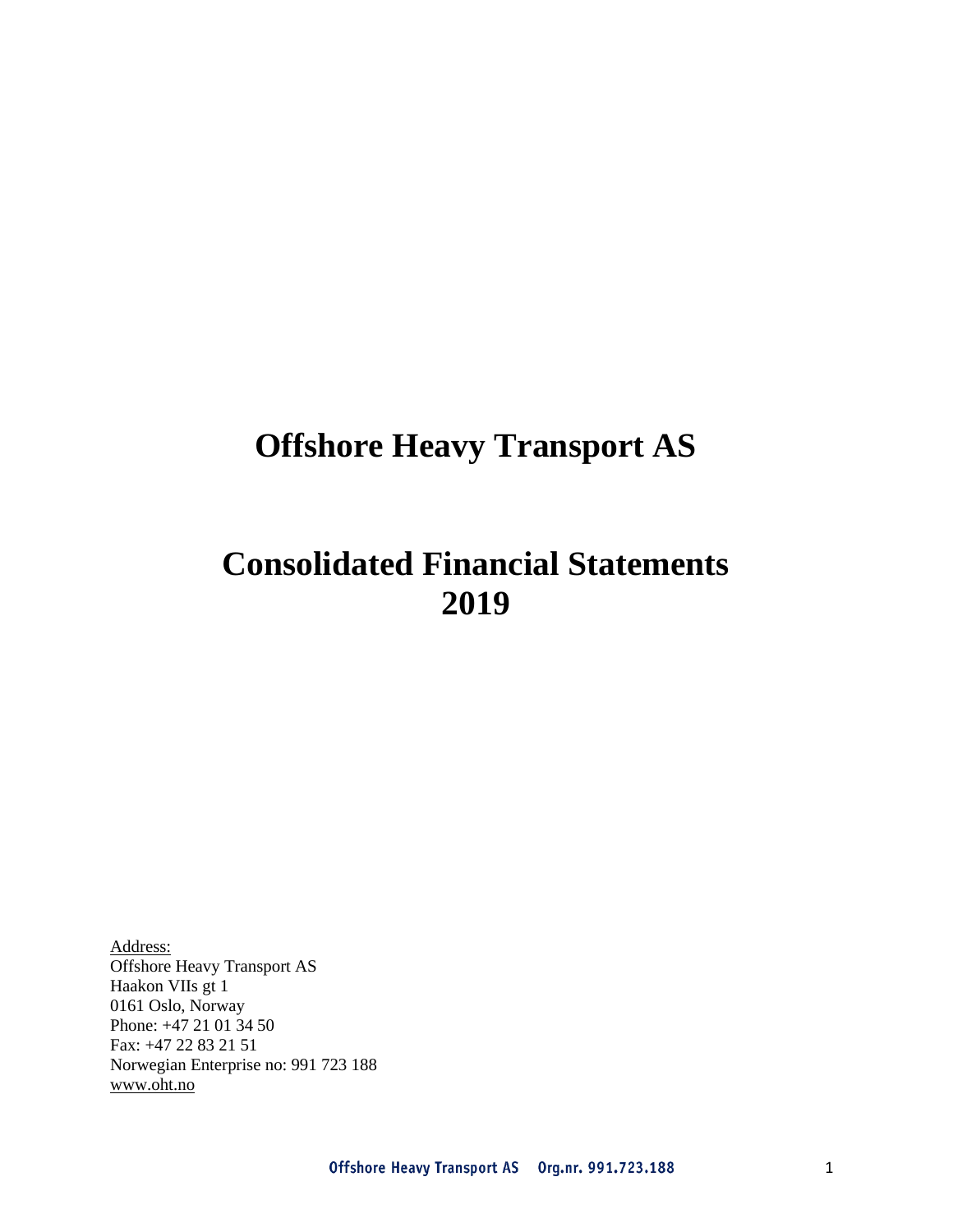### **OFFSHORE HEAVY TRANSPORT AS - BOARD OF DIRECTORS' REPORT 2019**

Offshore Heavy Transport AS and its subsidiaries (the Group) provide heavy transport services mainly for the Oil & Gas and offshore industry, offshore renewables as well as heavy construction and other industries requiring transportation of outsize cargos. The Company's five semi-submersible heavy transport vessels are capable of transporting some of the largest and heaviest cargos possible to transport by sea in the world today. The Company's headquarter is in Oslo, Norway.

The Company's strategy is to create shareholder value by providing high quality service to its customers and focus on safe and efficient operations with high utilization of the fleet.

On 10 June 2018 the Group signed a contract for building a new vessel, project Alfa Lift, designed for offshore wind foundation installation. Delivery date is expected to be second half of 2021.

The share capital consists of 10 000 shares at a nominal value of NOK 20. 6 667 shares are owned by Songa Corp, a company in the Blystad Group, and 3 333 are owned by Lotus Marine AS.

The Company has so far not experienced any significant negative effects due to the Covid 19 pandemic. No contracts have been cancelled and all vessels are operating according to plan. Precautions have been taken on board vessels, and crew changes and port calls have been more demanding. Any contamination on board a vessel could affect the ability to operate as planned. At the main office as all employees have been instructed to work from home since mid-March until further notice. Management is following the situation closely.

#### **Financial results**

The financial results for 2019 reflect the business activities of the Group.

At year-end 2019, the Group reported gross freight revenues of USD 61.1 million (USD 56.5 million in 2018) and operating (TC equivalent) revenues of USD 32.7 million (USD 25.6 million for 2018).

Net operating profit was USD -6.0 million (USD -13.1 million in 2018). The Group recorded net financial items of USD -1.8 million (USD 0.5 million in 2018). Net loss after tax amounted to USD -7.6 million (USD -13.0 million in 2018).

Net cash flow from operating activities was USD 12.8 million in 2019 (USD 6.8 million in 2018). Net cash flow used in investing activities amounted to USD -39.0 million (USD -26.4 million in 2018). Net cash flow used in financing activities amounted to USD 24.5 (USD nil in 2018). Thus, total net cash flow resulted in an ending cash balance of USD 9.5 million as at 31 December 2019.

#### **The heavy transportation market**

The market for semi-submersible heavy transportation is a niche market mainly providing services to the oil service, offshore renewables and heavy construction industries and is characterized by few suppliers. The cargoes are typically extremely large and heavy, and in most cases high-value constructions. The cargo base served by heavy transport vessels include:

- Offshore drilling rigs (both jack-ups and semi-submersible rigs)
- Floating production units (excluding self-propelled FPSO/FSOs)
- Oil field equipment and modules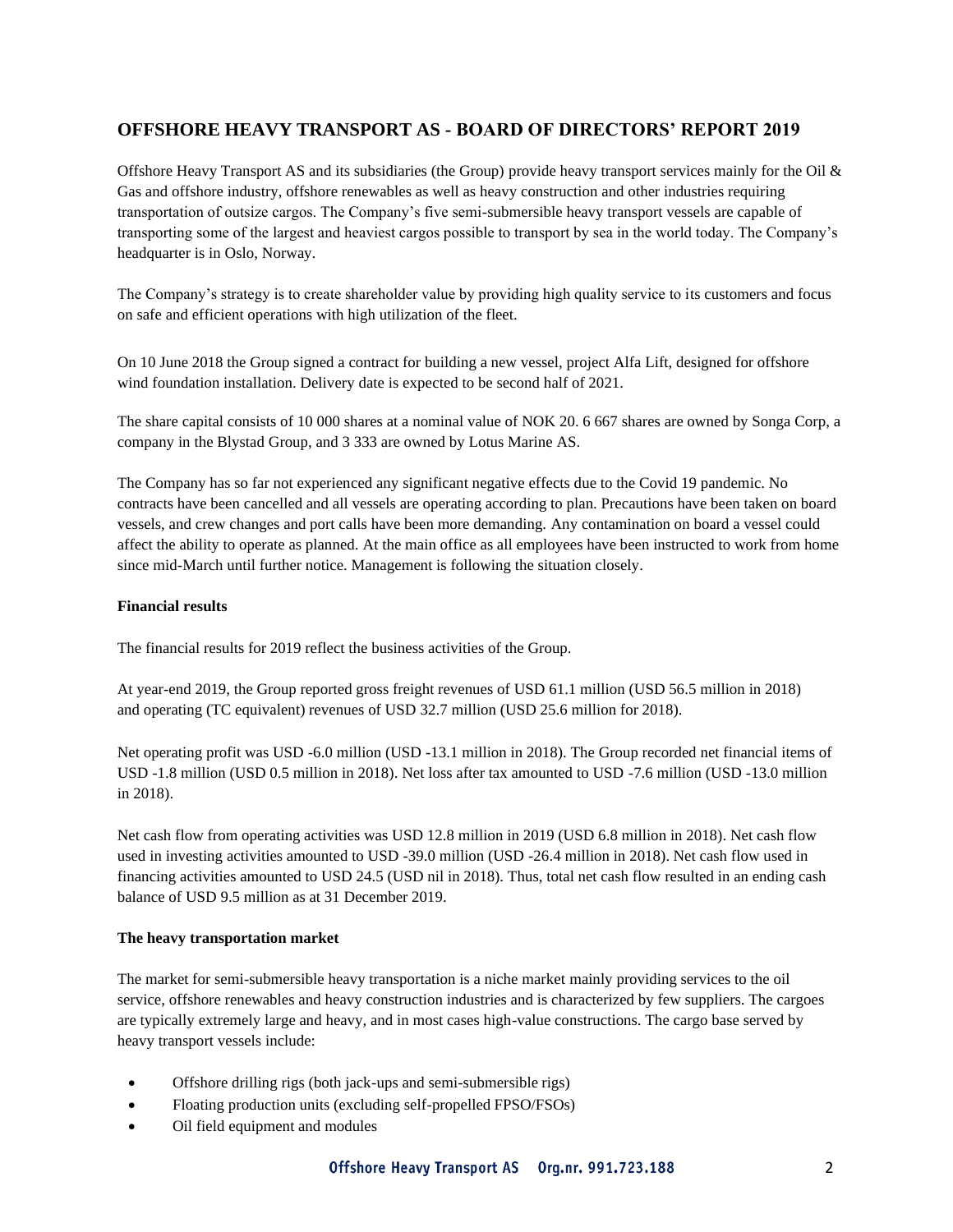- Offshore wind components
- Other cargoes, both floating and non-floating, including docks, dredging equipment, barges, cranes, prefabricated industrial modules and military equipment

The prices achievable for heavy transportation services have improved somewhat compared to the previous two years. The Company's investment in heavy transport shipping assets is based on an expectation of a long-term positive development in the demand for heavy transport services.

#### **Fleet operation**

Through-out 2019 all five vessels Eagle, Falcon, Osprey, Hawk and Albatross have been in operation and have carried out their transport assignments satisfactorily.

From beginning December 2018 until early 2020, all five vessels have been through their five-year special survey including dry-docking. While dry-docking each vessel has also installed exhaust gas scrubbers. The combined cost of these two programs has been USD 19.3 million.

Every cargo operation is carefully planned by the Company's operation and engineering department. Each loading and discharge operation is supervised by experienced load masters onboard the vessel.

#### **Management agreements**

The commercial management activities including chartering, contracting, vessel operation and scheduling are carried out by the Group's in-house commercial department, OHT Management AS.

Technical management is contracted to Songa Shipmanagement Ltd for all five vessels. Songa Shipmanagement Ltd has long experience in technical supervision and operation of vessels.

Crew management is subcontracted to Songa Crew Management Ltd.

#### **Financing and liquidity**

The Group had cash and cash equivalents of USD 9.5 million at the end of 2019 (USD 11.1 million end 2018). Total assets were USD 219.5 million (USD 192.2 million end 2018). Shareholders equity amounted to USD 169.2 million (USD 176.9 million end 2018). Current liabilities were USD 48.9 million (USD 15.4 million end 2018). The interest bearing debt at year-end 2019 amounted USD 24.8 million, nil at year end 2018. The equity ratio was77 % at the end of 2019 (92.0 % end 2018).

Interest bearing debt is a revolving credit facility of USD 30 million with Skandinaviska Enskilda Banken (SEB). Maturity date is 31 December 2020.

The Alfa Lift project will be financed by 30% upfront payments and the remaining 70% through an intended sale leaseback contract with the leasing company of the yard. As per date 20 percentage points of the upfront payments have been processed.

The Board of Directors confirm that the going concern assumption has been assessed and confirms that the assumption is valid, see also above regarding Covid 19.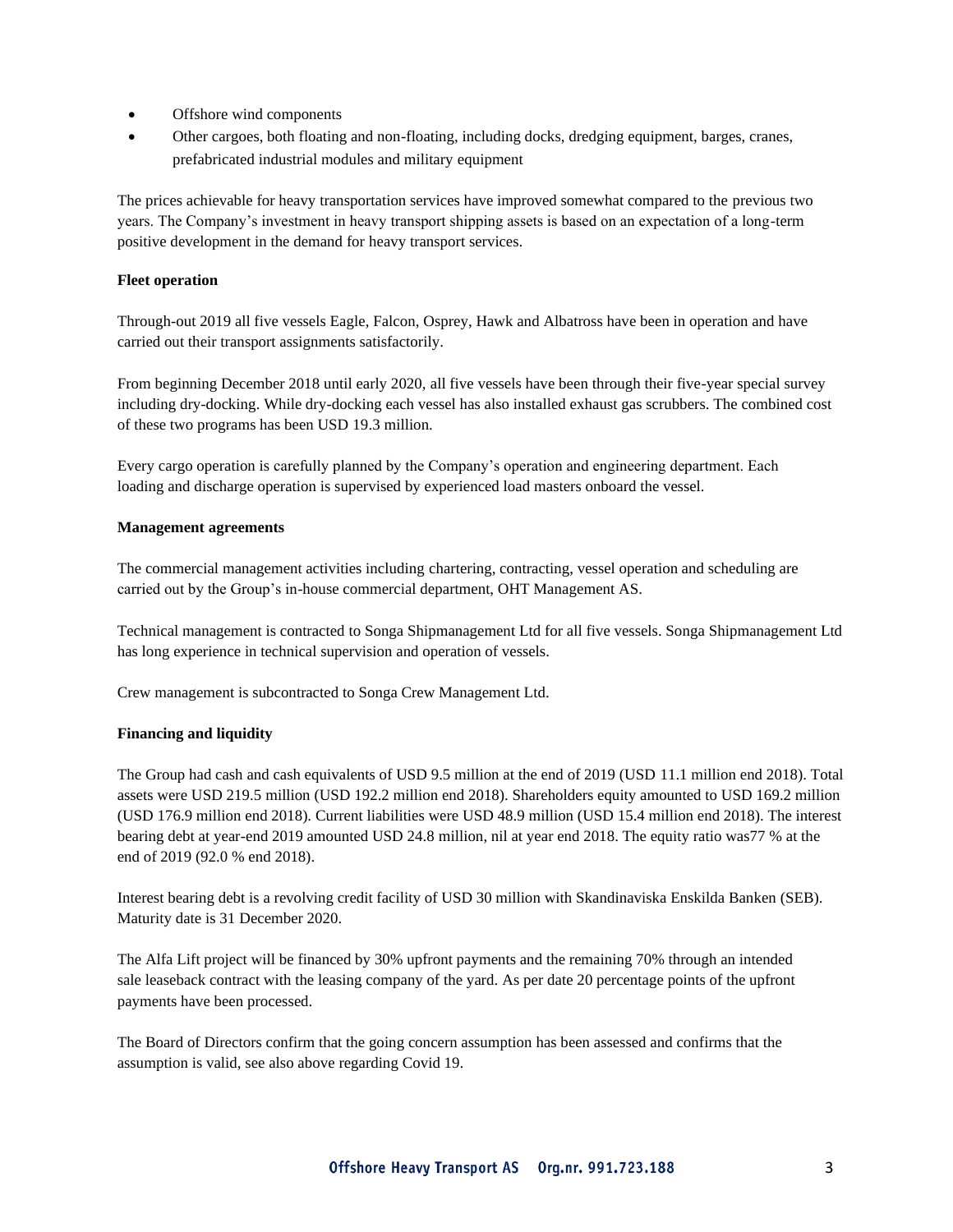#### **Health, safety and environment (HSE)**

The Company's objective is to ensure safe and secure operations. The business operates in compliance with national and international requirements and regulations. There have been six minor incidents on board the vessels during 2019 where three of these lead to short sick leave.

Investigations have been performed, and corrective actions have been done to prevent recurrence.

There have been no oil spills in 2019.

To reduce emissions from the vessels and prepare for IMO 2020, exhaust gas scrubbers have been installed on all vessels during 2019.

The company is certified to ISO9001:2015 and ISO14001:2015.

The working environment and team spirit are considered good. Of the directly employed personnel in the Group (headquarter), total sick-leave during the year was 1.7%.

The Company aims to be a workplace free from discrimination on the basis of gender, race or religion on matters such as pay, promotion and recruitment, and aims to offer equal opportunities to men and women. As of 31 December 2019, the Group had 24 employees.

#### **Risk factors**

The Company is exposed to market risks, risks related to operation of the vessels, financial risks and strategic risks.

Market risks include risks associated with the demand and supply for the Company's services as well as political risks. An important factor when evaluating the market risk is the expectations for future oil and gas activity. A decline in oil prices will not necessarily have a detrimental effect on the number of available cargos in the world, but prices could be negatively affected.

The Company's operational risks include perils particular to marine operations, including loss of cargo, capsizing, grounding, collision and loss and damage to the vessels from harsh weather conditions. Such circumstances may result in severe damages to the vessels and/or damage to other property, the environment or people. In the course of its activities, the Company may become involved in legal proceedings and disputes. All of these factors could have a significant impact on the Company's financial position.

The risk of increased bunkers prices is normally secured in the freight agreements. If not, hedging contracts are employed.

The Company is exposed to financial risks such as interest rate changes and currency exchange rate fluctuations, as well as credit risk related to customers and other financial counterparties being unable to honor their obligations, or liquidity risk if the customer is unable to honor its obligations. Financial risk is also related to the financing of the new building project. The Company has had only floating interest rates on its interest-bearing debt, and as such has been exposed to interest changes. As the functional currency in the subsidiaries is USD, the Company has some exposure to fluctuations in currency rates, however these are limited mainly to administrative expenses. The currency risk related to these administrative expenses are considered limited and has therefore not been hedged. The credit risk related to customers is reduced through the contract structure and the fact that the cargo is controlled by the Company until discharging.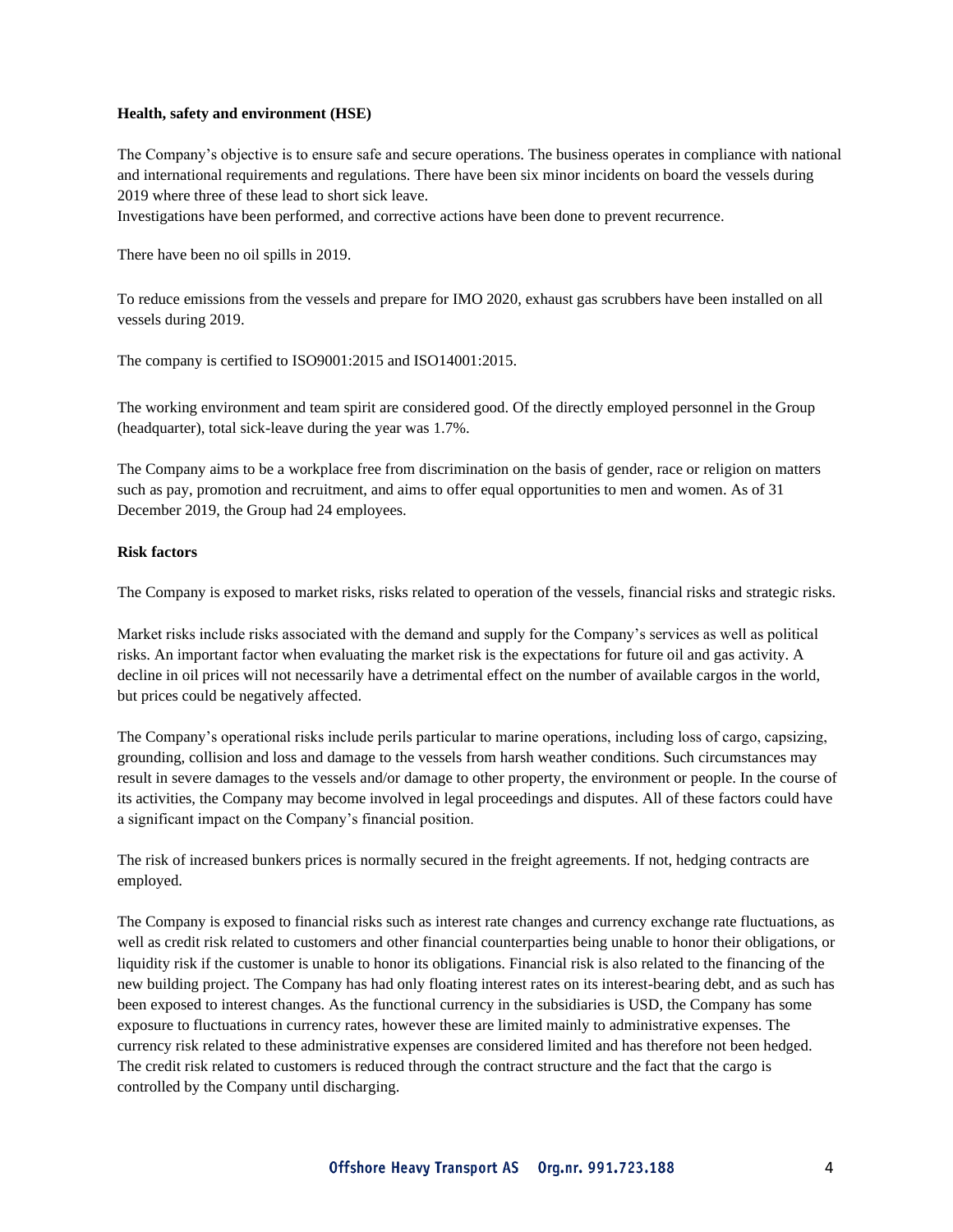#### Parent Company accounts (reported in NOK)

Offshore Heavy Transport AS is the holding Company in the Offshore Heavy Transport Group. The management and central administrative functions are performed by OHT Management AS.

Offshore Heavy Transport AS had nil in Other operating revenues in both 2019 and 2018. Net operating result was NOK -8.2 million (NOK -9.0 million in 2018).

The net financial items amounted to NOK 111.1 million in 2019 (NOK 42.6 million in 2018). NOK 125.7 million (2018: NOK 34.0 million) was dividend and group contribution from subsidiaries. NOK-14.0 million was net other financial expenses and NOK-0.6 million was net foreign exchange gain.

Net profit for 2019 was NOK 105.1 million, whereas there was a net profit of NOK 31.7 million in 2018.

As of 31 December 2019, total assets amounted to NOK 1 174.4 million (NOK 881.4 million in 2018).

Total equity at 31 December 2019 amounted to NOK 892.3 million (NOK 787.2 in 2018).

#### **Outlook**

The Management is continuously working closely with all relevant players to market the Company's services to secure new freight contracts for the vessels. The early signs of an uptick in the Oil and Gas market that was observed late 2017 took until late 2018 until it had observable positive influence on the number of jack-up rig moves. The market for other types of cargos remained relatively stable. Towards the end of 2018 and into 2019, there were clear signs of increasing activity levels in several segments. Common to all markets is that price levels have come down quite significantly - since the peak years, and we await clarity whether the cautious increases observed lately are sustainable. The above adds up to continued challenging market conditions, with an imbalance between supply and demand. The Company will continue to take a cautious approach going forward, with focus on consolidation of current market positions.

Covid-19 has led to substantially lower oil prices. If this lasts, it will have a negative impact on number of rig moves and other activities. Otherwise, Management does not consider Covid-19 to have substantial impact on other markets such as renewables.

rne Blystad Chairman

Tom Erik Jebsen Board member / CFO

Oslo, 14 May 2020

The Board of Directors

Liang Lui Deputy Chairman

arianne H. B

Board member

èng Zhou **Board member** 

Torger E. Ramstad Managing director

Offshore Heavy Transport AS Org.nr. 991.723.188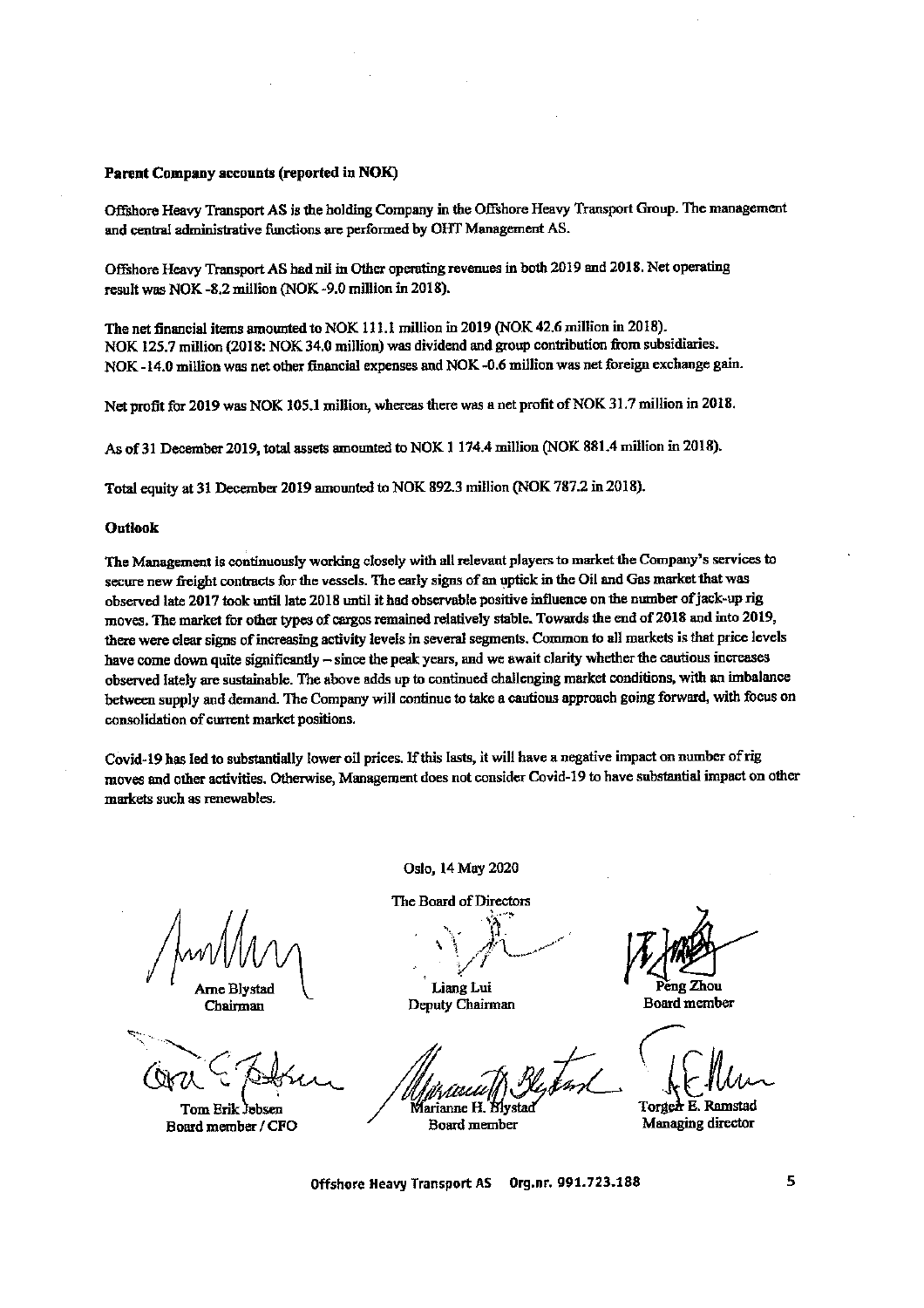# Consolidated statement of comprehensive income  $\text{USD 1 000}$

|                                                       | <b>Note</b>    | 2019     | 2018     |
|-------------------------------------------------------|----------------|----------|----------|
| Gross freight revenue                                 |                | 61 128   | 56 484   |
| Voyage related expenses                               | $\overline{4}$ | 28 4 4 9 | 30 874   |
| <b>Net operating TC income</b>                        |                | 32 679   | 25 610   |
| Operating expenses vessels                            | $\overline{4}$ | 16452    | 17 095   |
| Employee benefit expenses                             | 4, 12, 18      | 4 670    | 4 0 4 6  |
| Depreciation                                          | 9,10           | 14 2 62  | 14 2 13  |
| Administrative expenses                               | 4, 10          | 3 3 3 0  | 3 3 2 0  |
| <b>Total operating expenses</b>                       |                | 38 714   | 38 674   |
| Net operating profit/(loss)                           |                | $-6034$  | $-13064$ |
| Interest income                                       |                | 344      | 327      |
| Interest expenses                                     | 14             | $-1030$  | $-170$   |
| Net foreign exchange gain / (loss)                    | 5              | $-54$    | 9        |
| Other financial income/expenses                       |                | $-1084$  | 336      |
| Net financial income/(expenses)                       |                | $-1824$  | 502      |
| Net profit before tax                                 |                | $-7858$  | $-12561$ |
| Taxes                                                 | 13             | $-230$   | 395      |
| Net profit/(loss)                                     |                | $-7628$  | $-12957$ |
|                                                       |                |          |          |
| Other comprehensive income                            |                |          |          |
| Remeasurements of post-employment benefit obligations | 12             |          | $-50$    |
| Tax effect                                            | 13             |          | 11       |
| Total comprehensive income/(loss                      |                | $-7628$  | $-12996$ |
|                                                       |                |          |          |
| <b>Earnings per share</b>                             |                |          |          |
| Basic earnings per share, USD 1 000 per share         | 17             | $-0.76$  | $-1.30$  |
| Diluted earnings per share, USD 1 000 per share       | 17             | $-0.76$  | $-1.30$  |
| Average number of shares                              | 15             | 10 000   | 10 000   |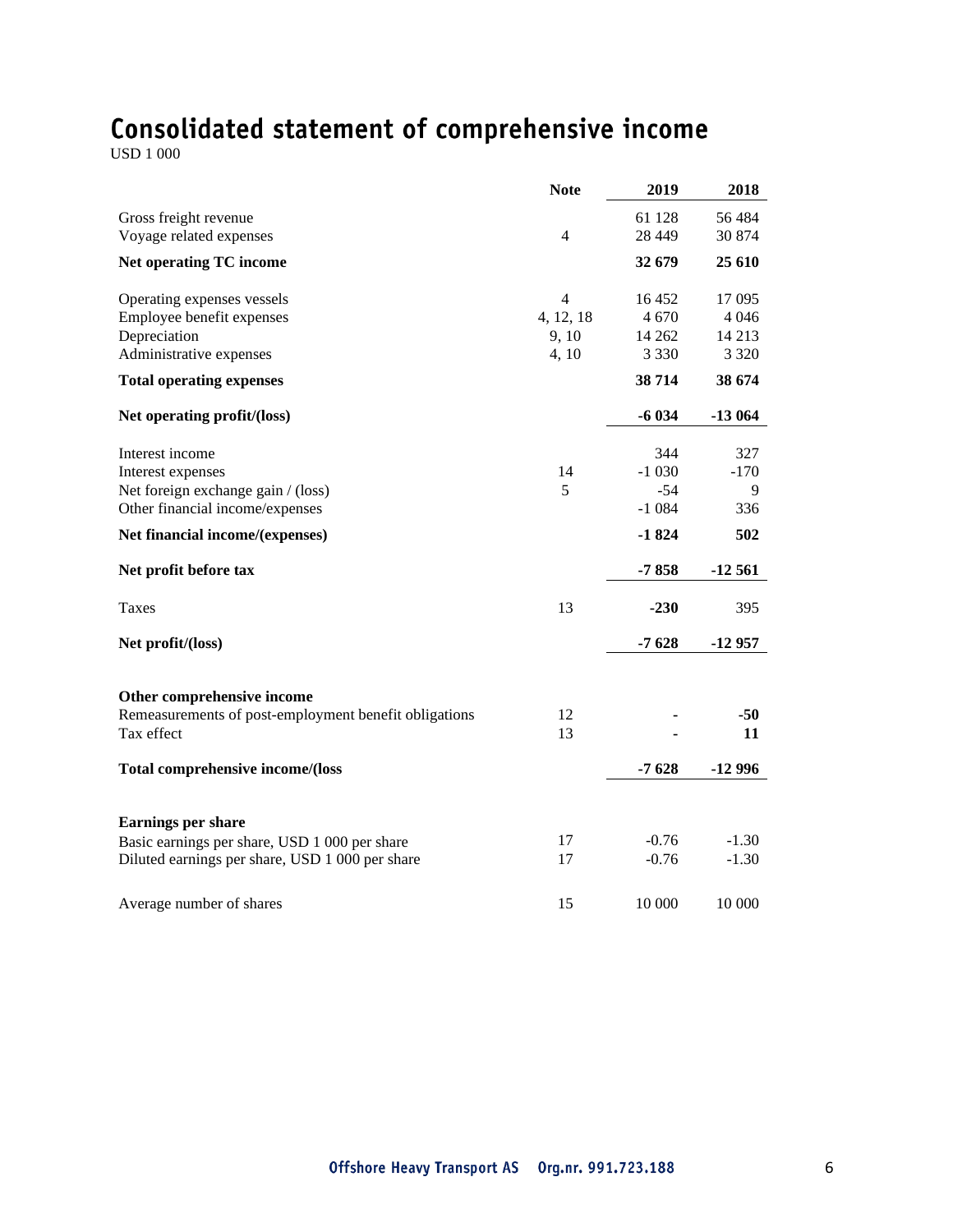# Consolidated statement of financial position  $\text{USD 1 000}$

|                                         | <b>Note</b>    | 2019    | 2018    |
|-----------------------------------------|----------------|---------|---------|
| <b>ASSETS</b>                           |                |         |         |
| <b>Non-current assets</b>               |                |         |         |
| Deferred tax assets                     | 13             | 1 2 4 2 | 985     |
| Right-of-use-asset                      | 10             | 1920    |         |
| <b>Vessels</b>                          | 9              | 190 556 | 165 495 |
| Office furniture and equipment          | 9              | 325     | 279     |
| Available for sale financial investment |                | 53      | 777     |
| <b>Total non-current assets</b>         |                | 194 096 | 167 536 |
| <b>Current assets</b>                   |                |         |         |
| <b>Bunkers inventory</b>                | 3              | 2421    | 4 640   |
| <b>Cost to fulfil contract</b>          | $\overline{2}$ | 1417    | 520     |
| Trade receivables                       | 7, 19          | 6813    | 5998    |
| Other receivables                       | 7, 19          | 5 3 4 4 | 2435    |
| <b>Total receivables</b>                |                | 12 158  | 8 4 3 3 |
| Cash and cash equivalents               | 6, 19          | 9456    | 11 092  |
| <b>Total current assets</b>             |                | 25 451  | 24 684  |
| <b>TOTAL ASSETS</b>                     |                | 219 547 | 192 220 |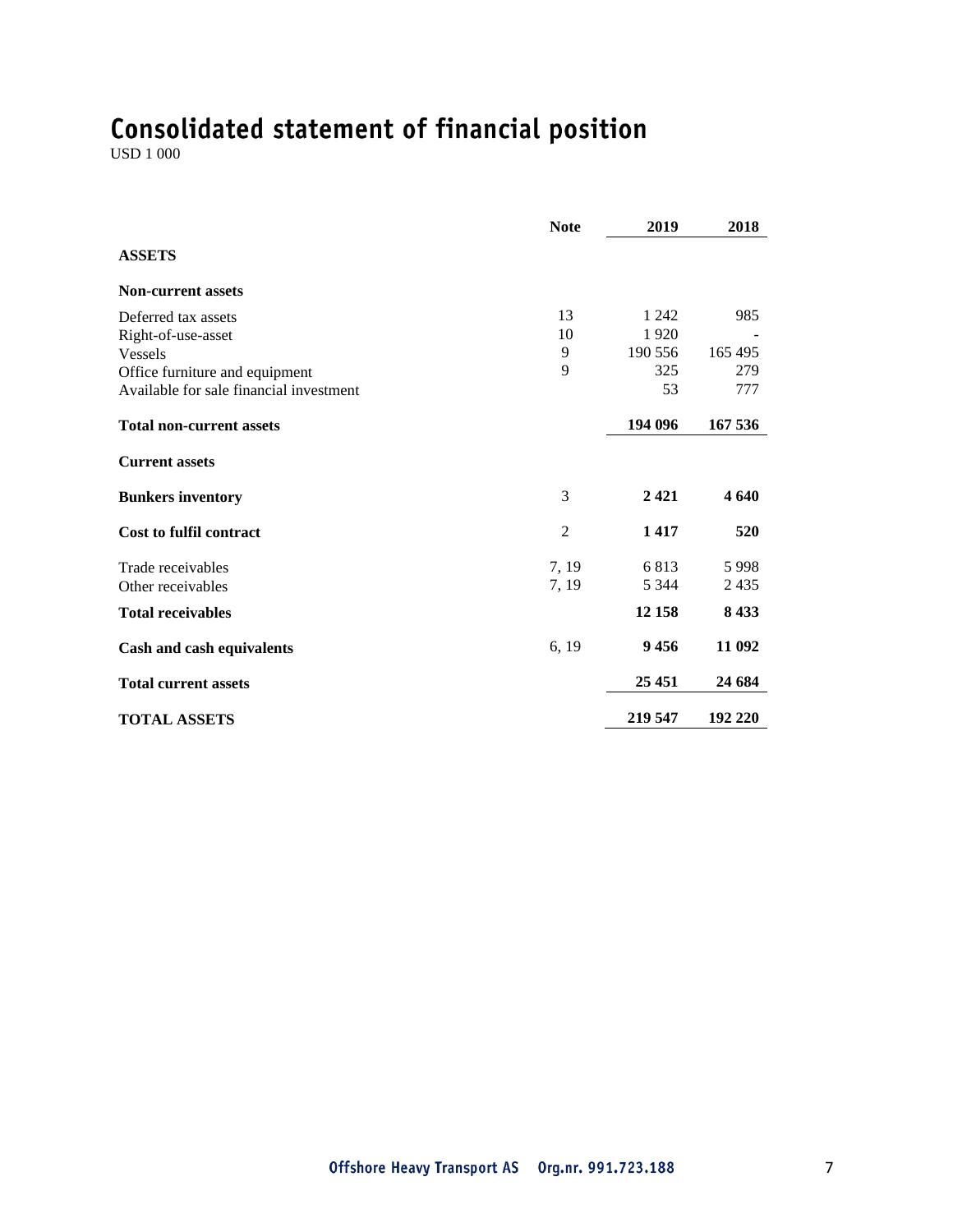# Consolidated statement of financial position

**USD 1 000** 

 $\bar{z}$ 

|                                     | <b>Note</b> | 2019    | 2018    |
|-------------------------------------|-------------|---------|---------|
| <b>EQUITY AND LIABILITIES</b>       |             |         |         |
| <b>Equity</b>                       |             |         |         |
| Share capital                       | 15, 16      | 36      | 36      |
| Share premium                       | 16          | 1779    | 1779    |
| Other reserves                      | 16          | $-344$  | -344    |
| Retained earnings                   |             | 167755  | 175 383 |
| <b>Total equity</b>                 | 15, 16      | 169 226 | 176854  |
| <b>Liabilities</b>                  |             |         |         |
| Long-term lease liability           | 10          | 1426    |         |
| <b>Total long-term liabilities</b>  |             | 1426    |         |
| Short-term lease liability          | 10          | 554     |         |
| Short-term interest-bearing debt    | 14, 19      | 24 831  |         |
| Accounts payable                    | 19          | 5 1 8 4 | 4 1 5 8 |
| Taxes payable                       | 13          | 62      | 123     |
| Other current liabilities           | 8, 19       | 18 2 64 | 11 085  |
| <b>Total current liabilities</b>    |             | 48 896  | 15366   |
| <b>Total liabilities</b>            |             | 50 322  | 15366   |
| <b>TOTAL EQUITY AND LIABILITIES</b> |             | 219 547 | 192 220 |

Oslo, 14 May 2020

Ame Blystad

Chairman

Tom Erik Vebsen Board member / CFO

The Board of Directors

وسيبر <sup>1</sup> Liang Liu<br>Deputy Chairman

Marianne H. Blystad

Board member

 $\hat{\mathcal{A}}$ 

Peng Zhou

**Board Member** 

Torgeir E. Ramstad Managing director

l,

Offshore Heavy Transport AS Org.nr. 991.723.188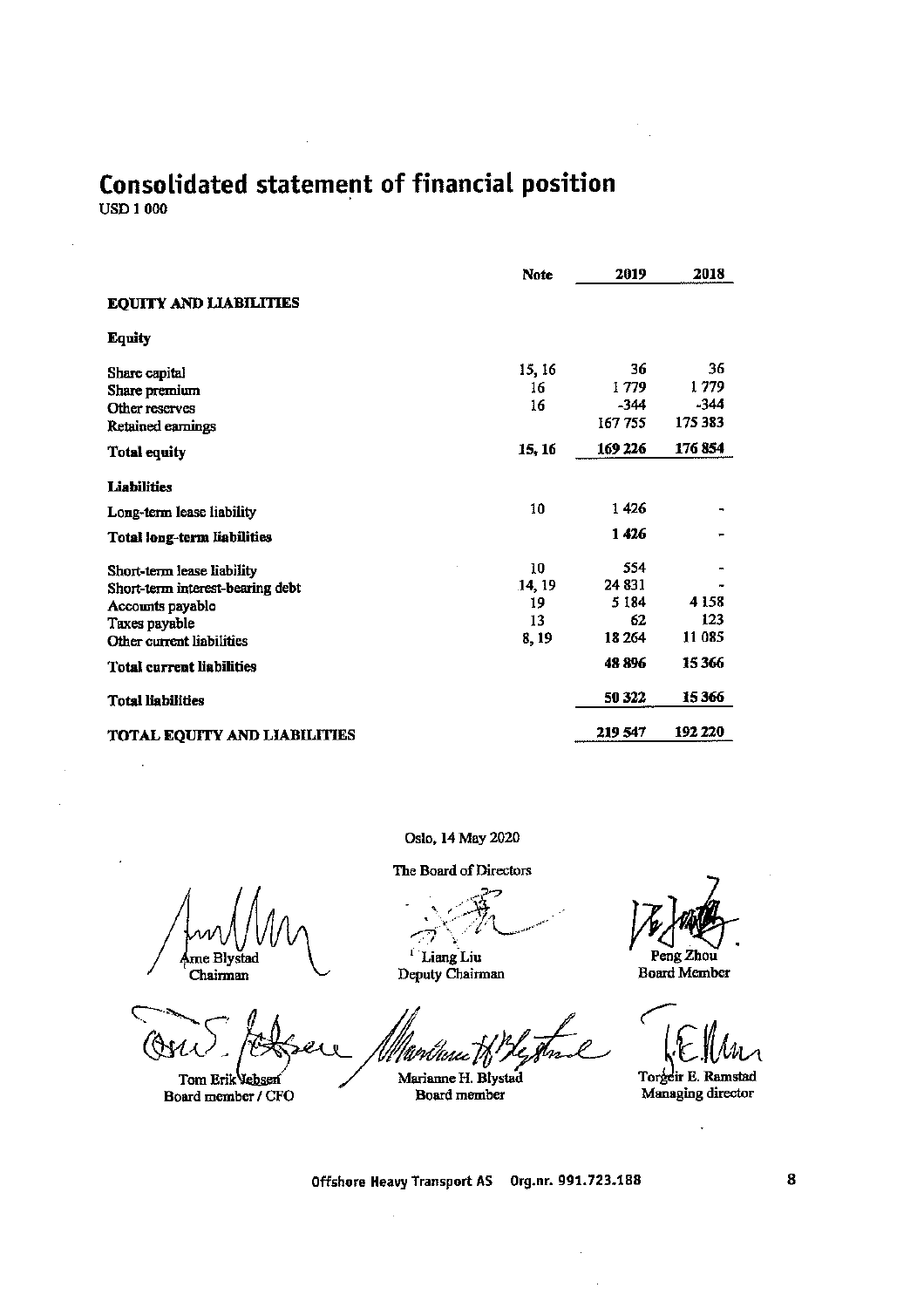# Consolidated cash flow statement

USD 1 000

|                                                  | <b>Note</b> | 2019     | 2018      |
|--------------------------------------------------|-------------|----------|-----------|
|                                                  |             |          |           |
| Profit before tax                                |             | $-7859$  | $-12,561$ |
| Taxes paid                                       | 13          | $-120$   | $-56$     |
| Depreciation                                     | 9           | 13879    | 14 213    |
| Depreciation Right-of-use-assets                 | 10          | 383      |           |
| Change in inventories                            |             | 2 2 1 9  | $-841$    |
| Change in receivables                            |             | $-815$   | $-2690$   |
| Change in payables                               |             | 1 0 2 6  | 1 1 0 7   |
| Effects of exchange rate changes                 |             | $-4$     | 3         |
| Change in pension liability                      |             |          | $-393$    |
| Change in other provisions                       |             | 4 0 9 2  | 8 0 0 0   |
| Net cash flow from operating activities          |             | 12 803   | 6782      |
| Investment in vessels and other assets           | 9           | $-38987$ | $-26445$  |
| Net cash flow used in investing activities       |             | -38 987  | $-26445$  |
| Proceeds from short term borrowings              |             | 25 000   |           |
| Repayment of leasing debt                        | 10          | $-451$   |           |
| Net cashflow used in financing activities        |             | 24 5 49  |           |
| Net change in cash and cash equivalents          |             | $-1635$  | $-19663$  |
| Cash and cash equivalents at beginning of period |             | 11 092   | 30 755    |
| Cash and cash equivalents at end of period       |             | 9456     | 11 092    |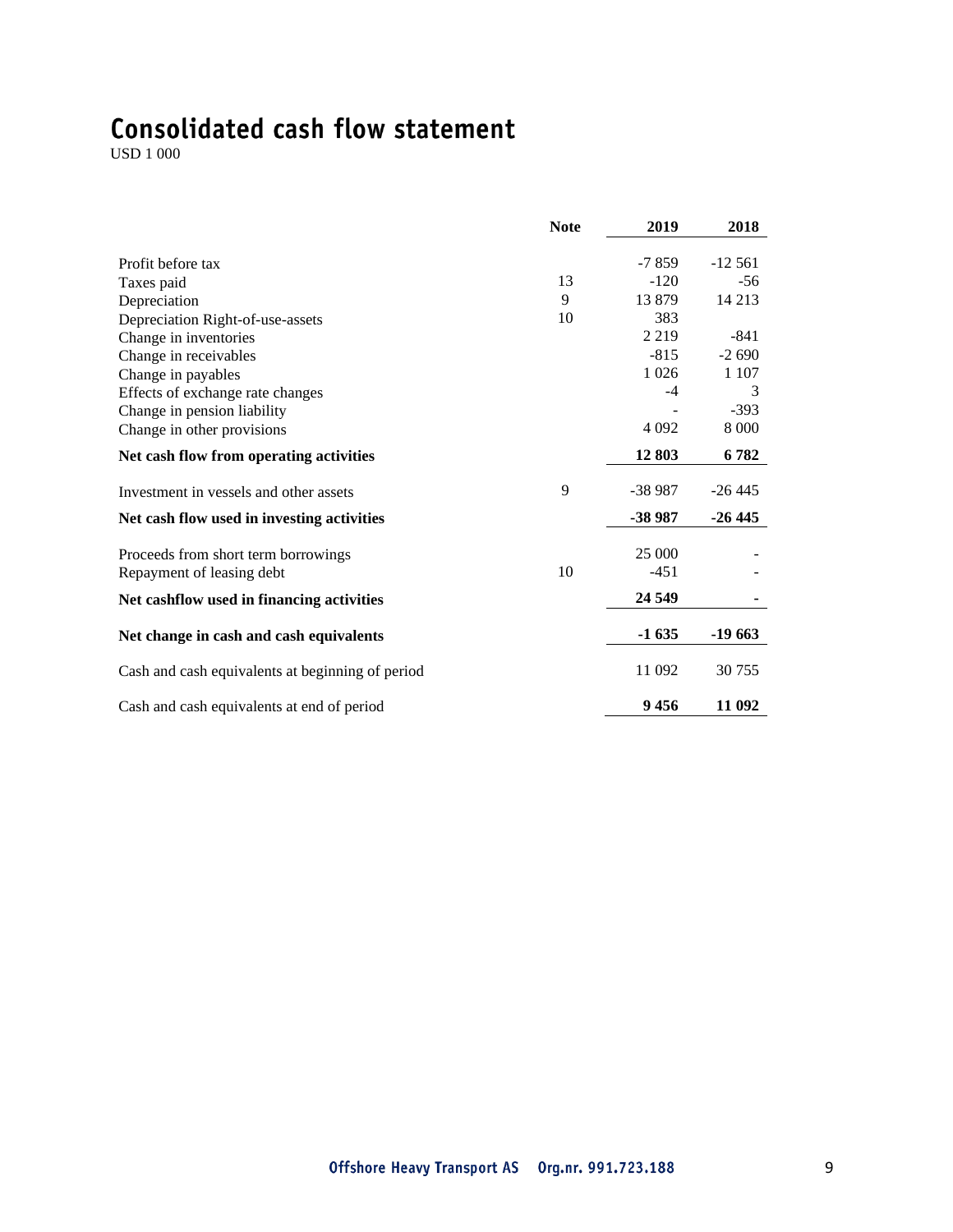# Consolidated statement of changes in equity  $\frac{\text{USD 1 000}}{}$

|                                                                                        | <b>Issued</b><br>Capital | <b>Share</b><br>premium | <b>Other</b><br>reserves | <b>Retained</b><br>earnings | <b>Total</b>               |
|----------------------------------------------------------------------------------------|--------------------------|-------------------------|--------------------------|-----------------------------|----------------------------|
| Change of accounting principles<br>Balance as at 1 January 2018<br>Profit for the year | 36                       | 1 7 7 9                 | $-344$                   | 469<br>188 379<br>$-12957$  | 469<br>189 850<br>$-12957$ |
| Other comprehensive income:<br>Re-measurements, see note 12<br>Tax effect              |                          |                         |                          | $-50$<br>11                 | $-50$<br>11                |
| <b>Equity per 31 December 2018</b>                                                     | 36                       | 1779                    | $-344$                   | 175 383                     | 176 854                    |
| Balance as at 1 January 2019<br>Profit for the year                                    | 36                       | 1 7 7 9                 | $-344$                   | 175 383<br>$-7628$          | 176854<br>$-7628$          |
| <b>Equity per 31 December 2019</b>                                                     | 36                       | 1779                    | $-344$                   | 167 755                     | 169 226                    |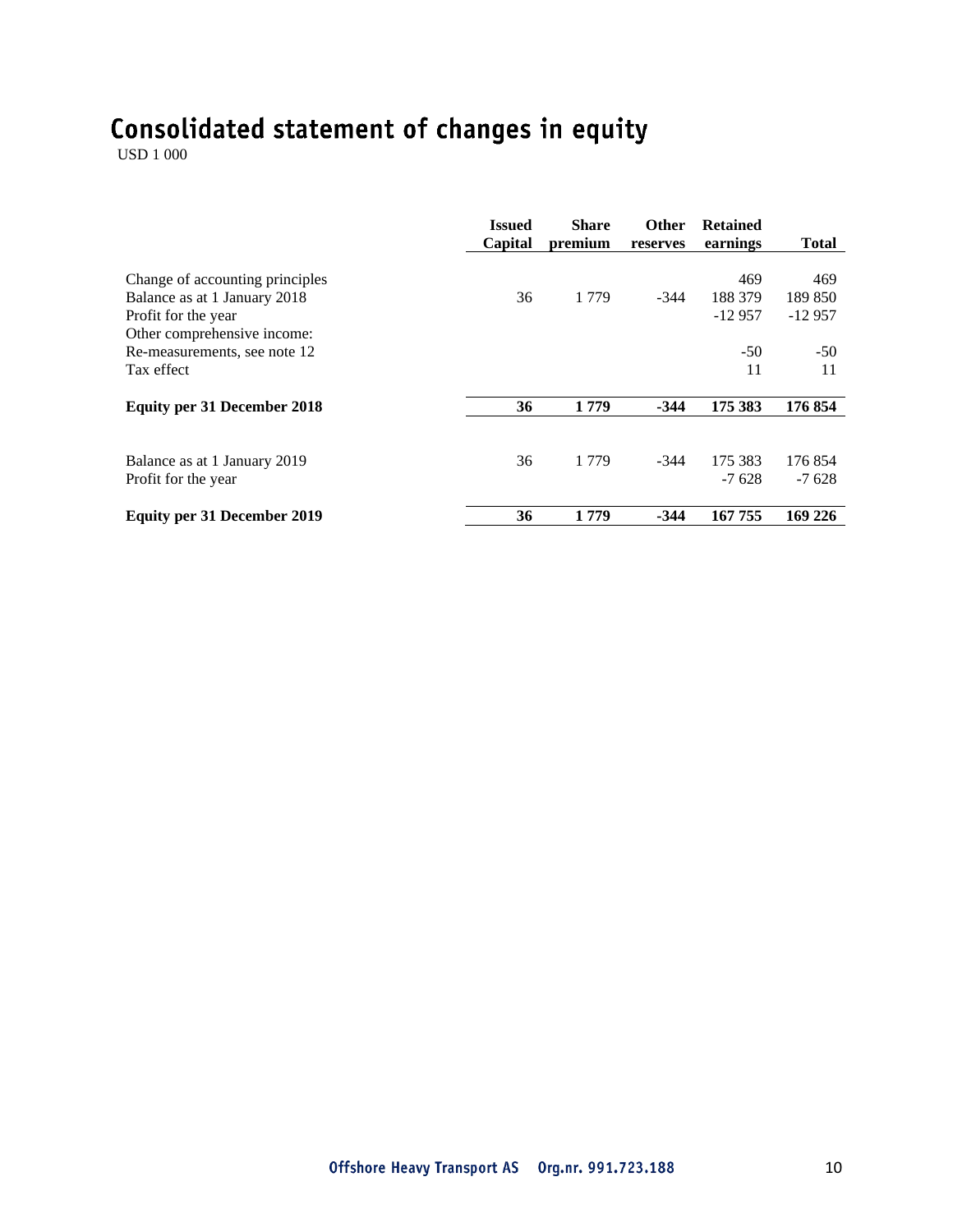## **Notes**

#### **Note 1 Corporate information**

Offshore Heavy Transport AS (formerly Offshore Heavy Transportation AS/Albatross Investering AS), is a limited liability company incorporated and domiciled in Norway. The Company was incorporated 20 September 2007. The address of the main office is Haakon VIIs gate 1, 0161 Oslo. The Norwegian Enterprise no is 991 723 188.

The consolidated financial statements for the year ended 31 December 2019, were approved by the board of directors on 14 May 2020.

The principal activity of Offshore Heavy Transport AS (the parent company) is investing in and operating heavy transport vessels through its subsidiaries.

#### **Note 2 Accounting policies**

#### **Basis of preparation**

The consolidated financial statements for Offshore Heavy Transport AS (the Company) and its subsidiaries for the financial year 2019 have been prepared in accordance with International Financial Reporting Standards (IFRS) as adopted by the EU. The consolidated financial statements have been prepared on a historical cost basis, except for financial instruments which have been measured at fair value.

The consolidated financial statements are presented in USD and all numbers are rounded to the nearest thousand, except where otherwise indicated.

#### **Basis of consolidation**

The consolidated financial statements comprise the financial statements of Offshore Heavy Transport AS and its subsidiaries (the "Group").

Subsidiaries are all entities over which the Group has control. The Group controls an entity when the Group is exposed to, or has rights to, variable returns from its involvement with the entity and has the ability to affect those returns through its power over the entity. Subsidiaries are fully consolidated from the date on which control is transferred to the Group. They are deconsolidated from the date that control ceases. The financial statements of the subsidiaries are prepared for the same reporting year as the parent company, using consistent accounting policies. All inter-company transactions and balances are eliminated in the consolidated financial statements.

#### **Summary of significant accounting policies**

*Vessel revenue and expense recognition*

Operating revenues are recognized when persuasive evidence of an agreement exist, the service has been delivered, fees are fixed and determinable, collection is probable and when other significant obligations have been fulfilled. Prepaid revenues not yet earned is reported as deferred revenue.

Revenues and expenses related to voyage charters as well as ship operating expenses, are recorded based on percentage of completion (the number of days the voyage lasted in the period). A voyage is defined as starting at loading, ending at discharging. Revenues are not allocated to ballast days.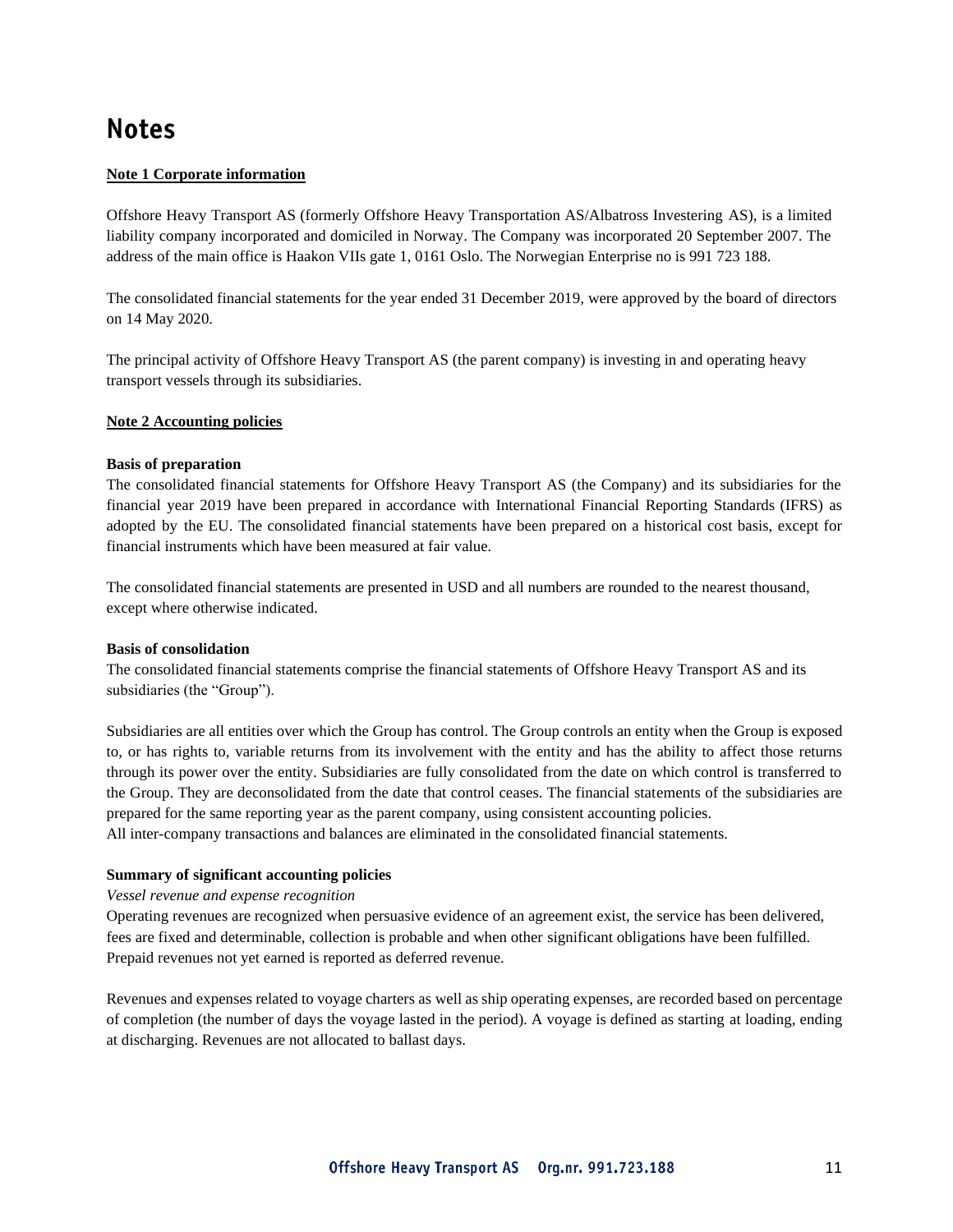Voyage related expenses include expenses such as bunkers, port cost, canal and strait dues, cribbing, grillage and seafastening, commissions etc.

Ship operating expenses include manning of the vessels, repair and maintenance.

#### *Foreign currency*

The consolidated financial statements are presented in USD, which is also the functional currency for the companies in the Group.

Transactions in foreign currencies are recorded at the exchange rate in effect at the date of the transaction. Monetary assets and liabilities denominated in foreign currencies are translated at the exchange rate at the financial position date. Non-monetary items that are measured at historical cost in a foreign currency are translated using the exchange rates as at the dates of the initial transactions.

#### *Inventories*

Inventories mainly consist of bunkers and are recognized at cost. The consumption of bunkers is recognized in accordance with the first-in-first-out principle (FIFO).

#### *Vessels and dry-docking*

Vessels are stated at historical cost, less accumulated depreciation and impairment losses, if any. The cost of the vessels comprises its purchase price and any costs directly attributable to bringing the asset to be capable of operating in the manner intended by management. In situations where it can be clearly demonstrated that expenditures have resulted in an increase in the future economic benefits, the expenditures are capitalized to the vessels. Ordinary repairs and maintenance costs are expensed during the financial period in which they occur.

Depreciation is calculated on a straight-line basis, taking residual values into consideration. Drydocking is depreciated on a straight-line basis over the period until next similar drydocking.

Costs related to major inspections/classification (dry-docking) are recognized as part of the carrying amount of the vessels if certain recognition criteria are satisfied. The recognition is made when the dry-docking has been performed and is depreciated based on estimated time to the next dry-docking. Any remaining carrying amount of the cost of the previous inspection is derecognized.

The residual values and useful lives of the assets are reviewed and adjusted prospectively, if appropriate, at each financial position date. Residual values are estimated based on the vessels LDT (Light Deadweight Ton) and steel prices. As no reliable forward prices exist, the steel price is estimated to the price as of year-end. If prices have changed materially from last reporting period, the change is reflected in the financial statements.

#### *Impairment of vessels*

The vessels are reviewed for indication of impairment at each reporting date, and whenever events or changes in circumstances indicate that the carrying amount of an asset may not be recoverable. Whenever the carrying amount of an asset exceeds its recoverable amount, an impairment loss is recognized. The recoverable amount is the higher of an asset's net selling price and its value in use. The net selling price is the amount obtainable from the sale of an asset in an arm's length transaction less the costs of disposal, while value in use is the present value of estimated future cash flows expected to arise from the continuing use of an asset and from its disposal at the end of its useful life. Recoverable amounts are estimated for individual assets if possible, or else for the cash generating unit. Each vessel is considered to be one cash generating unit.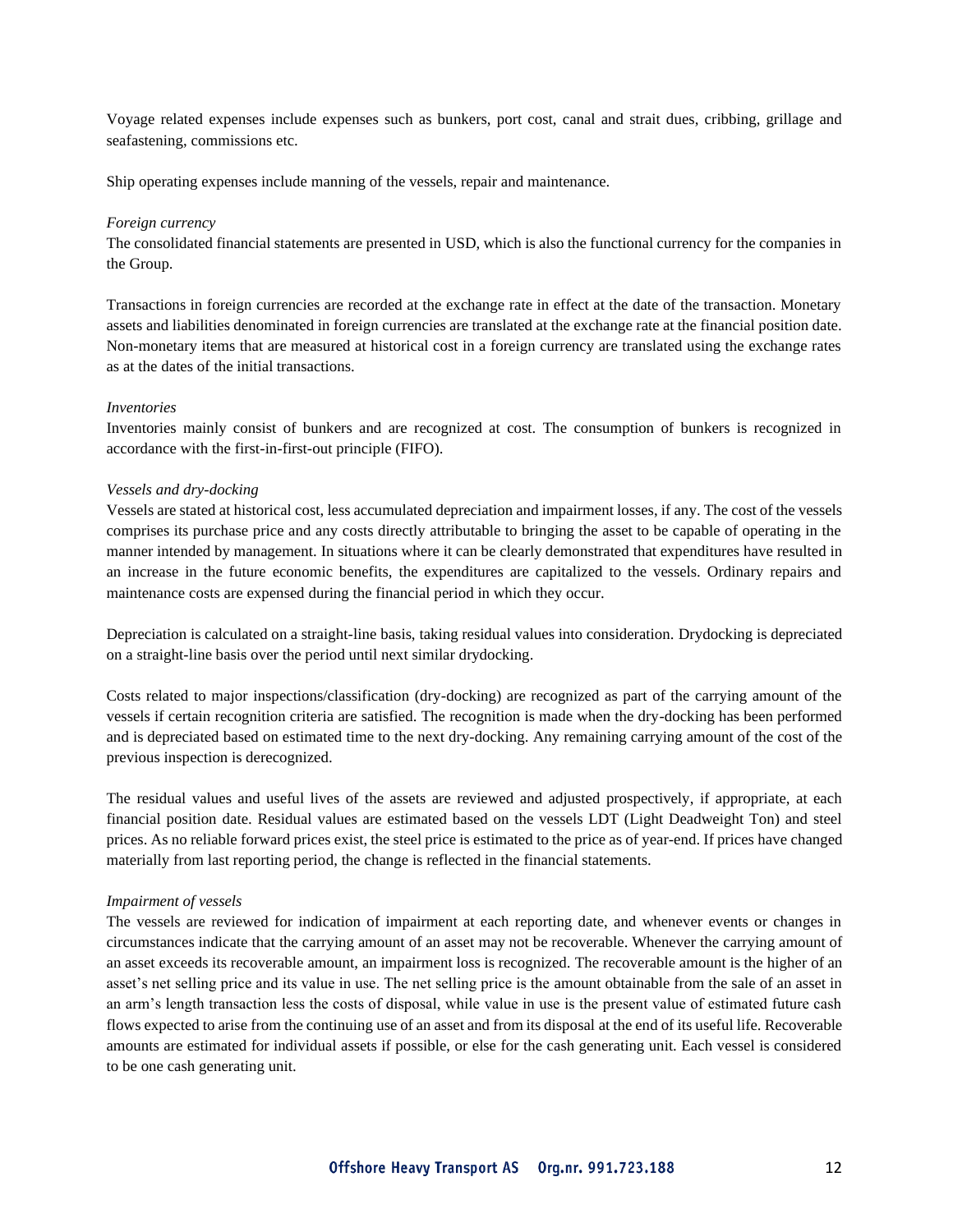Prior impairments of non-financial assets (other than goodwill) are reviewed for possible reversal at each reporting date.

#### *Borrowing costs*

Borrowing costs are capitalized if they are directly attributable to the acquisition, construction or production of a qualifying asset. Other borrowing costs are recognized as an expense when incurred.

#### *Financial instruments*

The Group classifies its financial instruments in the following categories; loans/receivables and other financial liabilities. The classification depends on the purpose for which the investments were made. Management determines the classification of its financial assets at initial recognition and re-evaluates the classification at each reporting date. The purchases and sales of financial assets are recognized on the trade date.

Loans and receivables are non-derivative financial assets with fixed or determinable payments that are not quoted in an active market. They arise when the Group provides money, goods or services directly to a debtor with no intention of trading the receivable. Loans and receivables are carried at amortized cost using the effective interest method. Gains and losses are recognized in profit or loss when the loans and receivables are de-recognized or impaired, as well as through the amortization process.

#### *Financial position classification*

Current assets and short-term liabilities include items due less than one year from the balance sheet date, and items related to the operating cycle. The current portion of long-term debt is included as current liabilities. Financially motivated investments in shares are classified as current assets, while strategic investments are classified as non-current assets. Other assets are classified as non-current assets. Financial liabilities are presented as current if the liability is due to be settled within 12 months after the financial position date, whereas liabilities with the legal right to be settled more than 12 months after the financial position date are classified as non-current.

#### *Trade receivables and other receivables*

Current trade receivables and other receivables are recorded at their nominal value less provisions for bad or doubtful debt. The Group regularly reviews its accounts and estimates the amount of uncollectible receivables and establishes an allowance for uncollectible amounts.

#### *Trade payables and other payables*

Current trade payables and other payables are recognized initially at cost and subsequently measured at fair value.

#### *Cash, cash equivalents and cash flow statement*

Cash represents cash on hand and deposits with bank that is callable on demand.

Cash equivalents represent short-term, highly liquid investments which are readily convertible into known amounts of cash with original maturities of three months or less and that are subject to an insignificant risk of change invalue.

The cash flow statement is prepared using the indirect method.

#### *Financial liabilities*

Interest-bearing debt is recognized at fair value when the Group becomes a party to the contractual provisions of the instrument, and subsequently measured at amortized cost using the effective interest method. Amortized cost is calculated by taking into account any issue costs, and any discount or premium on the settlement. Financial liabilities are derecognized from the financial position when the contractual obligation expires, is discharged or cancelled. Gains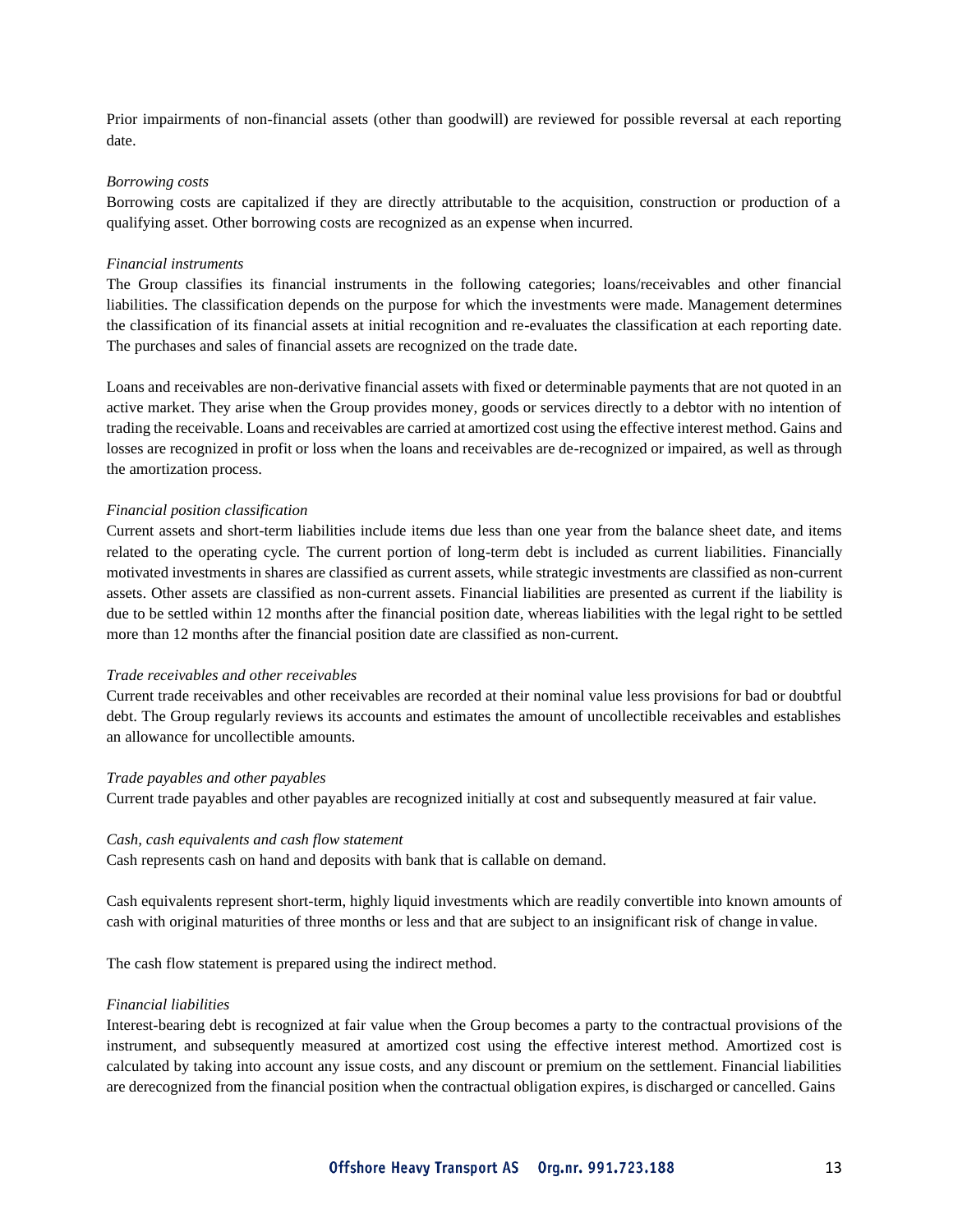and losses arising on the repurchase, settlement or cancellation of liabilities are recognized respectively in interest income/other financial income and interest/other financial expenses.

Where an existing financial liability is replaced by another from the same lender on substantially different terms, or the terms of an existing liability are substantially modified, such an exchange or modification is treated as a derecognizing of the original liability and the recognition of a new liability, and the difference in the respective carrying amounts is recognized in profit or loss.

#### *Provisions*

Provisions are recognized when the Group has a present obligation (legal or constructive) as a result of a past event, it is probable that an outflow of resources embodying economic benefits will be required to settle the obligation and a reliable estimate can be made of the amount of the obligation. If the effect of the time value of money is material, provisions are discounted using a current pre-tax rate that reflects, where appropriate, the risks specific to the liability. Where discounting is used, the increase in the provision due to the passage of time is recognized as financial expense.

#### *Share issuance*

Share issuance costs related to a share issuance transaction are recognized directly in equity after deduction of tax.

#### *Ordinary taxation*

The vessel owning companies are all under the Norwegian tonnage tax regime, whereas OHT Management AS and the parent company are subject to the ordinary Norwegian taxation regime. Current income taxes are measured at the amount expected to be paid to (due from) authorities, deferred tax assets/liabilities are calculated based on temporary differences at the reporting date. Deferred tax assets are recognized to the extent that it is probable that they can be utilized in the future. Dividends and capital gains are taxed according to the Norwegian exemption model. Tonnage taxes are classified as operating expenses.

#### *Related parties*

Parties are related if one party has the ability, directly or indirectly, to control the other party or exercise significant influence over the other party in making financial and operating decisions. Parties are also related if they are subject to common control or common significant influence.

#### *Contingent liabilities*

Contingent liabilities are defined as possible obligations that arise from past events whose existence depends on one or more future events not wholly within the control of the entity, or present obligations that are not recognized because it is not probable that they will lead to an outflow of resources.

Contingent liabilities are not recognized on the balance sheet unless arising from assuming assets and liabilities in a business combination. Significant contingent liabilities are disclosed unless the possibility of an outflow of resources embodying economic benefit is a remote one.

Contingent assets are not accounted for unless virtually certain.

#### *Derivative instruments*

Derivative instruments are implemented for the purpose of hedging operational and financial risks. The contracts are with highly rated and reputable financial institutions and commodities brokers, and do not meet criteria for hedge accounting.

Derivatives are initially recognized at fair value on the date a derivative contract is entered into and are subsequently remeasured to their fair value at the end of each reporting period. Changes in the fair value of any derivative instrument are recognized immediately in profit or loss and are included in voyage related expenses if operational, otherwise as financial income/expense.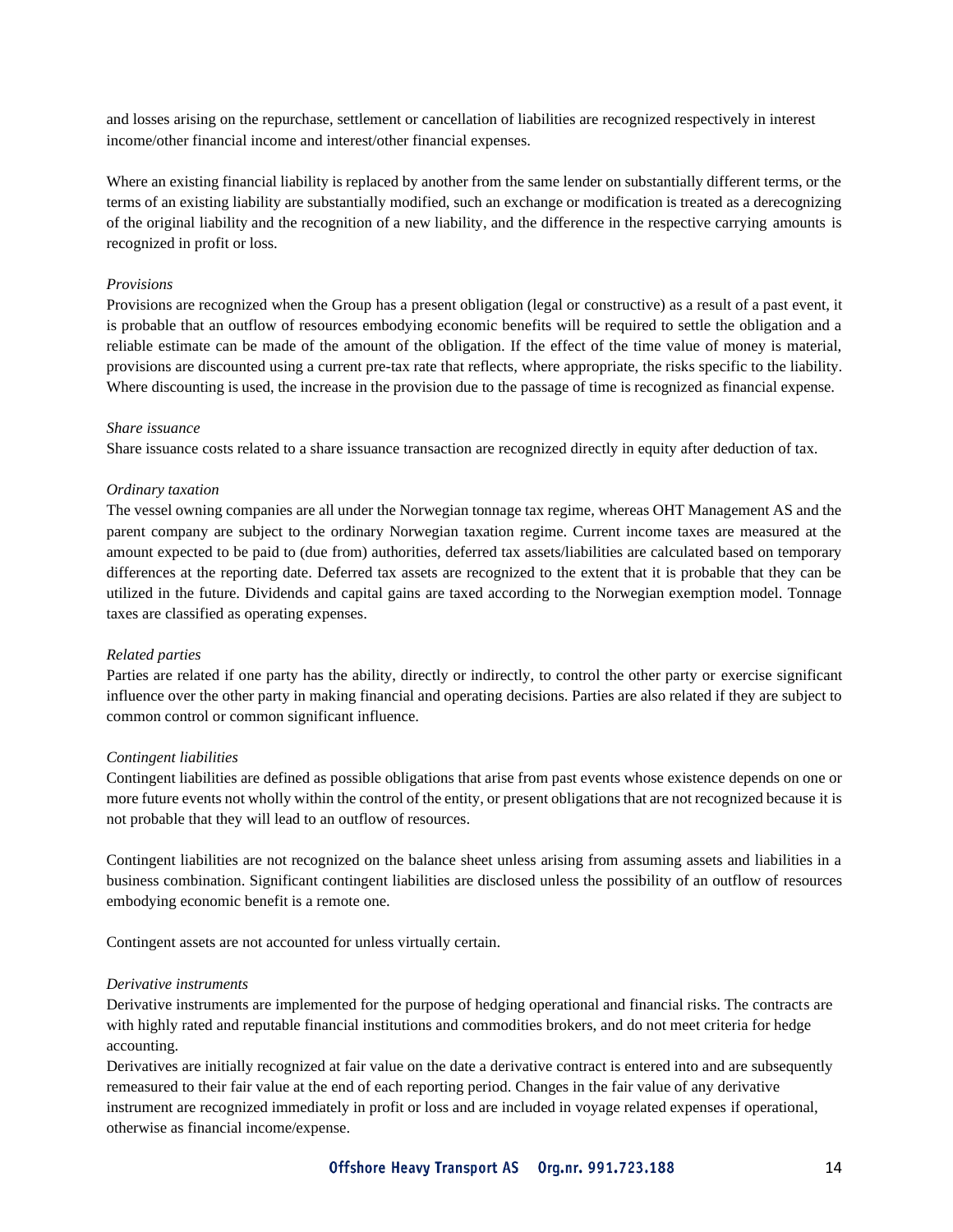#### *Government grants*

Government grants are recognized in the accounts if it is reasonable assurance that conditions will be met and grant will be received. The grants are recorded on a systematic basis over the periods in which the entity recognizes as expenses the related costs for which the grant is intended to compensate.

#### *Leases*

The Group has adopted IFRS 16 Leases from 1 January 2019 using the simplified transition approach in accordance with IFRS 16.C5(b) and has not restated comparatives for the 2018 reporting period, as permitted under the specific transitional provisions in the standard.

Offshore Heavy Transport AS' lease agreements relates to lease of office space. These lease agreements usually have a lease period of 5 years, while several of the leases have a longer time frame. Some of the leases have extension options and this has been taken into account.

Until the 2018 financial year, leases of property, plant and equipment were classified as either finance leases or operating leases. For leases which had previously been classified as operating leases under the principles of IAS 17 Leases, the lease liability upon adoption of IFRS 16 is measured as the present value of the remaining lease payments, discounted using the lessee's incremental borrowing rate as of 1 January 2019. The Group's weighted average incremental borrowing rate applied to the lease liabilities on 1 January 2019 was 5.84 %.

The associated right-of use assets were measured at an amount equal to the lease liability. In applying IFRS 16 for the first time, the Group has used the following practical expedients as permitted by IFRS 16:

- the use of a single discount rate to a portfolio of leases with reasonably similar characteristics,
- reliance on previous assessments on whether leases are onerous,
- the accounting for operating leases with a remaining lease term of less than 12 months as at 1 January 2019 as shortterm leases
- the exclusion of operating leases of low value, and
- the exclusion of initial direct costs for the measurement of the right-of-use asset at the date of initial application.

The Group has also elected not to reassess whether a contract is, or contains a lease at the date of initial application. Instead, for contracts entered into before the transition date the Group relied on its assessment made when applying IAS 17 and IFRIC 4 Determining whether an Arrangement contains a Lease.

The reclassifications and adjustments arising from the new leasing rules are recognized in the 1 January 2019 opening balance sheet. The net implementation effect is presented below.

| <b>USD</b> 1 000                     |       |
|--------------------------------------|-------|
| Lease liability at 1 January 2019    | 2.107 |
| Right-of-use-asset at 1 January 2019 | 2.017 |
| Difference                           |       |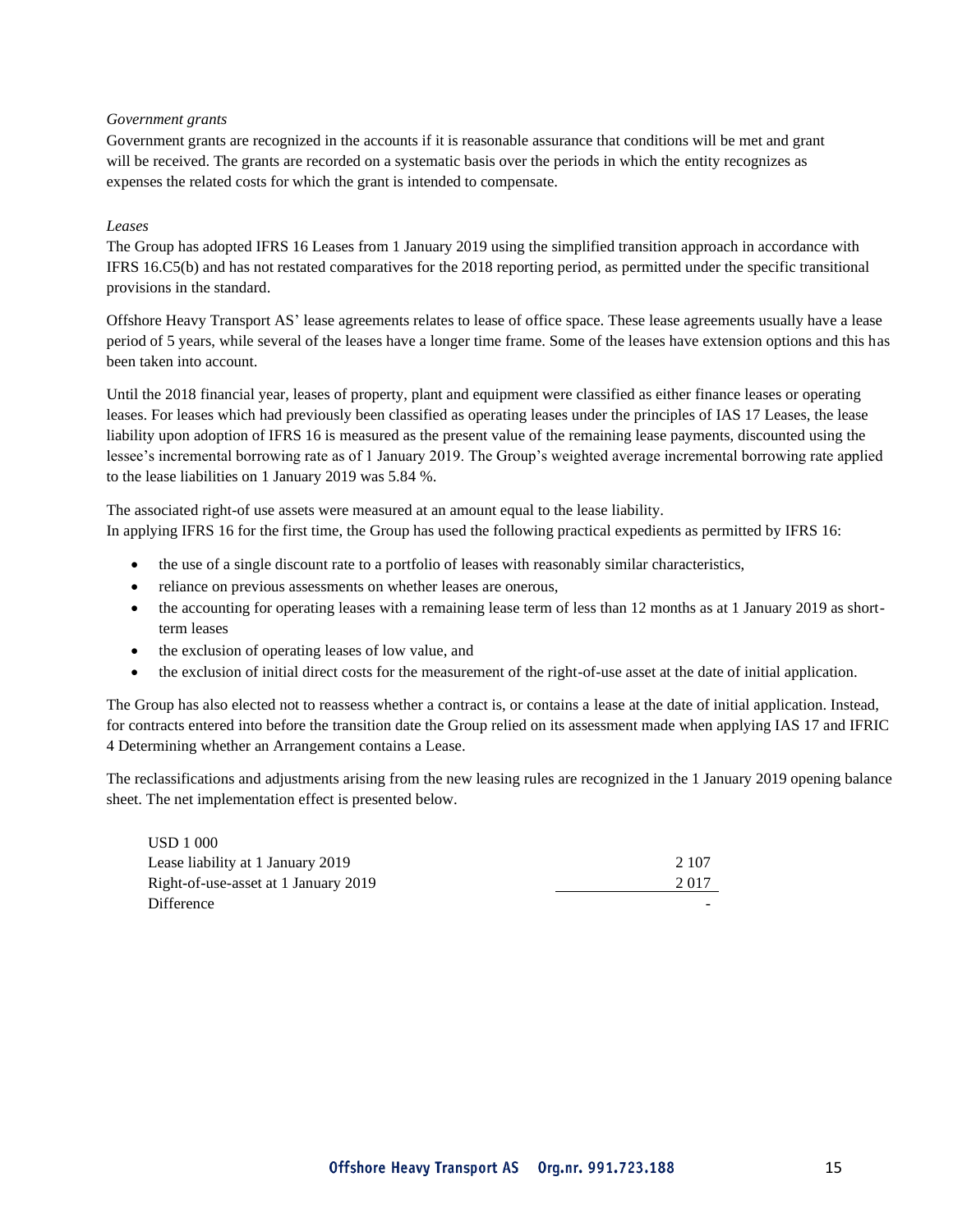The following table explains the reconciliation between the operating lease commitments as at 31 December 2018 ant the lease liabilities recognized as at 1 January 2019:

| <b>USD</b> 1 000                                            |          |
|-------------------------------------------------------------|----------|
| Operating lease commitments as at 31 December 2018          |          |
| Lease liability recognised upon implementation of IFRS 16   |          |
| Additions:                                                  |          |
| Material operating lease commitment as at 31 December 2018  | $-2.543$ |
| Undiscounted lease liability                                | $-2.543$ |
| Effect of discounting lease commitment to net present value | 437      |
| Total lease liability as at 1. January 2019                 | $-2107$  |
| Of which are:                                               |          |
| Current lease liabilities*                                  | -589     |
| Non-current lease liabilities**                             | $-1.518$ |
| Total lease liability as at 1 January 2019                  | $-2.107$ |

\*Current lease liabilities are presented within "Lease liability ST portion". \*\*Non-current lease liabilities are presented within "Lease liability".

Right-of-use assets are presented within "Right-of-use-asset" and amounted to USD 2 107 as at 1 January 2019.

#### **Significant accounting judgments, estimates and assumptions**

#### *Estimates*

The preparation of financial statements in accordance with IFRS requires management to make judgments, estimates and assumptions that may affect assets, liabilities, revenues, expenses and information in notes to the financial statement. Estimates are management's best assessment based on information available at the date the financial statements are authorized for issue. Actual results may differ from these estimates. Such changes will be recognized when new estimates can be determined with certainty.

#### *Depreciation and impairment of vessels*

Depreciation is based on management estimates of the future life of the vessels and residual values. Estimates may change due to changes in scrap value, technological development, competition and environmental and legal requirements. Management reviews the future useful life of the vessels periodically taking into consideration the above mentioned factors. In case of changes in estimated useful lives and/or residual values, the depreciation of the vessels is adjusted prospectively.

Management assesses whether there are any indicators of impairment for all vessels and new building assets if any at each reporting date. These assets are tested for impairment when there are indications that the carrying amounts may not be recoverable. Management applies significant judgment to identify impairment indicators if any. An impairment loss shall be recognized if the recoverable amount of non-financial assets is less than the carrying amount. The recoverable amount of these assets are assessed by reference to the higher of value in use, being the net present value of future cash flows expected to be generated by the asset, and fair value less costs to dispose. Management applies significant judgment to estimate the future cash flows including determination of a reasonable discount rate to discount the estimated future cash flow. Changes in circumstances and in management's evaluations and assumptions may give rise to impairment losses in the relevant periods.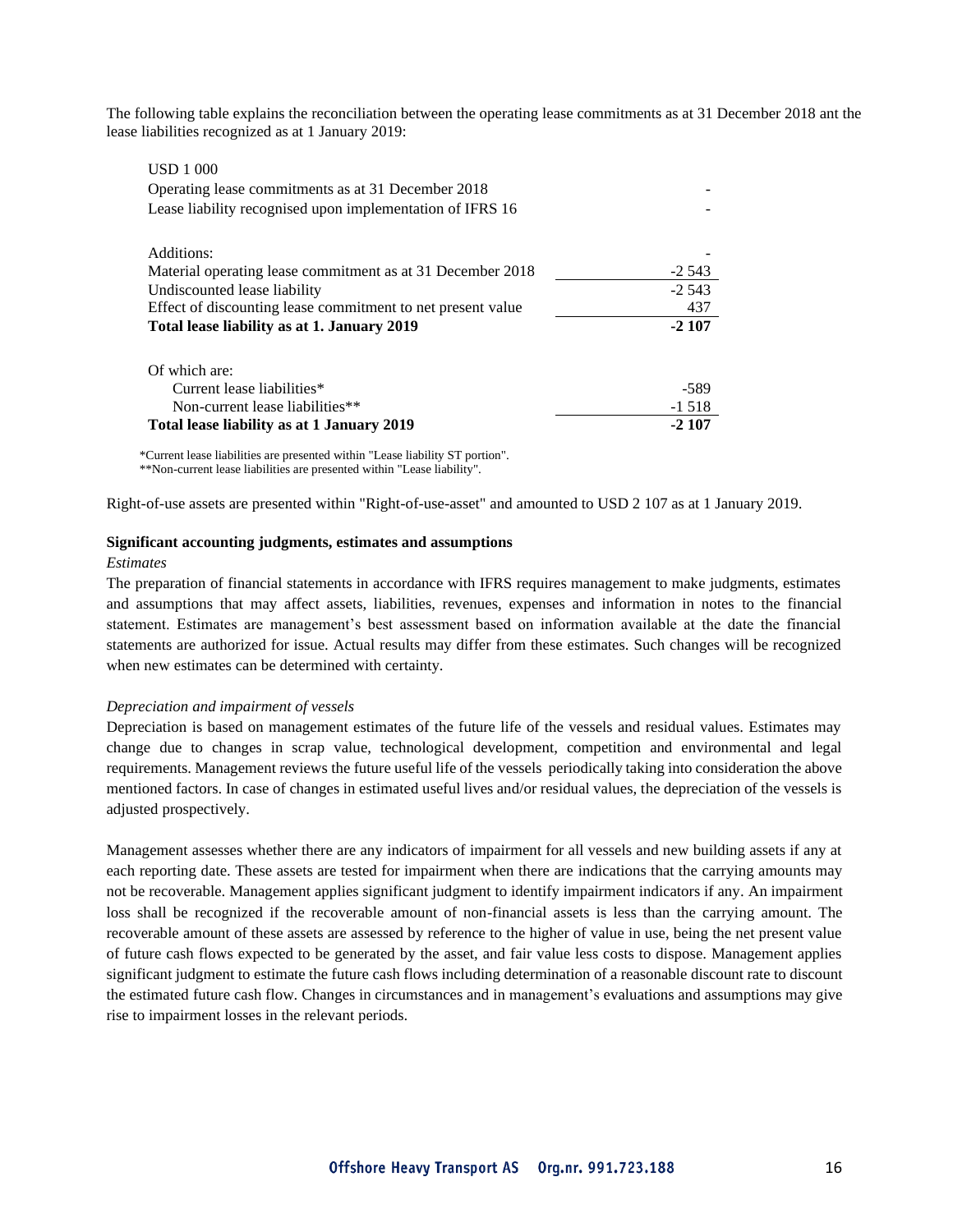#### *Revenue recognition*

The Group recognizes voyage revenues and voyage related expenses proportionally over the estimated length of each voyage, on a loading to discharge basis. Cost related to fulfilment of the contract incurred prior to loading is capitalized as mobilization costs and amortized over the associated period for which revenue is recognized. At the time of the prior voyage discharge, management generally knows the next load port and expected second discharge port, ensuring that the calculation of voyage revenues and costs over time can be estimated with a satisfactory degree of accuracy.

Demurrage revenue is recognized at the time demurrage services have been rendered if it is considered probable that the Group will receive payment.

#### *Segment information*

The Group has only one segment, being the operation of five heavy transport vessels. Further, the Group has not specified segment information on a geographical basis as the Group is of the opinion that such information is not relevant for the Group, given that the vessels trade world-wide.

#### **Events after financial position date**

New information regarding the Group's situation on the financial position date is taken into account in the financial statements. Events occurring after the financial position date, that do not affect the Group on the financial position date but will affect the Group's situation in the future, are disclosed if significant.

#### **New or amendments to standards**

The following new or amendments to standards and interpretations have been issued and become effective during the current period. These include:

#### *IFRS 16 – Leases, for periods beginning on or after 1 January 2019.*

IFRS 16 was issued in January 2016. It has resulted in almost all leases being recognized on the balance sheet by lessees, as the distinction between operating and finance leases was removed. Under the new standard, an asset (the right to use the leased item) and a financial liability to pay rentals are recognized. The only exceptions are short-term (less than 12 months) and lowvalue leases. The group has recognized leases on the balance sheet, the details can be found in note 10.

There are no other new or amended standards adopted by the group or parent company from 1 January 2019 or later.

#### **New and revised standards – not yet effective**

New or amendments to standards issued and become effective in years beginning on or after 1 January 2020, assuming European Union adoption:

There are no IFRSs or IFRIC interpretations that are not yet effective that would be expected to have a material impact on the Group.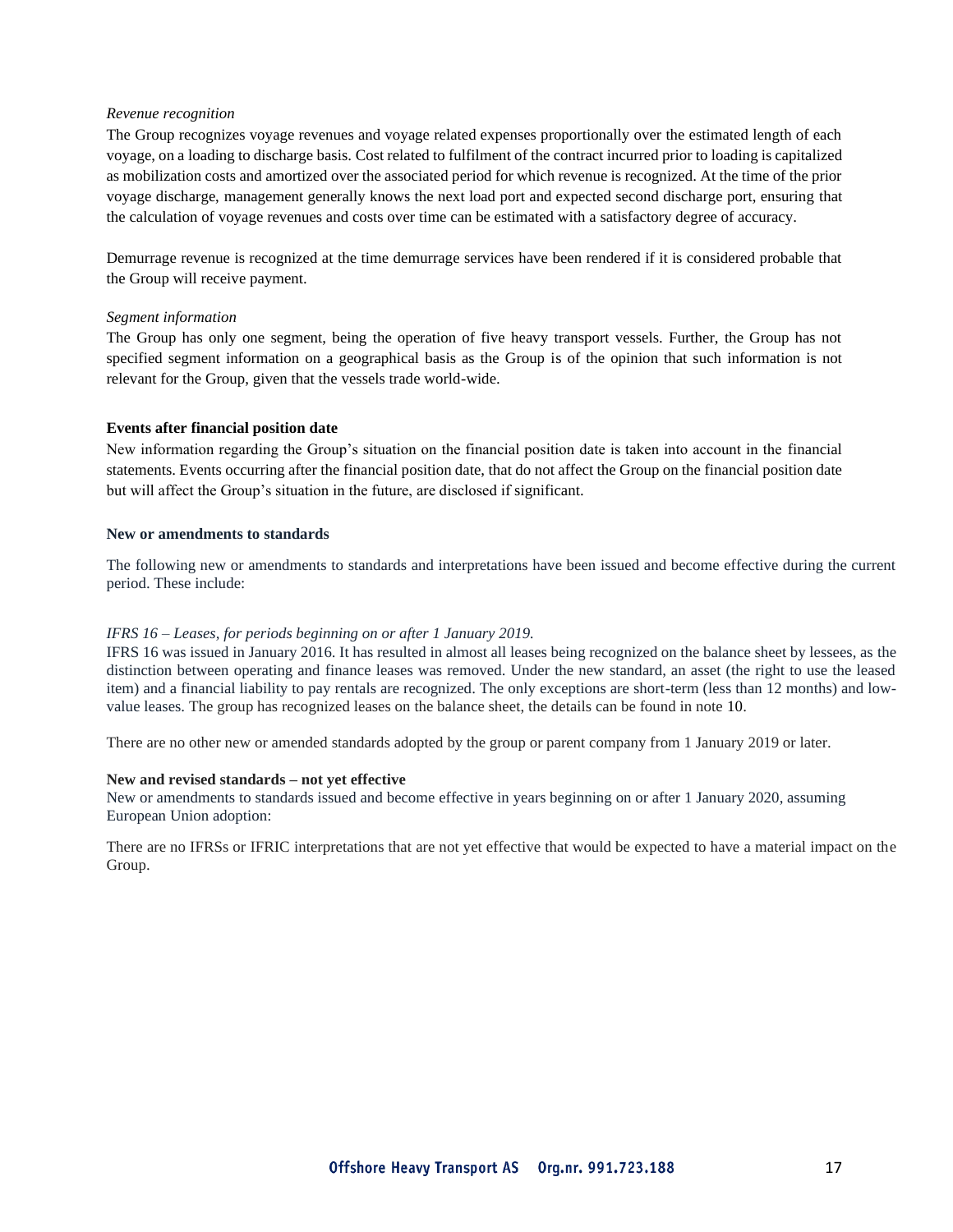### **Note 3 Inventory of bunkers**

The balance at 31 December consists of the vessels' inventory of bunkers and lube oil.

#### **Note 4 Specification of expenses**

| <b>USD 1 000</b>                    | 2019    | 2018     |
|-------------------------------------|---------|----------|
| Voyage related expenses             |         |          |
| Port expenses                       | 3 1 4 7 | 4 0 24   |
| <b>Bunker</b> costs                 | 20 104  | 22 4 9 4 |
| Other voyage related expenses       | 5 1 9 8 | 4 3 5 6  |
| <b>Total</b>                        | 28 4 49 | 30 874   |
| <b>Vessel operating expenses</b>    |         |          |
| Crewing expenses                    | 9099    | 9731     |
| Maintenance and stores              | 4 2 4 3 | 3808     |
| Insurance                           | 830     | 699      |
| Other operating expenses            | 2 2 8 1 | 2856     |
| <b>Total</b>                        | 16 452  | 17 095   |
|                                     |         |          |
| <b>Employee benefit expenses</b>    |         |          |
| Salaries (note 18)                  | 3 2 6 4 | 2967     |
| Social security costs               | 491     | 556      |
| Pension expenses (note 12)          | 351     | $-28$    |
| Other personnel expenses            | 564     | 550      |
| <b>Total</b>                        | 4670    | 4 0 4 6  |
| Number of staff                     | 24      | 22       |
| <b>Administrative expenses</b>      |         |          |
| Management fee (note 18)            | 519     | 524      |
| Other fees                          | 1718    | 1737     |
| Travel expenses and membership fees | 301     | 176      |
| Other administrative expenses       | 792     | 883      |
| <b>Total</b>                        | 3 3 3 0 | 3 3 2 0  |
|                                     |         |          |
| <b>Audit fees (excluding VAT)</b>   |         |          |
| Audit related fees                  | 43      | 60       |
| Other services                      |         | 1        |
| <b>Total</b>                        | 43      | 61       |

Fees to the Group's auditors are included in administrative expenses.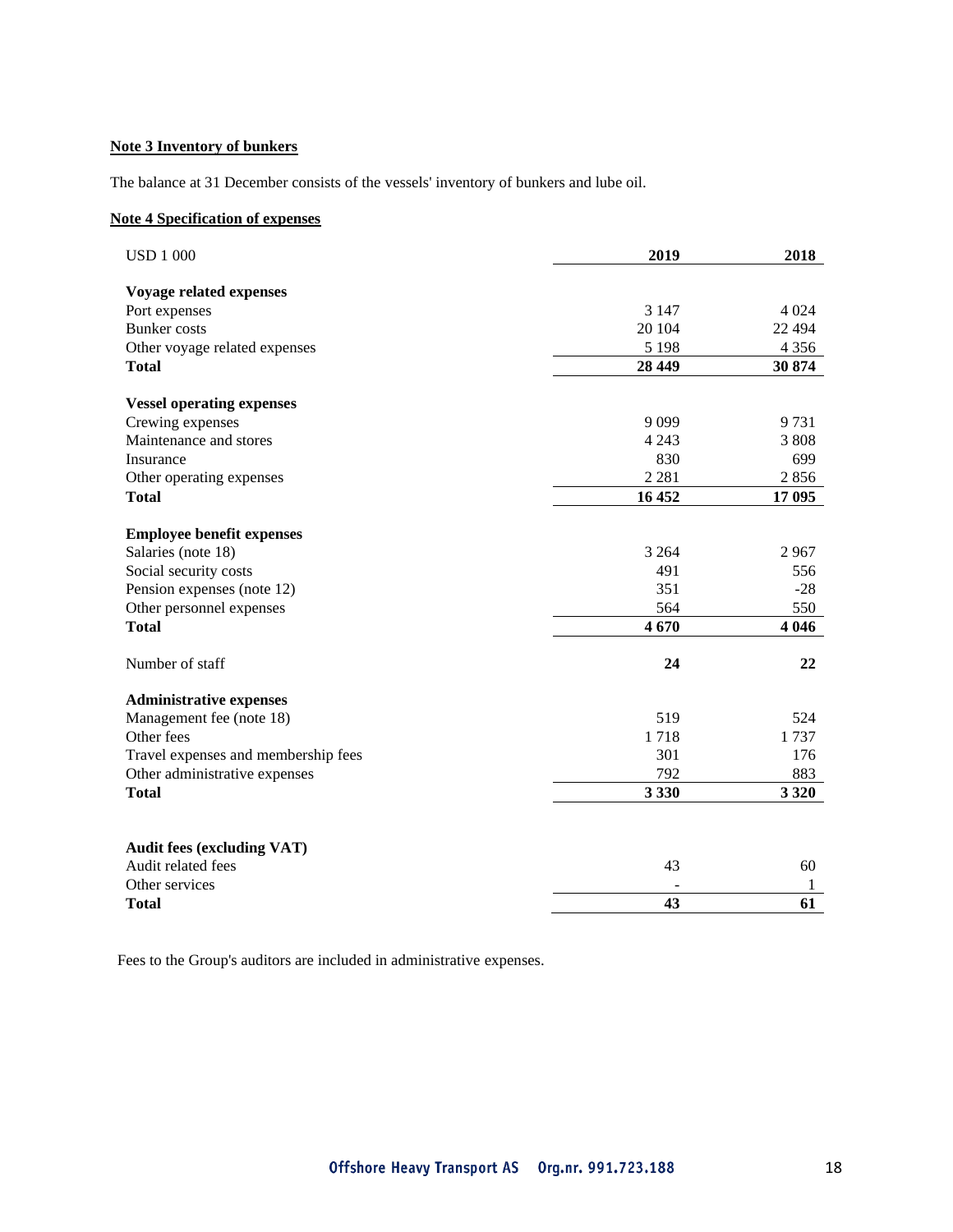#### **Note 5 Specification of net foreign exchange gain/(loss)**

| USD 1 000               | 2019  | 2018 |
|-------------------------|-------|------|
| Foreign exchange gain   | 1 094 | 162  |
| Foreign exchange loss   | 1 149 |      |
| Net foreign gain/(loss) | -54   |      |

#### **Note 6 Cash and cash equivalents**

The Group's cash and cash equivalents are denominated in the following currencies as of 31 December:

| USD 1 000                    | 2019    | 2018   |
|------------------------------|---------|--------|
| <b>US Dollars</b>            | 8 2 3 2 | 10 351 |
| Norwegian kroner             | 1 2 9 7 | 542    |
| Other currencies             | $-73$   | 199    |
|                              | 9456    | 11 092 |
| Restricted cash              |         |        |
| Employee tax accounts        | 208     | 225    |
| <b>Total restricted cash</b> | 208     | 225    |

Interest income is earned at floating interest rates.

See also note 14 and 19 for further information.

#### **Note 7 Total receivables**

| USD 1 000                | 2019<br>Carrying amount | 2018<br>Carrying amount |
|--------------------------|-------------------------|-------------------------|
| Trade receivables        | 6813                    | 5998                    |
| Other receivables        | 5 3 4 5                 | 2435                    |
| <b>Total receivables</b> | 12 158                  | 8433                    |

As of 31 December 2019, trade receivables of USD 0.4 million (2018: 2.2 million) were considered doubtful, thus provided for.

|                    | 2019                     | 2018    |
|--------------------|--------------------------|---------|
| Up to $3$ months   | 6 806                    | 5939    |
| 3 to 6 months      | $\overline{\phantom{0}}$ | $\sim$  |
| More than 6 months |                          | 2 2 8 3 |

Trade receivables, receivables Group companies and other receivables are non-interest bearing. USD 4.0 million of outstanding trade receivables at 31 December 2019 has been paid in early 2020. The receivables are denominated in USD.

See also note 19.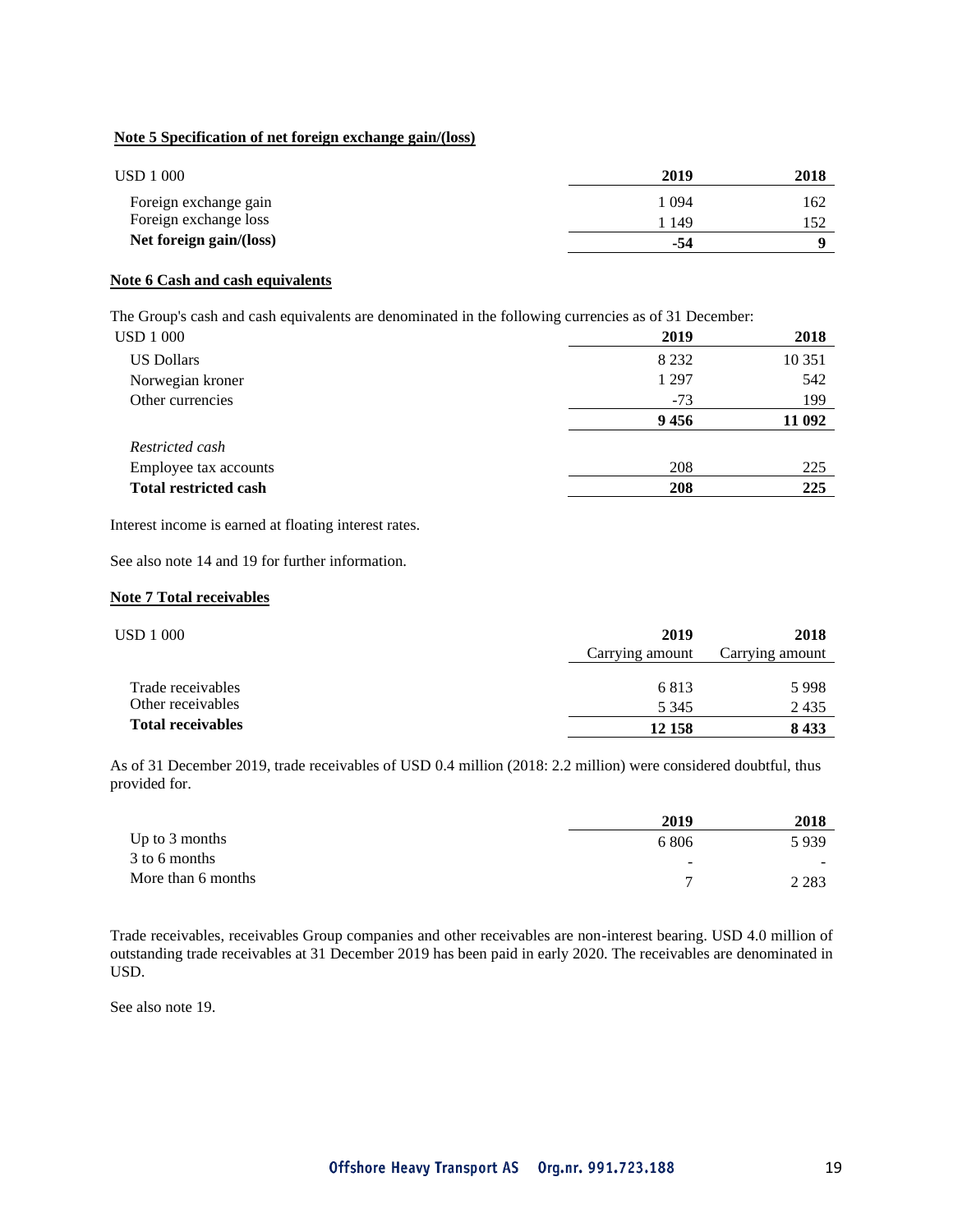#### **Note 8 Other current liabilities**

| USD 1 000                 | 2019    | 2018    |
|---------------------------|---------|---------|
| Deferred revenue          | 8 8 0 5 | 5 3 3 8 |
| <b>Public Duties</b>      | 361     | 381     |
| Other current liabilities | 9 0 9 9 | 5 3 6 6 |
| <b>Total</b>              | 18 264  | 11 085  |

Other current liabilities are non-interest bearing.

#### See also note 19.

#### **Note 9 Vessels and other fixed assets**

|                                     |                 |         | Vessel under<br>construction |       |         |
|-------------------------------------|-----------------|---------|------------------------------|-------|---------|
|                                     | Heavy transport |         | and<br>development           |       |         |
| <b>USD 1 000</b>                    | vessels         | Docking | asset                        | Other | Total   |
| Cost at 1 January 2018              | 197 215         | 13884   | 2062                         | 387   | 213 547 |
| Additions 2018                      | 3098            | 2 2 4 1 | 21 028                       | 181   | 26 548  |
| Government grant                    |                 |         | $-297$                       |       | $-930$  |
| Disposed                            |                 |         |                              | $-43$ | $-43$   |
| Cost at 31 December 2018            | 200 312         | 16 125  | 22 987                       | 525   | 239 950 |
|                                     |                 |         |                              |       |         |
| <b>Additions 2019</b>               | 9823            | 5994    | 23 274                       | 151   | 39 24 2 |
| Government grant                    |                 |         | $-255$                       |       | $-255$  |
| Cost at 31 December 2019            | 210 136         | 22 119  | 46 005                       | 676   | 278 936 |
| Acc. Depr. at 1 January 2018        | 50 710          | 9 0 8 9 |                              | 201   | 60 000  |
| Depreciation 2018                   | 11942           | 2 1 8 7 |                              | 84    | 14 2 13 |
| Disposed                            |                 |         |                              | $-38$ | $-38$   |
| Acc. Depr. at 31 December 2018      | 62 653          | 11 277  |                              | 246   | 74 176  |
| Depreciation 2019                   | 11 360          | 2414    |                              | 105   | 13879   |
| Acc. Depr. at 31 December 2019      | 74 013          | 13 691  |                              | 351   | 88 055  |
| <b>Closing net book amount 2019</b> | 136 122         | 8428    | 46 005                       | 325   | 190 881 |

Assets are depreciated on a straight-line basis over their expected useful lives asfollows:

| Heavy transport vessels | 5 - 12 years |
|-------------------------|--------------|
| Office furniture        | 5 years      |
| Computer equipment      | 3 years      |

Certain components, such as costs recognized in connection with major classification/dry-docking and transportation equipment, have shorter useful lives.

Dry-docking 2.5 - 5 years

Indicators of vessel impairment has been assessed. The Management has concluded no indicators found as per 31 December 2019.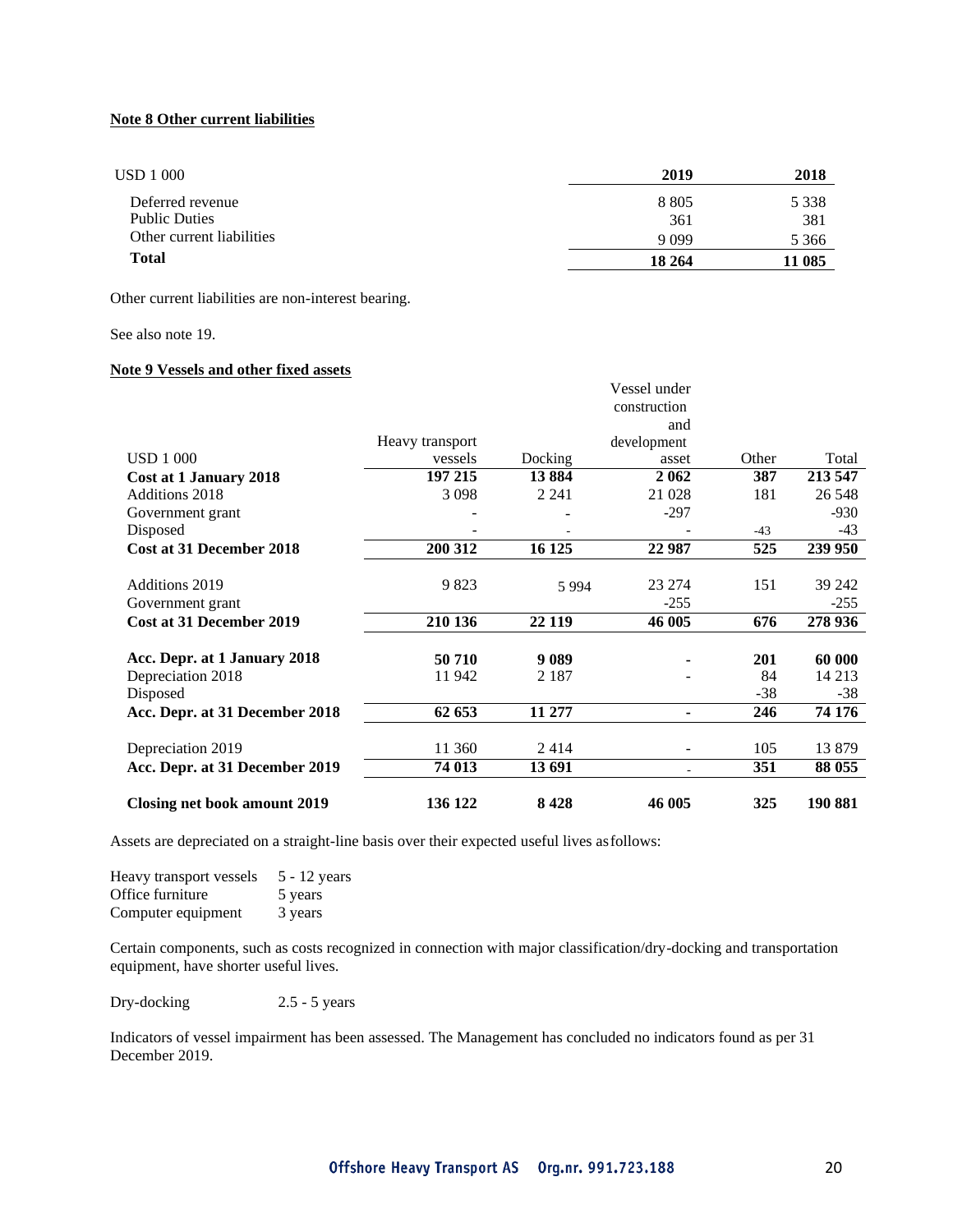#### **Note 10 Commitments and contingencies**

The Group decided to dry dock the fleet as well as installing scrubbers on the fleet. The total costs are estimated to USD 19.3 million, USD 11.0 million to scrubbers incl. installation and USD 8.3 million to dry docking. In addition, the subsidiary OHT Alfa Lift AS has entered into a shipbuilding contract. The company has committed to pay in total 30 % of the contract value upfront, of which 20% was paid as per 2019, the remaining 70% upon delivery in 2021. To finance the remaining 70 %, the company intend to enter into a sale leaseback contract with the leasing company of the yard.

| <b>USD</b> 1 000                                         |         |                 |         |
|----------------------------------------------------------|---------|-----------------|---------|
| Commitments                                              | 2020    | 2021            | Total   |
| Dry docking of vessel (remaining payments)               | 1 0 7 0 | -               | 1 070   |
| Scrubber installation on the vessel (remaining payments) | 1969    | $\qquad \qquad$ | 1969    |
| Shipbuilding contract                                    | 20.574  | 132 900         | 153 474 |
| Total                                                    | 23 613  | 132 900         | 156 513 |

Moreover, the Group has lease contracts for offices that are recognized in the financial statements as per 31.12.2019. Annual lease cost for the office lease contracts is USD 0.8 million with a sublease to related parties of USD 0.2 million.

The Group implemented IFRS 16 1 January 2019. The implementation is further presented in note 2.

#### **Amounts recognized in the balance sheet** USD 1 000

| <b>Right-of-use-assets</b>                     |         |
|------------------------------------------------|---------|
| Cost at 1 January 2019                         | 2 1 0 7 |
| <b>Additions</b>                               | 196     |
| Cost at 31 December 2019                       | 2 3 0 3 |
| Acc. Depr. at 1 January 2019                   |         |
| Depreciation                                   | $-383$  |
| Acc. Depr. at 31 December 2019                 | $-383$  |
| Closing net book amount 2019                   | 1920    |
| Lower of remaining lease term or economic life | 5 years |
| Depreciation method                            | Linear  |

| <b>Lease liabilities</b> | 31 December 2019                 | 1 January 2019 |
|--------------------------|----------------------------------|----------------|
| Current                  | -554                             | -589           |
| Non-current              | $-1426$                          | $-1.518$       |
| <b>Total</b>             | 1979<br>$\overline{\phantom{0}}$ | $-2107$        |

The leases do not have significant residual value guarantees. The leases do not contain restrictions on the Group's financing or dividend policy.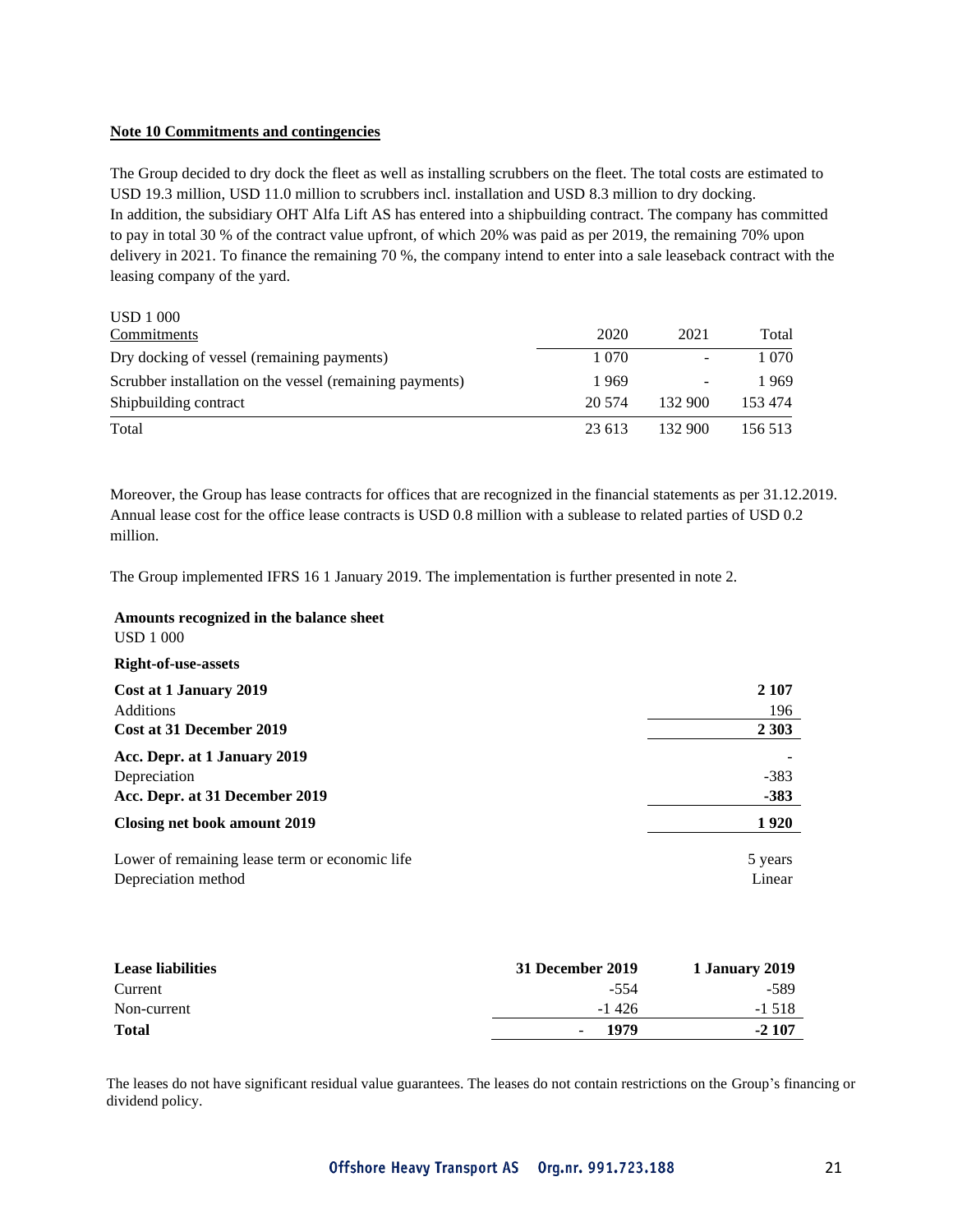#### **Amounts recognised in the statements of profit or loss**

| The statement of profit or loss shows the following amounts relating to leases: |      |      |
|---------------------------------------------------------------------------------|------|------|
| <b>USD</b> 1 000                                                                | 2019 | 2018 |
| Depreciation charge of Right-of-use-assets                                      | 383  |      |
| Interest expense                                                                | 126  | 0    |
| The total cash outflow for leases in 2019 was                                   | 450  |      |

#### **The Group's leasing activities and how they are accounted for:**

Offshore Heavy Transport Groups agreements consists of building leases. Building leases usually have a lease period of 5 years, while several of the building leases have a longer time frame. Some of the buildings have extension options and this has been taken into account.

#### **Note 11 Investments in subsidiaries**

The consolidated financial statements include the financial statements of Offshore Heavy Transport AS and its subsidiaries listed in the table below:

| Subsidiary                   | Country of<br>incorporation | Ownership<br>share | Consolidated in the<br>Group financial<br>statements from: |
|------------------------------|-----------------------------|--------------------|------------------------------------------------------------|
| <b>OHT</b> Eagle AS          | Norway                      | 100 %              | 11.09.2012                                                 |
| <b>OHT Falcon AS</b>         | Norway                      | 100 %              | 11.09.2012                                                 |
| <b>OHT Osprey AS</b>         | Norway                      | 100 %              | 11.09.2012                                                 |
| <b>OHT Hawk AS</b>           | Norway                      | 100 %              | 11.09.2012                                                 |
| <b>OHT Albatross AS</b>      | Norway                      | 100 %              | 09.04.2013                                                 |
| <b>OHT Alfa Lift AS</b>      | Norway                      | 100 %              | 13.11.2017                                                 |
| <b>OHT</b> Management AS     | Norway                      | 100 %              | 11.09.2012                                                 |
| <b>OHT Renewables UK Ltd</b> | United Kingdom              | 100 %              | 18.12.2018                                                 |

The Norwegian subsidiaries have their main office in Oslo, Norway.

#### **Note 12 Pension cost, funding and obligations**

The subsidiary OHT Management AS has set up a defined contribution scheme with a life insurance company to provide pension benefits for its employees. The defined benefit scheme was phased out in 2018 and employees under this scheme were transferred to the contribution scheme. In 2018, the effect of this amounts to USD 305 thousand, and

remeasurements, net after tax USD -39 thousand, was booked to Equity through Other Comprehensive Income.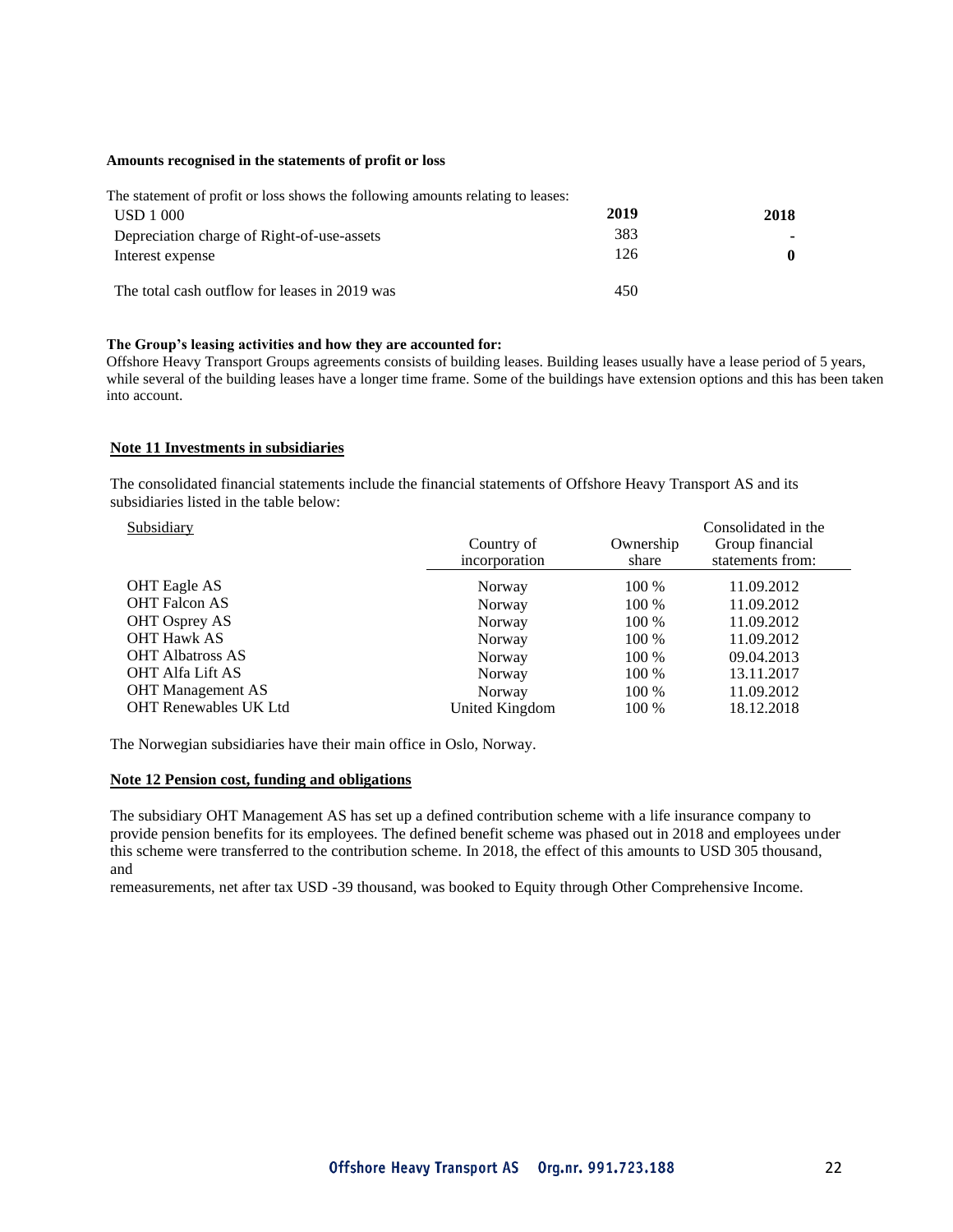#### **Note 13 Income tax**

| <b>USD</b> 1 000                                                 | 2019   | 2018 |
|------------------------------------------------------------------|--------|------|
| <b>Current income tax</b><br>Current income tax (taxes payable)* | 27     | 86   |
| Deferred income tax<br>Change in deferred tax                    | $-269$ | 266  |
| Effect due to changed tax rate                                   | 12     | 32   |
| Tax effect on re-measurements of pension obligations             |        | 11   |
| Income tax expense/(income)                                      | -230   | 395  |

\*The difference to tax payable in the Consolidated statement of financial position is related to tonnage taxes which is classified as operating expenses and not included in income tax expense.

#### **Reconciliation of total income tax expense during the year to the income tax expense at the statutory income tax rate applicable in Norway:**

| Income tax income/(expense)                             | $-230$   | 395       |
|---------------------------------------------------------|----------|-----------|
| Non-deductible expenses or non-taxable items (**)       | 1 362    | 3 2 8 4   |
| Tax at Norway's statutory income tax rate of 22% (23 %) | $-1.592$ | $-2889$   |
| Profit/(loss) before tax                                | -7.238   | $-12.561$ |

**\*\*** Relates mainly to non-taxable income within the tonnage tax system.

| Deferred income tax at 31 December relates to the following: | 2019    | 2018    |
|--------------------------------------------------------------|---------|---------|
| <b>Deferred tax assets</b>                                   |         |         |
| Fixed assets                                                 |         | $-3$    |
| Tax losses carried forward                                   | 1 242   | 988     |
| Deferred tax assets                                          | 1 2 4 2 | 985     |
| Deferred tax, opening balance                                | 984     | 1 2 8 2 |
| Income Statement change                                      | 257     | $-298$  |
| Deferred tax, ending balance 22%                             | 1 2 4 2 | 984     |

The subsidiaries OHT Eagle AS, OHT Falcon AS, OHT Osprey AS, OHT Hawk AS, OHT Albatross AS and OHT Alfa Lift AS are organized under the Norwegian tonnage tax regime. The entering into the Norwegian tonnage tax regime did not result in tax for the Group. Dividend from the subsidiaries will be exempt from tax under the tax exemption regulations.

The tonnage taxed companies have tax losses carried forward totalling USD 0.3 million. Deferred tax has not been recognized in these companies. For the other Group companies, deferred tax is recorded in the balance sheet.

Most of the deferred tax assets relating to losses carried forward is expected to be reversed in the near future. Taxes payable in the balance sheet consists of tonnage tax and tax on financial income from shipping activities.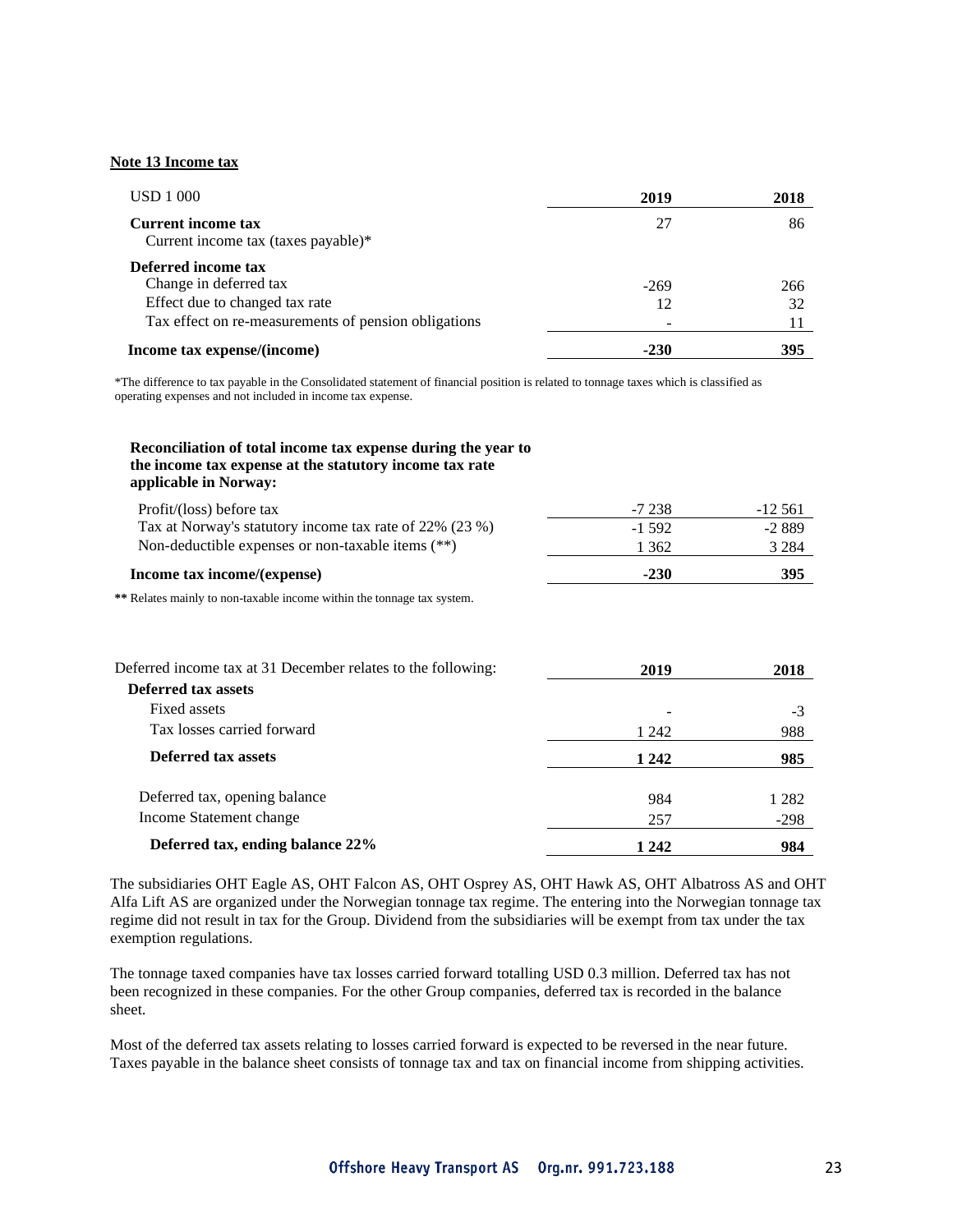#### **Note 14 Interest-bearing debt**

At 18 March 2019 the Group entered into an agreement with Skandinaviska Enskilda Banken (SEB) for a revolving credit facility of USD 30 million. Maturity date is 31 December 2020. Offshore Heavy Transport AS is, together with its subsidiaries, jointly and severally liable for the loan. As security for the facility the Group has pledged shares in the vessel-owing subsidiaries. The loan has floating interest at Libor +3,75%.

The loan agreement includes customary financial covenants as follows:

Minimum consolidated liquidity shall at all times be the higher of (i)USD 5 000 000 and (ii)USD 1 000 000 per collateral vessel, a minimum value clause which means the aggregated Fair Market Value of the collateral vessels shall at all times be at least equal to 200% of the outstanding amount under the Credit Facility, the working capital shall at all times be greater than USD 0 and a minimum equity ratio shall at all times be at least 40.00%.

|                                            | 2019               |                  | 2018               |         |                 |  |
|--------------------------------------------|--------------------|------------------|--------------------|---------|-----------------|--|
| <b>USD 1 000</b>                           | Carrying<br>amount | Fair value       | Carrying<br>amount |         | Fair value      |  |
| <b>Short term liabilities</b>              |                    |                  |                    |         |                 |  |
| Short-term interest bearing debt           | 25 000             | 25 000           |                    |         |                 |  |
| <b>Total short term liabilities</b>        | 25 000             | 25 000           |                    |         |                 |  |
| <b>Security</b>                            |                    |                  |                    |         |                 |  |
| Book value Shares in subsidiaries:         |                    |                  |                    |         |                 |  |
| <b>OHT</b> Eagle AS                        | 6990               |                  |                    |         |                 |  |
| <b>OHT Falcon AS</b>                       | 7590               |                  |                    |         |                 |  |
| <b>OHT Hawk AS</b>                         | 5858               |                  |                    |         |                 |  |
| <b>OHT Osprey AS</b>                       | 761                |                  |                    |         |                 |  |
| <b>OHT Albatross AS</b>                    | 29 659             |                  |                    |         |                 |  |
| <b>Total</b>                               | 50 858             |                  |                    |         |                 |  |
| <b>Maturity current borrowings</b>         |                    |                  |                    |         |                 |  |
| Less than one year                         | 25 000             |                  |                    |         |                 |  |
| See also note 19.                          |                    |                  |                    |         |                 |  |
| <b>Note 15 Shares and shareholders</b>     |                    |                  |                    |         |                 |  |
|                                            |                    | Number of shares |                    |         | Ownership share |  |
| <b>Shareholders as of 31 December 2019</b> |                    |                  |                    |         |                 |  |
| Songa Corp                                 |                    |                  | 6 6 6 7            |         | 66.67%          |  |
| <b>Lotus Marine AS</b>                     |                    |                  | 3 3 3 3            |         | 33.33%          |  |
| <b>Total number of shares</b>              |                    |                  | 10 000             |         | 100.00%         |  |
| See note 16 and 17.                        |                    |                  |                    |         |                 |  |
| <b>Note 16 Share capital and premium</b>   |                    |                  |                    |         |                 |  |
| USD 1 000, unless otherwise specified      |                    | Number of        |                    | Share   | Share           |  |
|                                            |                    |                  | shares             | capital | premium         |  |
| <b>Ending balance 2018</b>                 |                    | 10 000           |                    | 36      | 1 779           |  |
| <b>Ending balance 2019</b>                 |                    | 10 000           |                    | 36      | 1 779           |  |

The share capital consists of 10 000 shares at a nominal value of NOK 20,-.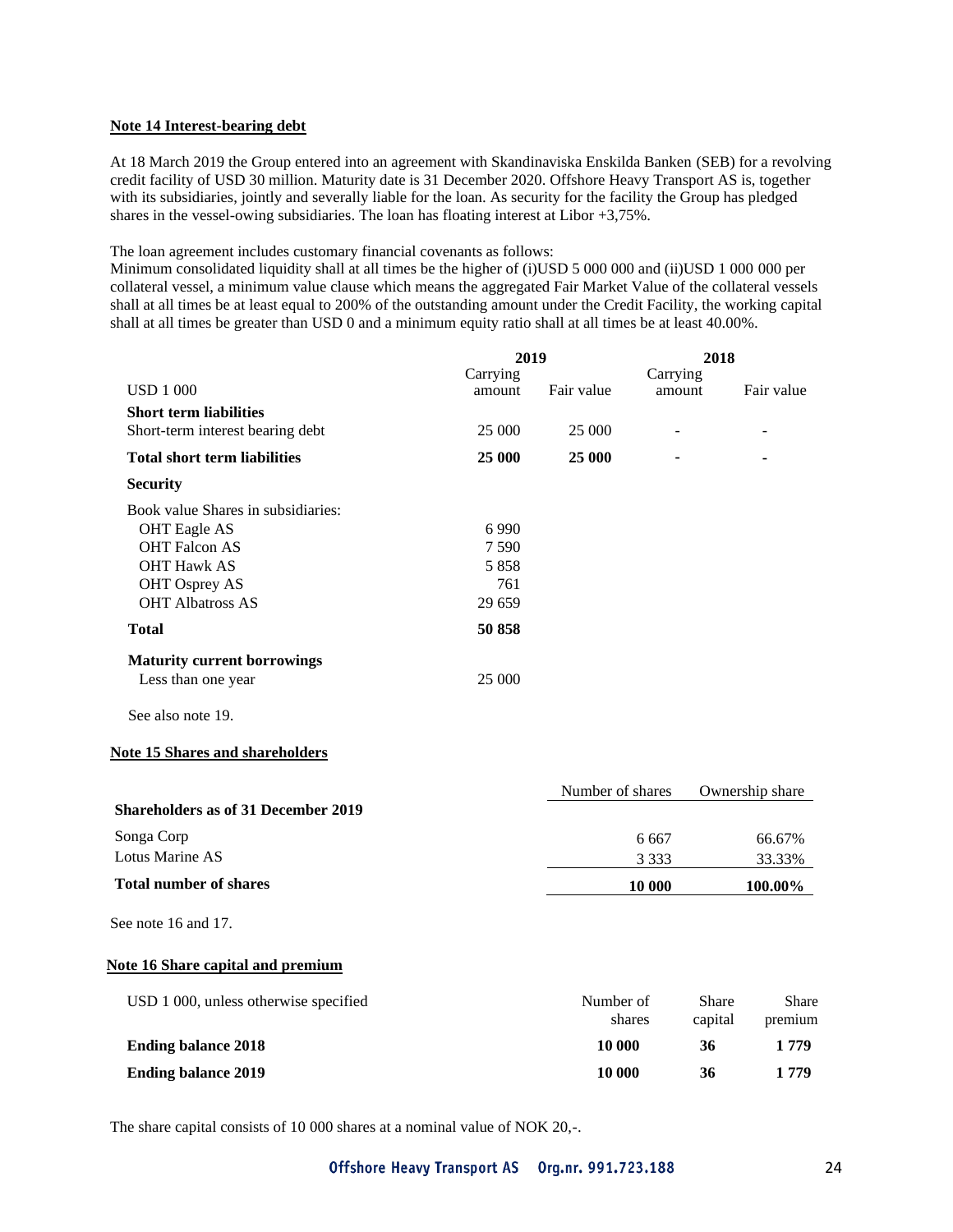All issued shares are of equal rights. Offshore Heavy Transport AS is incorporated in Norway and the share capital is denominated in NOK.

There are no registered authorizations for issuing new share capital per 31 December 2019.

See also Consolidated statement of changes in equity.

#### **Note 17 Earnings per share**

Basic earnings per share is calculated by dividing net profit for the year attributable to ordinary equity holders by the weighted average number of ordinary shares outstanding during the year.

There are no dilutive instruments outstanding for the periods presented.

| USD 1 000, unless otherwise indicated                  | 2019     | 2018     |
|--------------------------------------------------------|----------|----------|
| Net profit/(loss) attributable to the shareholders     | $-7.628$ | $-12966$ |
| Weighted average number of ordinary shares outstanding | 10 000   | 10 000   |
| Weighted average number of shares outstanding, diluted | 10 000   | 10 000   |
| Basic earnings per share                               | $-0.76$  | $-1.30$  |
| Diluted earnings per share                             | $-0.76$  | $-1.30$  |

#### **Note 18 Related parties**

In the normal course of its business, the Group enters into transactions with related parties. Technical management for the vessels is provided by Songa Shipmanagement Ltd, a company in the Blystad group. The Group's main office is located in the Blystad group offices, and certain administrative/management services have been supplied from the Blystad group. All transactions with related parties have been made on an arm's length basis and are settled on a regular basis. Transactions with related parties are specified below:

|                                       |      |          | Purchases | Amounts | Amounts |
|---------------------------------------|------|----------|-----------|---------|---------|
|                                       |      | Sales to | from      | owed by | owed to |
|                                       |      | related  | related   | related | related |
| USD 1 000, unless otherwise indicated | Year | parties  | parties   | parties | parties |
|                                       |      |          |           |         |         |
| <b>Blystad Group</b>                  | 2018 | 221      | 1 664     | ۰       |         |
| <b>Blystad Group</b>                  | 2019 | 210      | 1 841     |         | Q       |

#### **Remuneration to the board of directors and company management**

There has been no remuneration in 2019 to the Board members. The Chief Executive Officer has received remuneration of USD 409 thousand and other management USD 196 thousand in 2019.

At the end of 2019, the Group had 24 employees.

The Group had no outstanding loans or guarantees for the benefit of board members or management in 2019.

The compensation structure for Offshore Heavy Transport AS is designed to contribute to value creation for the shareholders. The board determines the compensation system. For Group management, the compensation system comprised in 2019 of salary, bonus and a pension and insurance scheme.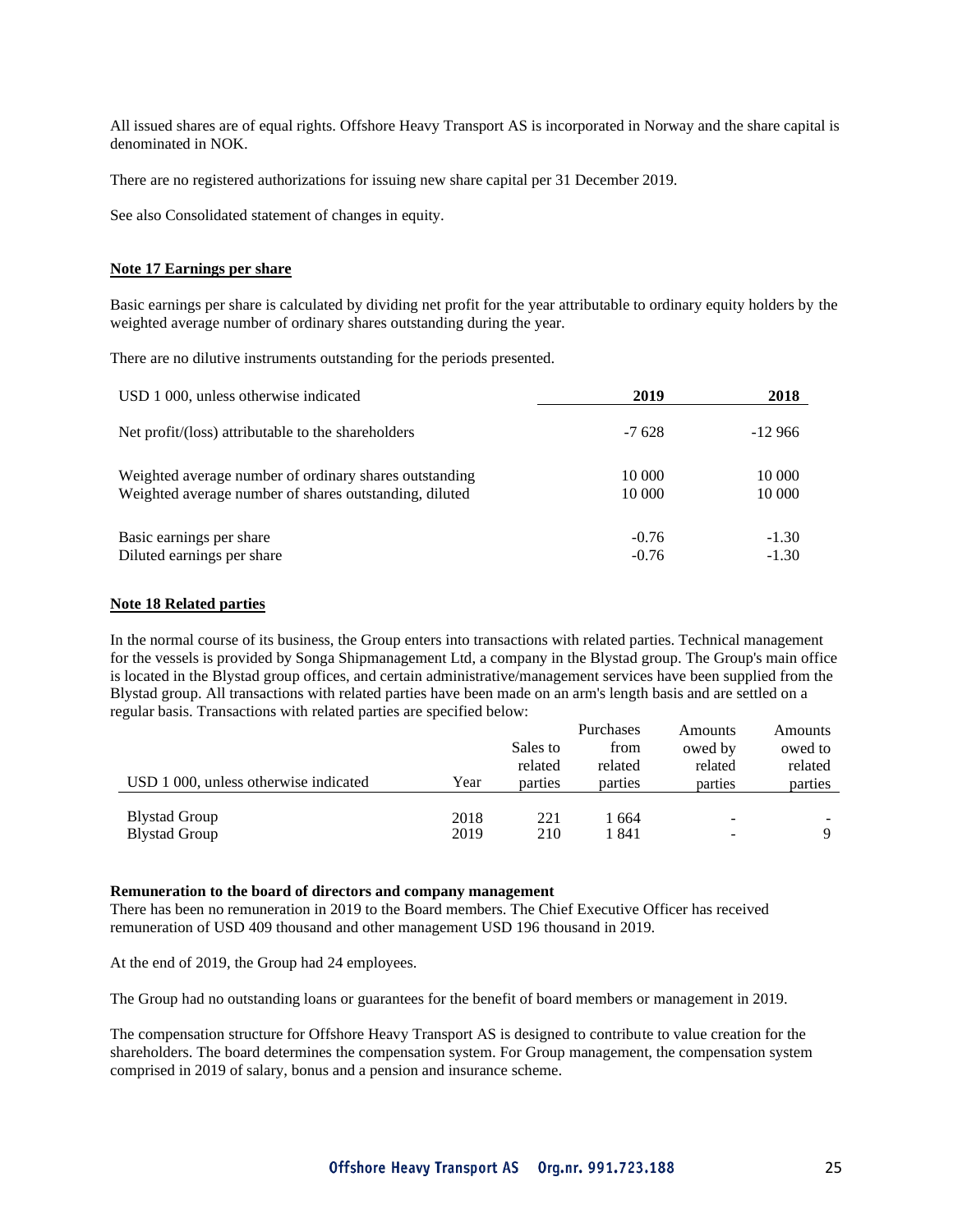#### **Shares and stock options controlled by board members and Group management**

Songa Corp, owning 66.67% of the shares at 31 December 2019 is under the control of the Chairman of the Board, Mr. Arne Blystad and Board member Mrs. Marianne H. Blystad. No shares or share options are owned by key management at 31 December 2019.

#### **Note 19 Financial instruments and risk management**

#### **Financial instruments**

Set out below is a comparison by category for carrying amounts and fair values of all of the Group's financial instruments that are carried in the financial statements. The following estimated fair value amounts of the financial instruments have been determined using appropriate market information and valuation methodologies.

|                                              | 2019     |            | 2018     |            |
|----------------------------------------------|----------|------------|----------|------------|
|                                              | Carrying |            | Carrying |            |
| <b>USD 1 000</b>                             | amount   | Fair value | amount   | Fair value |
| Trade receivables                            | 6813     | 6813       | 5988     | 5998       |
| Other receivables                            | 5 3 4 4  | 5 3 4 4    | 2435     | 2435       |
| Cash and cash equivalents                    | 9456     | 9456       | 11 092   | 11 092     |
| Accounts payable                             | 5 1 8 4  | 5 1 8 4    | 4 1 5 8  | 4 1 5 8    |
| Other current liabilities                    | 18 264   | 18 264     | 11 208   | 11 208     |
| Floating rate borrowings (at amortized cost) | 24 8 31  | 24 8 31    |          |            |

|                   |                       |                          | 2019                     |    | 2018                             |            |
|-------------------|-----------------------|--------------------------|--------------------------|----|----------------------------------|------------|
| Hedging<br>object | Hedging<br>instrument | Hedge included in<br>P&L |                          |    | P&L effect Fair value P&L effect | Fair value |
|                   | Commodity             | Voyage related           |                          |    |                                  |            |
| Bunker cost       | swap                  | expenses                 | $\overline{\phantom{0}}$ | ۰. | 336                              |            |

#### **Financial risk**

The Offshore Heavy Transport Group owns and operates heavy transport vessels for transport operations mainly for the Oil & Gas and offshore sector. The activity is international and exposed to financial market risks such as fluctuations in currency exchange rates, interest rates, the oil price (including bunkers) and other market risks that may influence the value of assets, liabilities and cash flows.

To reduce and manage these risks, management periodically assesses the Group's financial market risk in general, as well as evaluating hedging strategies for specific exposures as they arise. The primary strategy used for reducing the financial market risks is the use of derivatives, where appropriate.

#### **Operational risk**

Derivative instruments are only implemented for the purpose of hedging operational risks. The Group does not trade or use instruments with the objective of earning financial gains from bunkers price, interest rate or exchange rate fluctuations alone. The Group only employs conventional derivative instruments in contracts with highly rated and reputable financial institutions and commodities brokers. During 2018, the OHT Group entered into contracts for procurement of fixed quantities of bunkers at a price fixed in advance, with cash settlement at due date. The contracts were similarly designed and were valued at fair value through voyage related expenses in profit or loss. Four contracts were settled in 2018. No contracts were effective during 2019. The contracts do not meet criteria for hedge accounting.

Normally, freight agreements with customers would involve a clause concerning bunkers compensation (to reduce risk for increase in prices). A few recent agreements do not involve this clause, however Management consider the risk for increase in prices as immaterial.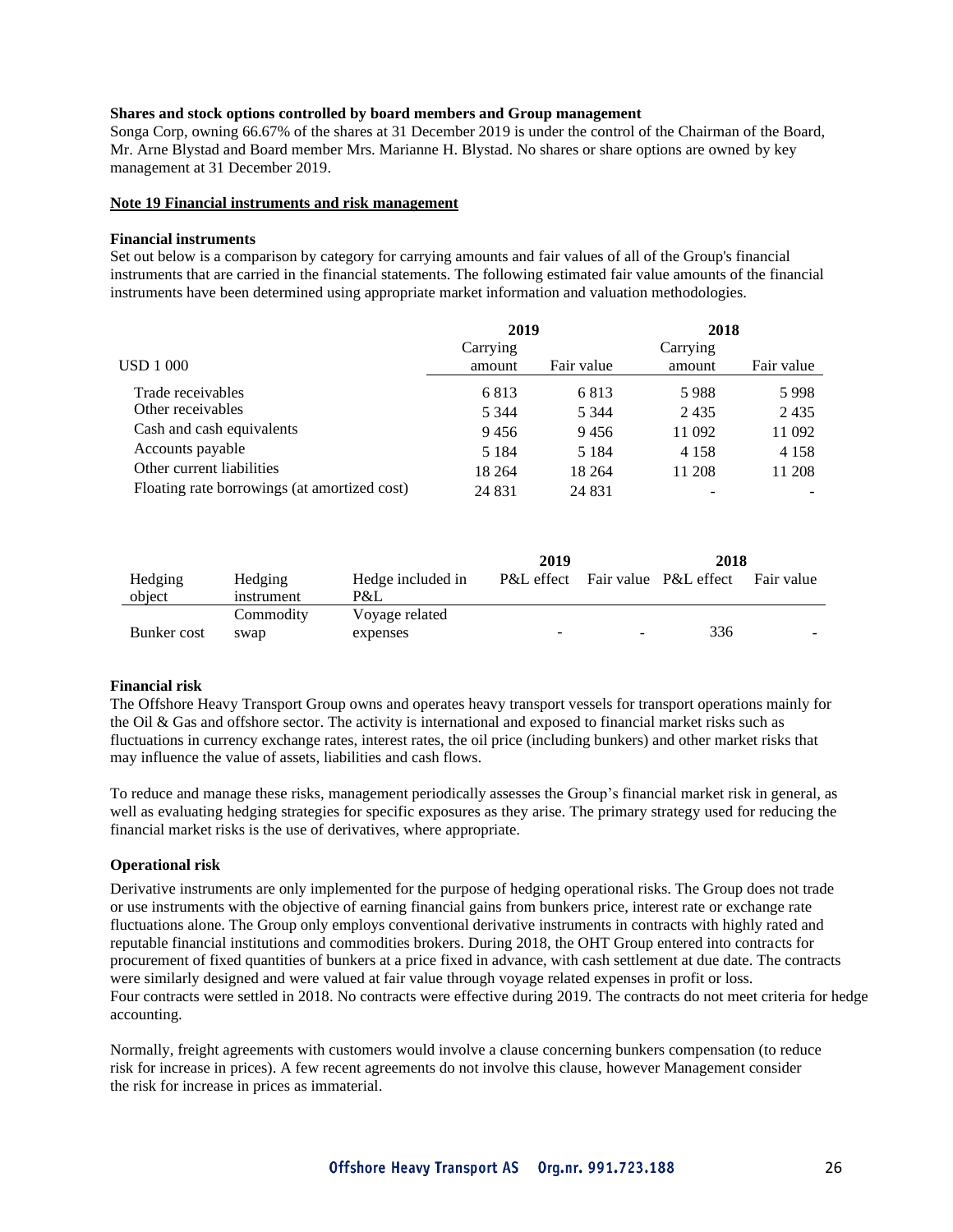#### **Currency risk exposure**

The assets of the Group and the debt financing are denominated in USD and so are operating revenues. The exposure to currency risk of consolidated accounts in USD is related to the part of the operating and administrative expenses denominated in other currencies than USD.

Changes in the value of the USD relative to the currencies of the operating and administrative costs will expose the Group to currency risk. To manage the currency risk, the management reviews whether to enter into forward contracts for USD/NOK or USD/EUR or using other financial instruments to hedge this risk.

| Effects in 1 000 USD                                                            | Change in USD/NOK | 2019 | 2018 |
|---------------------------------------------------------------------------------|-------------------|------|------|
| Sensitivity to change in USD/NOK<br>Effect on operating costs, full year effect | 0.10              | 100  | 134  |

For example a change from USD/NOK 8.90 to 8.80

The balance sheet items denominated in other currencies than USD are considered insignificant. No forward contracts or other derivative contracts were in effect at the balance date.

#### **Exposure to fluctuations in the interest rate**

The Group is by its loan facility with floating interest rate exposed to fluctuations in the interest rate. Any change in the interest rate will influence the interest cost of the group. No hedging instruments concerning interest rates were applied at the balance date.

| Effects in 1 000 USD                                            | Change in rate | 2019 | 2018                     |
|-----------------------------------------------------------------|----------------|------|--------------------------|
| Sensitivity to interest rate changes<br>Effect on interest cost | $1\%$          | 250  | $\overline{\phantom{a}}$ |

#### **Credit risk exposure**

The Group is exposed to credit risk in the case that receivables from customers are not paid or in the case that contract parties to derivative contracts default their commitment. The customers are in general large companies with good credit rating. For new customers, a credit evaluation is performed. Furthermore, the freight contracts contain a payment clause ensuring pre-payment of a significant part of the contract value. Ageing analysis of past due balances is presented in note 7. Provision for doubtful accounts has been made at year-end.

#### **Liquidity risk exposure**

Liquidity risk may arise if a company is not able to pay its financial obligations at due date. The Group applies cash flow forecasting to ensure that the activities are adequately financed at all times. It is our view that the cash flow from operations and from planned financing activities is sufficient to fulfil all financial obligations.

Maturity analysis for financial liabilities recorded at the balance date:

2019

| <b>USD 1 000</b>          | 0-1 Years | 2 Years                  | $3+ Years$               |
|---------------------------|-----------|--------------------------|--------------------------|
| Revolving loan facility   | 25 000    |                          |                          |
| Accounts payable          | 5 1 8 4   | -                        | $\overline{\phantom{0}}$ |
| Related party liabilities | 9         | $\overline{\phantom{a}}$ |                          |
|                           |           |                          |                          |
| 2018                      |           |                          |                          |
| <b>USD 1 000</b>          | 0-1 Years | 2 Years                  | $3+ Years$               |
| Accounts payable          | 4 1 5 8   | -                        |                          |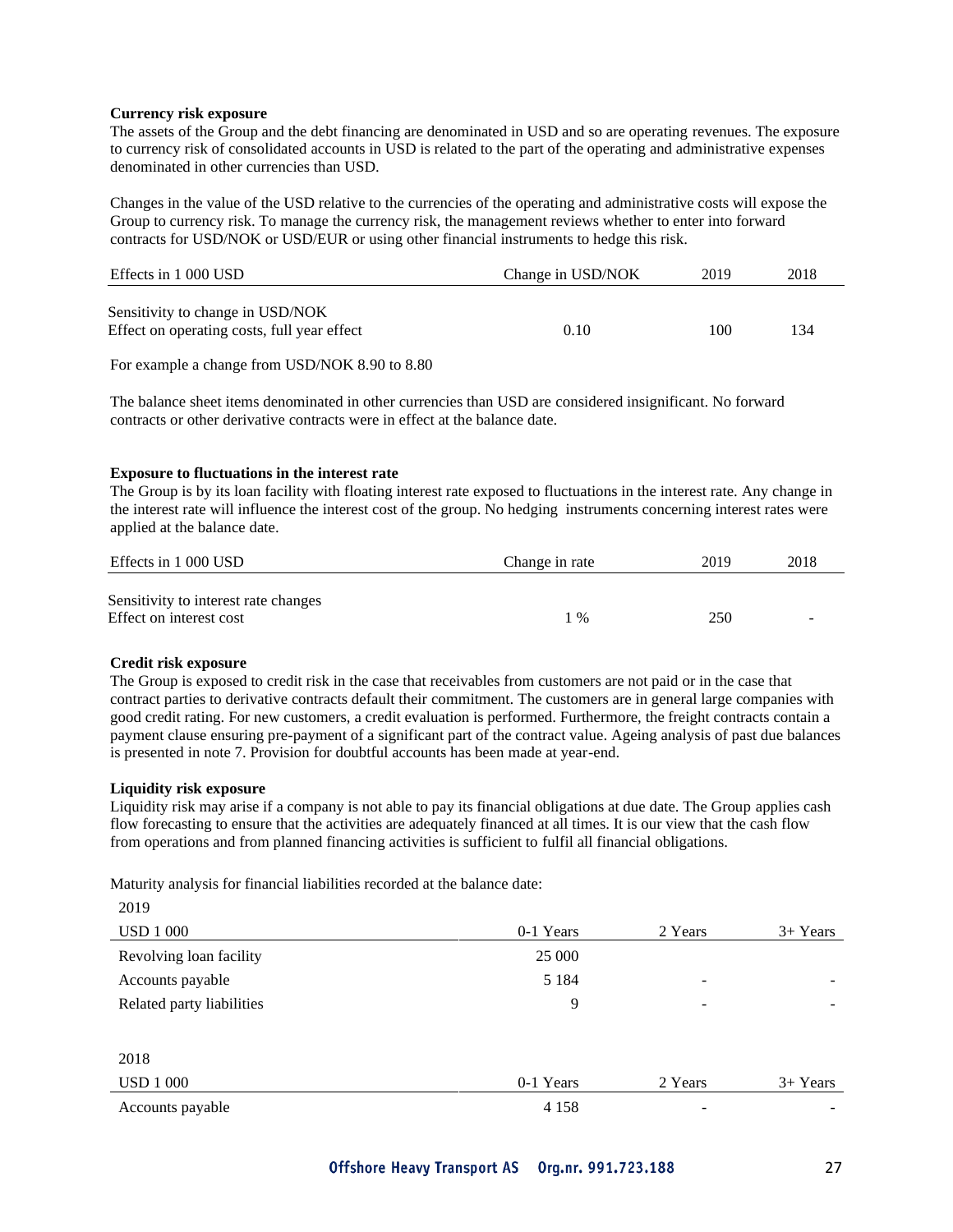#### **Note 20 Events occurring after the reporting period**

The Company has not experienced any significant negative effects from the Covid 19 pandemic so far. No contracts have been cancelled, and the vessels are operating as normal. The Management follows the situation very carefully.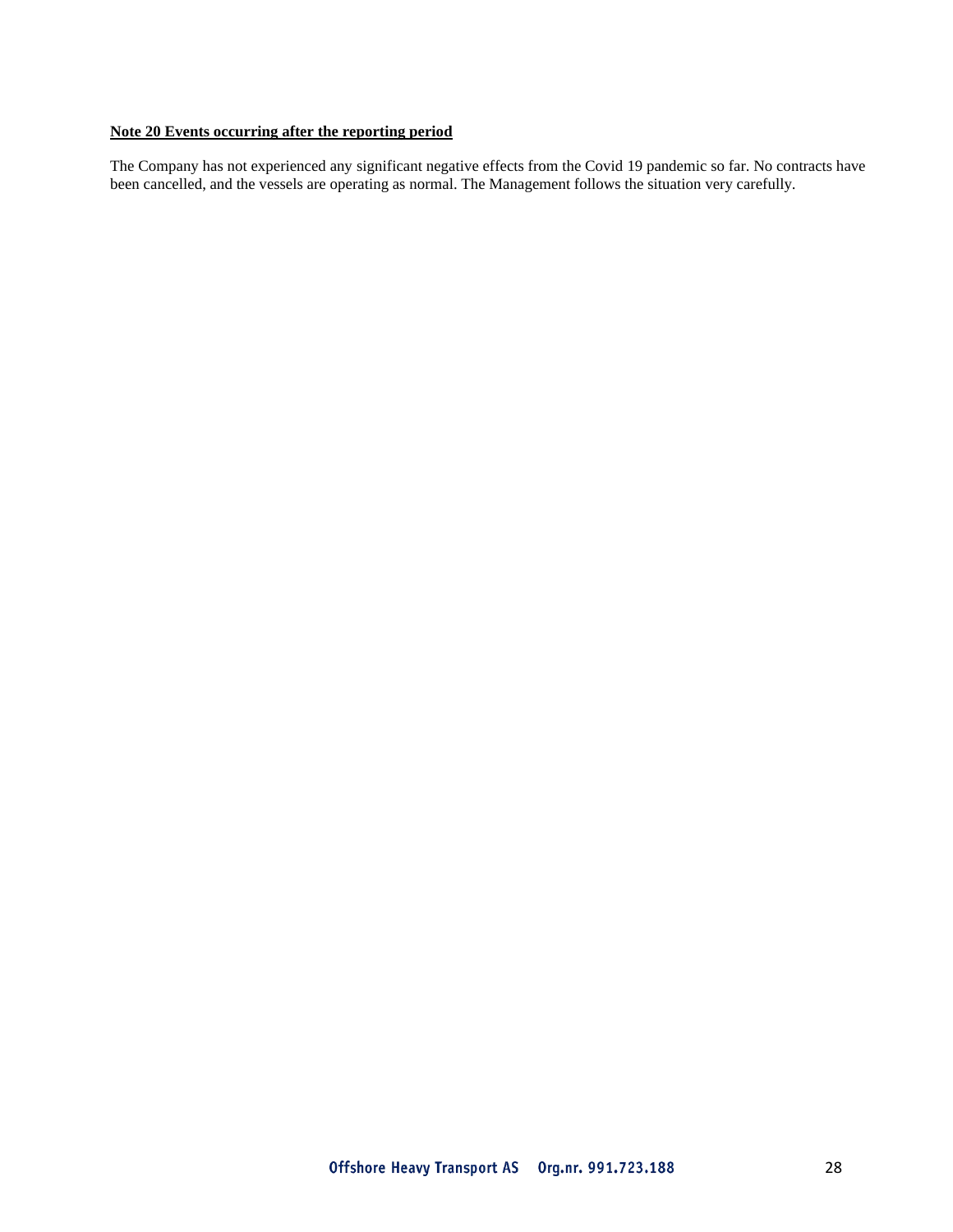# **Offshore Heavy Transport AS**

# **Financial statements - parent company 2019**

Address: Offshore Heavy Transport AS Haakon VIIs gt 1 0161 Oslo, Norway Phone: +47 21 01 34 50 Fax: +47 22 83 21 51 Norwegian Enterprise no: 991 723 188 [www.oht.no](http://www.oht.no/)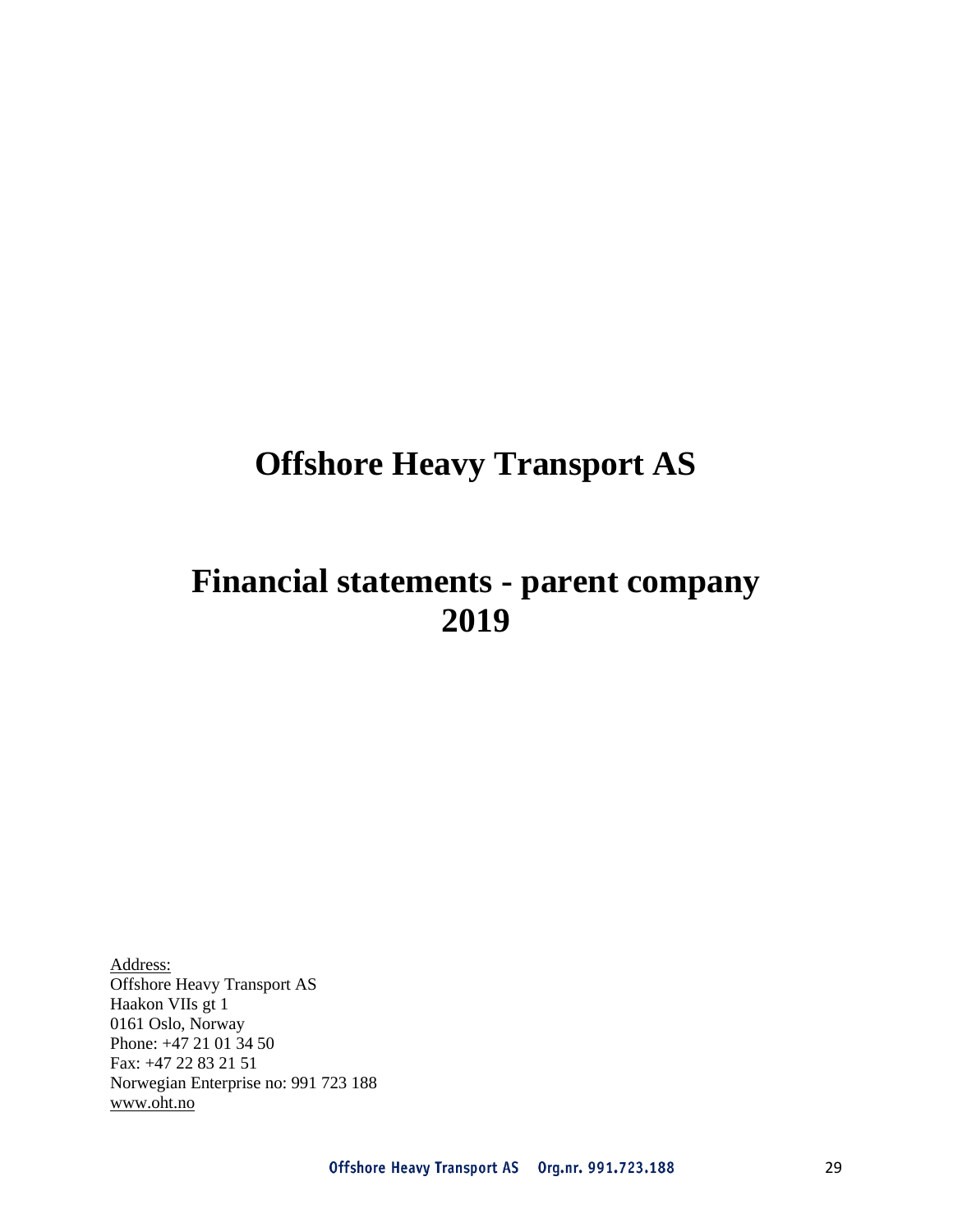# **Statement of income**

NOK 1 000

|                                                             | <b>Note</b>    | 2019    | 2018    |
|-------------------------------------------------------------|----------------|---------|---------|
| <b>OPERATING REVENUES</b>                                   |                |         |         |
| <b>OPERATING EXPENSES</b>                                   |                |         |         |
| Administrative expenses                                     | $\overline{2}$ | 8 2 3 6 | 8988    |
| <b>TOTAL OPERATING EXPENSES</b>                             |                | 8 2 3 6 | 8988    |
| NET OPERATING PROFIT/ (LOSS)                                |                | $-8236$ | -8 988  |
| <b>FINANCIAL INCOME / (EXPENSES)</b>                        |                |         |         |
| Group contribution from subsidiary                          |                | 6.397   | 7 0 0 8 |
| Dividend from subsidiaries                                  |                | 119 351 | 27 000  |
| Other financial income                                      | 3.5            | 4 8 6 1 | 11 200  |
| Other financial costs                                       | 3,5            | -18 878 | $-7176$ |
| Net foreign exchange gain / (loss)                          | 3              | -641    | 4 5 6 2 |
| NET FINANCIAL INCOME / (EXPENSES)                           |                | 111 090 | 42 593  |
| <b>NET PROFIT BEFORE TAX</b>                                |                | 102 856 | 33 605  |
| Taxes                                                       | 7              | 2 2 3 1 | $-1868$ |
| <b>NET PROFIT / (LOSS)</b>                                  |                | 105 087 | 31 737  |
|                                                             |                |         |         |
| <b>ALLOCATION OF NET PROFIT</b><br>Transfer to other equity |                | 105 087 | 31 737  |
| <b>TOTAL ALLOCATED NET PROFIT</b>                           |                | 105 087 | 31 737  |
|                                                             |                |         |         |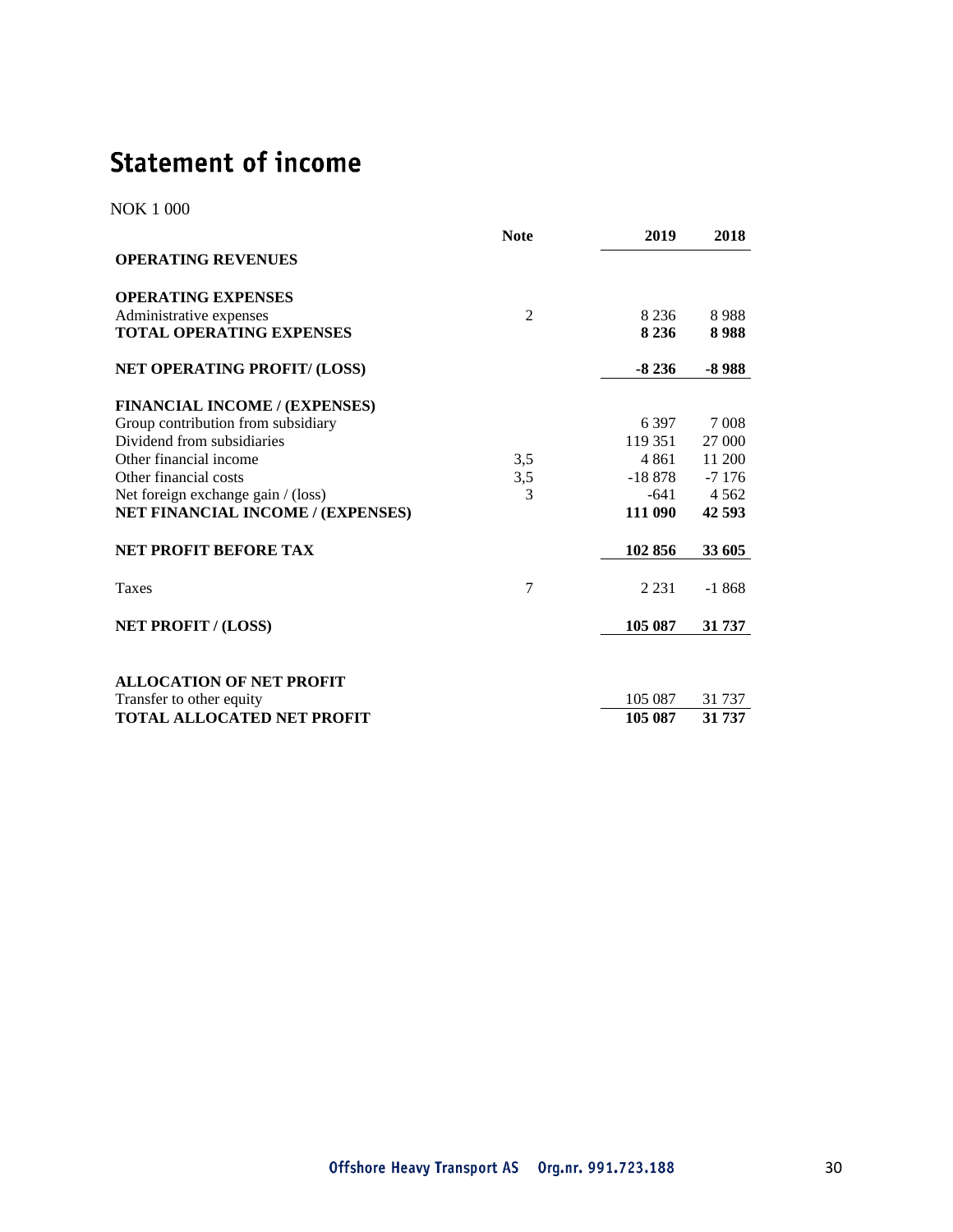# Statement of financial position  $NOK 1 000$

|                                      | <b>Note</b>    | 2019      | 2018    |
|--------------------------------------|----------------|-----------|---------|
| <b>ASSETS</b>                        |                |           |         |
| <b>Fixed assets</b>                  |                |           |         |
| <b>Intangible assets</b>             |                |           |         |
| Deferred tax assets                  | $\tau$         | 9 7 9 7   | 7566    |
| Research and Development             | $\overline{7}$ | 29 852    | 19 635  |
| <b>Total intangible assets</b>       |                | 39 649    | 27 201  |
| <b>Financial fixed assets</b>        |                |           |         |
| Investments in other Group companies | 6              | 678 414   | 612 813 |
| <b>Shares</b>                        |                |           | 6 3 5 6 |
| <b>Total Financial fixed assets</b>  |                | 678 414   | 619 169 |
| <b>Total fixed assets</b>            |                | 718 063   | 646 370 |
| <b>Current assets</b>                |                |           |         |
| <b>Receivables</b>                   |                |           |         |
| Receivables Group companies          | 5              | 429 128   | 223 590 |
| Tax receivable                       | 11             | 2 2 4 3   | 896     |
| Other receivables                    |                | 10 980    | 9 0 3 2 |
| <b>Total receivables</b>             |                | 442 351   | 233 519 |
| Cash and cash equivalents            | 4              | 14 003    | 1543    |
| <b>Total current assets</b>          |                | 456 354   | 235 063 |
| <b>TOTAL ASSETS</b>                  |                | 1 174 418 | 881 432 |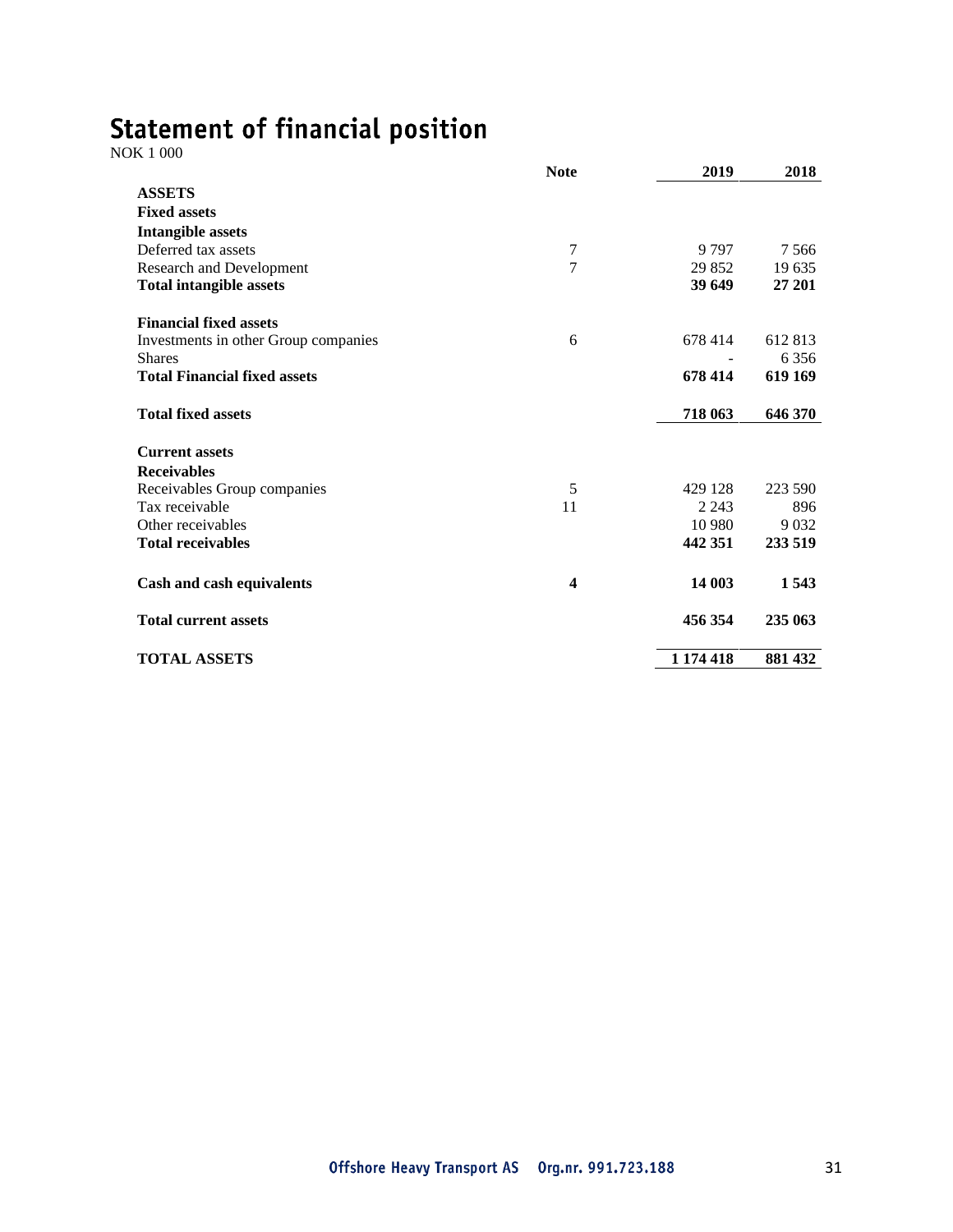# **Statement of financial position**

**NOK 1000** 

|                                     | <b>Note</b> | 2019    | 2018    |
|-------------------------------------|-------------|---------|---------|
| <b>EQUITY AND LIABILITIES</b>       |             |         |         |
| Equity                              |             |         |         |
| Paid-in capital                     |             |         |         |
| Share capital                       | 8           | 200     | 200     |
| Share premium                       | 9           | 8903    | 8903    |
| Other reserves                      | 9           |         |         |
| Retained earnings                   | 9           | 883 217 | 778 130 |
| <b>Total equity</b>                 | 8,9         | 892 319 | 787 232 |
| <b>Liabilities</b>                  |             |         |         |
| <b>Current liabilities</b>          |             |         |         |
| Short-term interest-bearing debt    | 10, 12      | 218 069 |         |
| Accounts payable                    |             | 536     | 1988    |
| Liabilities to Group companies      | 11          | 63 200  | 91 978  |
| Other current liabilities           | 4           | 294     | 234     |
| <b>Total current liabilities</b>    |             | 64030   | 94 200  |
| <b>Total liabilities</b>            |             | 282 099 | 94 200  |
| <b>TOTAL EQUITY AND LIABILITIES</b> |             | 1174418 | 881 432 |

Oslo, 14 May 2020

The Board of Directors

Arne Blystad Chairman

Tom Erik-Jebsen Board member / CFO

Liang Liu<br>Deputy Chairman

Marianne H. Blystad Board member

Peng Zhoù

Board member

Torgeir E. Ramstad<br>Managing director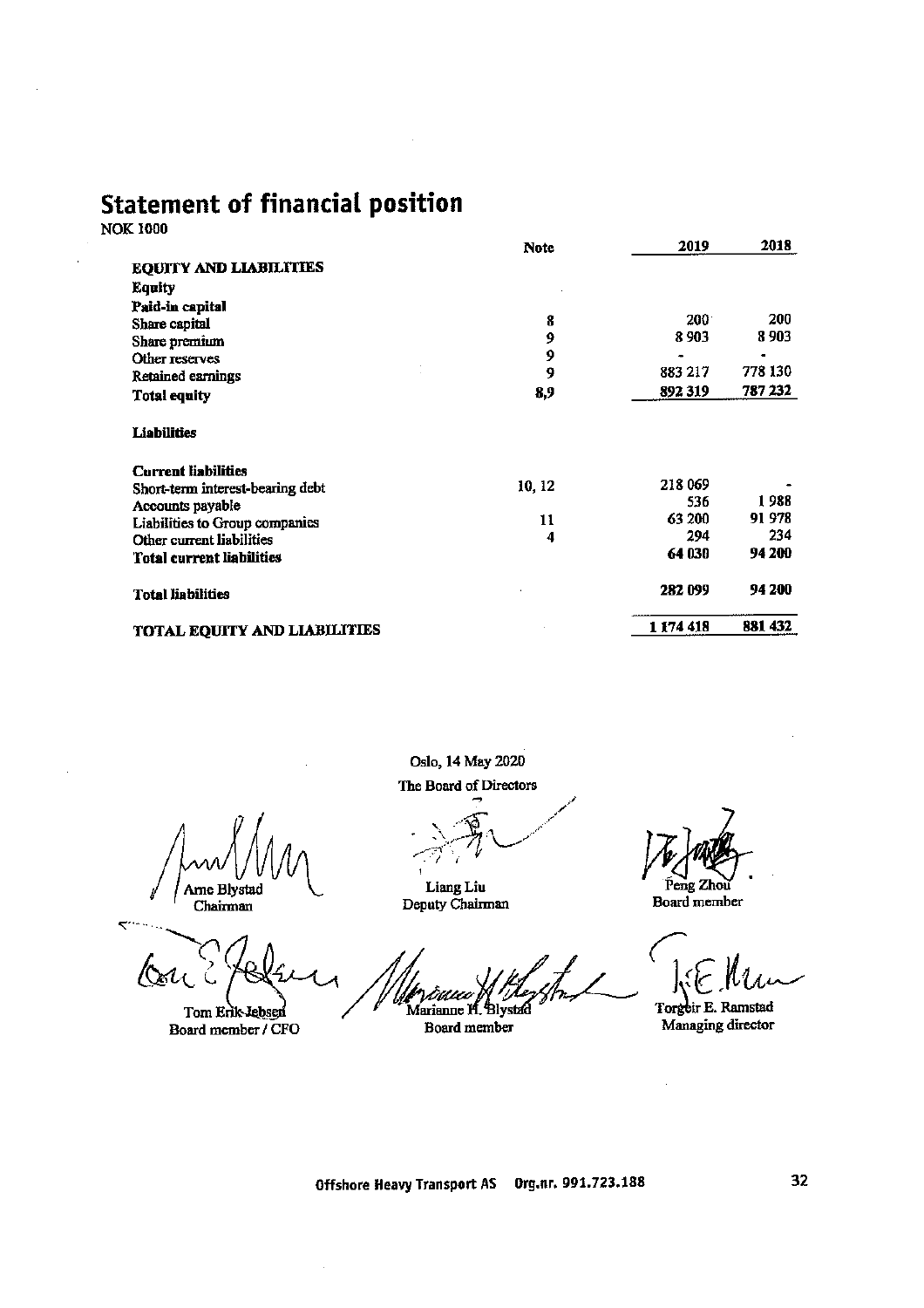# Cash flow statement

| <b>NOK 1000</b>                                  | 2019      | 2018     |
|--------------------------------------------------|-----------|----------|
| Profit/(loss) before tax                         | 102 856   | 33 605   |
| Change in receivables and prepayments            | 6 7 2 0   | $-6706$  |
| Change in payables and accruals                  | $-1452$   | $-3248$  |
| Currency effects                                 |           |          |
| Change in other provisions                       | $-294340$ | $-18023$ |
| Net cash flow from operating activities          | $-186217$ | 5 6 28   |
| Investments in financial fixed assets            | $\Omega$  | $\Omega$ |
| Investments in other assets                      | $-12460$  | $-4083$  |
| Net cash flow used in investing activities       | $-12460$  | $-4083$  |
| Proceeds from short term borrowings              | 211 137   | $\Omega$ |
| Net cash flow used in financing activities       | 211 137   | $\bf{0}$ |
| Net change in cash and cash equivalents          | 12 460    | 1543     |
| Cash and cash equivalents at beginning of period | 1 5 4 3   | $\Omega$ |
| Cash and cash equivalents at end of period       | 14 003    | 1543     |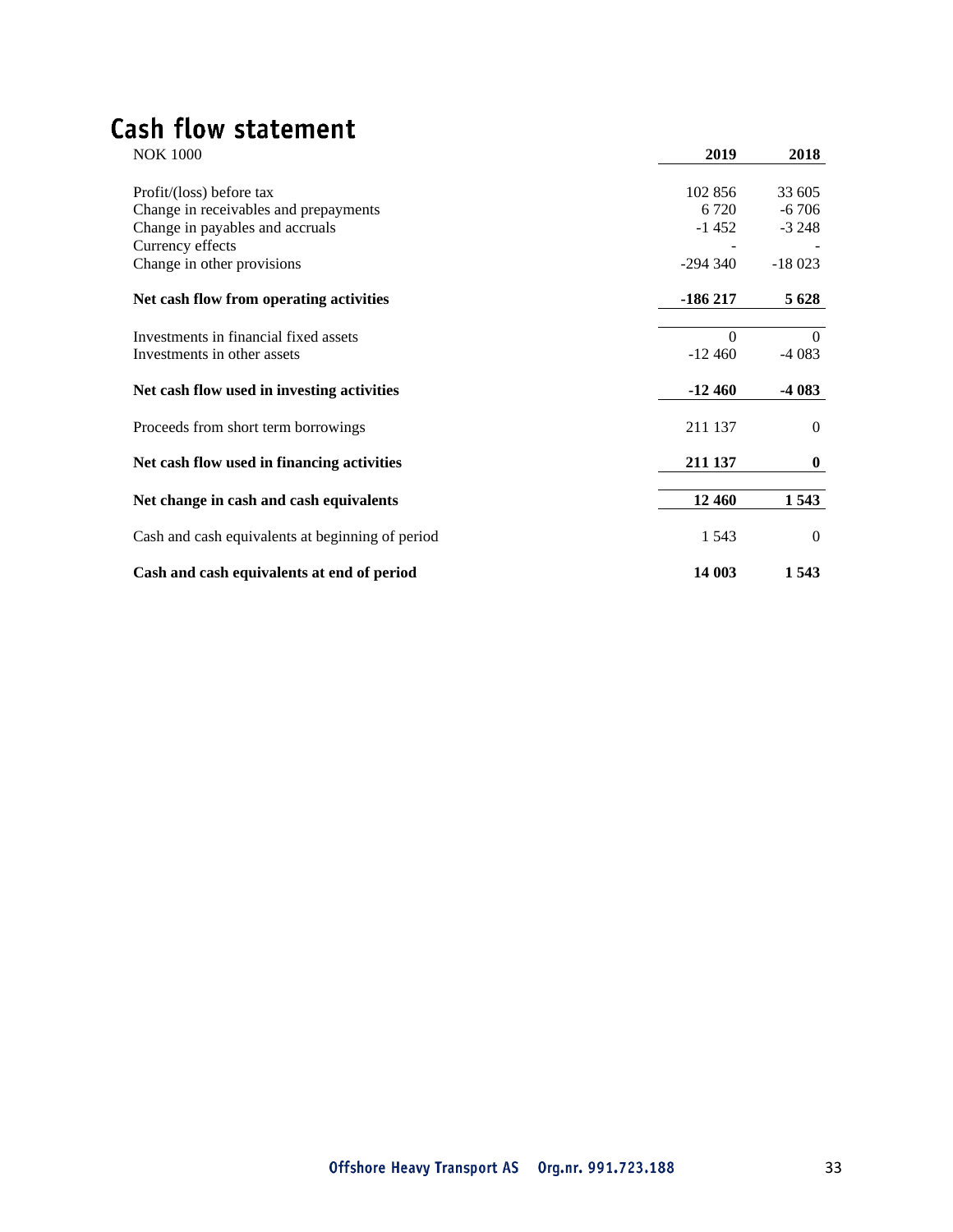## **Notes**

#### **Note 1 Accounting principles for the financial statements for Offshore Heavy Transport AS – parent accounts.**

#### **General**

The financial reports are disclosed in accordance with the Norwegian Accounting Act and Norwegian general accepted accounting principles.

#### **Currency**

The parent company accounts are reported in Norwegian kroner (NOK) which is also the Functional currency for the parent company.

#### **Estimates**

Management has used estimates and assumptions that may have effect on revenues, costs and the valuation of assets and liabilities in the reporting of the annual financial statements.

#### **Measurement of revenues and costs**

Revenues are recognised as they are earned. Costs are recognised in the same reporting period as the corresponding revenues.

#### **Classification and evaluation of balance sheet items**

Current assets and short-term liabilities consist of items due for payment within a year after recognition. Other items are recognised as long-term assets or liabilities.

Current assets are valued at the lowest of acquisition value or fair value. Short-term liabilities are recorded at the nominal value at the time of recognition.

Non-current assets are valued to the value at the time of acquisition less accumulated depreciation. Long-term loans are valued at nominal value at the time of recognition.

#### **Taxes**

The income tax in the statement of income consists of taxes payable and changes in deferred taxes. Deferred tax and deferred tax benefit is calculated based on temporary differences between tax bases of assets and liabilities and their carrying amount for financial reporting purposes and is based on nominal values. Net deferred tax benefit is recorded in the statement of financial position only in the event that it is probable that it can be utilised in the foreseeable future.

Taxes payable and deferred taxes are recorded directly in equity in the event that the tax items are related to equity transactions.

#### **Shares in subsidiaries**

Investment in shares in subsidiaries is accounted for using the cost-method in the statutory accounts. An impairment loss is recognised if the fair value is lower than book value and this is viewed as non-temporary. The impairment loss is reversed to the degree that the fair value improves, and that the improvement is not assumed to be of a short-term nature.

#### **Currency**

Monetary items in foreign currency are recorded at year-end exchange rates, 8.7803 in 2019 and 8.6885 in 2018. Realised currency exchange gains or losses are recorded at the time of payment.

#### **Cash, cash-equivalents and cash flow statement**

Cash and cash-equivalents include cash, bank deposits and other short-term deposits that are repayable on demand.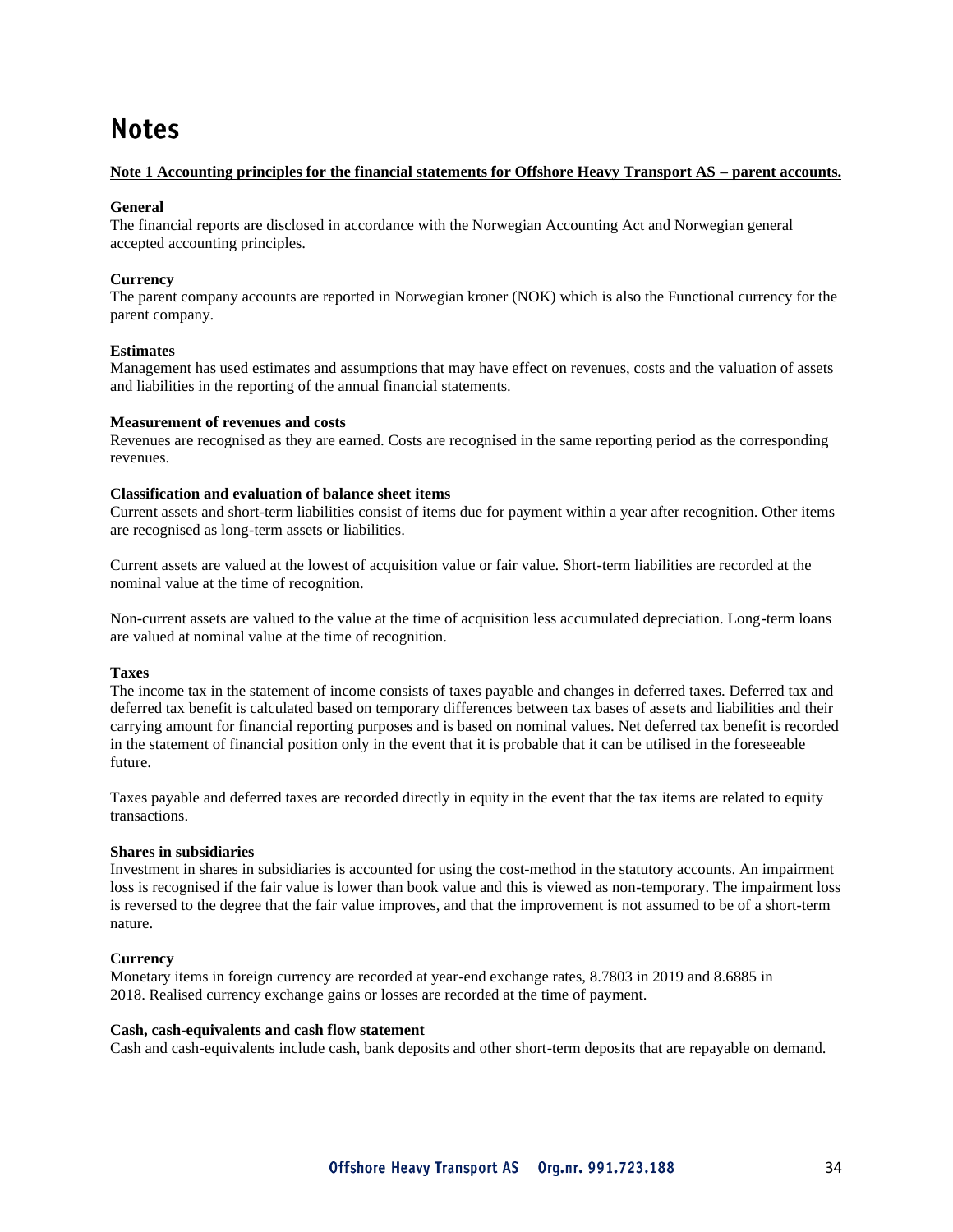#### **Derivative instruments**

Derivative instruments are implemented for the purpose of hedging operational and financial risks. The contracts are with highly rated and reputable financial institutions and commodities brokers, and do not meet criteria for hedge accounting.

Changes in fair value of the company's derivative instruments are recognized immediately in profit or loss and are included in other income or other expenses

#### **Development Asset**

Development assets are capitalized if it is probable that future economic benefits will flow to the entity, and if the cost can be measured reliably.

#### **Government grants**

Government grants are recognized in the accounts if it is reasonable assurance that conditions will be met, and grant will be received. The grant is recorded on a systematic basis over the periods in which the entity recognizes as expenses the related costs for which the grant is intended to compensate.

The cash flow statement is prepared using the indirect method.

#### **Note 2 Specification of sales, general and administration expenses**

NOK 1 000

| <b>Administrative expenses</b>       | 2019    | 2018 |
|--------------------------------------|---------|------|
| <b>Salaries to Directors</b>         |         |      |
| Administration cost                  | 8.149   | 8950 |
| Other operating costs                | 87      | 38   |
| <b>Total administrative expenses</b> | 8 2 3 6 | 8988 |

The company had no employees in 2018, thus no occupational pension scheme pursuant to the occupational pension law.

| Auditor's fees excluding VAT 1)                                    | 2019 | 2018 |
|--------------------------------------------------------------------|------|------|
| Audit fees                                                         | 146  | 217  |
| Audit related fees                                                 | -    |      |
| <b>Total</b>                                                       | 146  | 224  |
| Fees to the auditor are included in administration costs<br>$\Box$ |      |      |

#### **Note 3 Specification of financial items**

| 2019    | 2018    |
|---------|---------|
| 2 7 1 9 | 6875    |
| 2.143   | 1.531   |
|         | 2 7 9 4 |
| 4 861   | 11 200  |
|         |         |

| <b>Other financial costs</b>     | 2019     | 2018   |
|----------------------------------|----------|--------|
| Interest cost to Group companies | $-1,550$ | -5 818 |
| Interest cost on loans           | -8.015   | -1.304 |
| Other financial costs            | $-9313$  | $-55$  |
| <b>Total financial costs</b>     | -18 878  | -7 176 |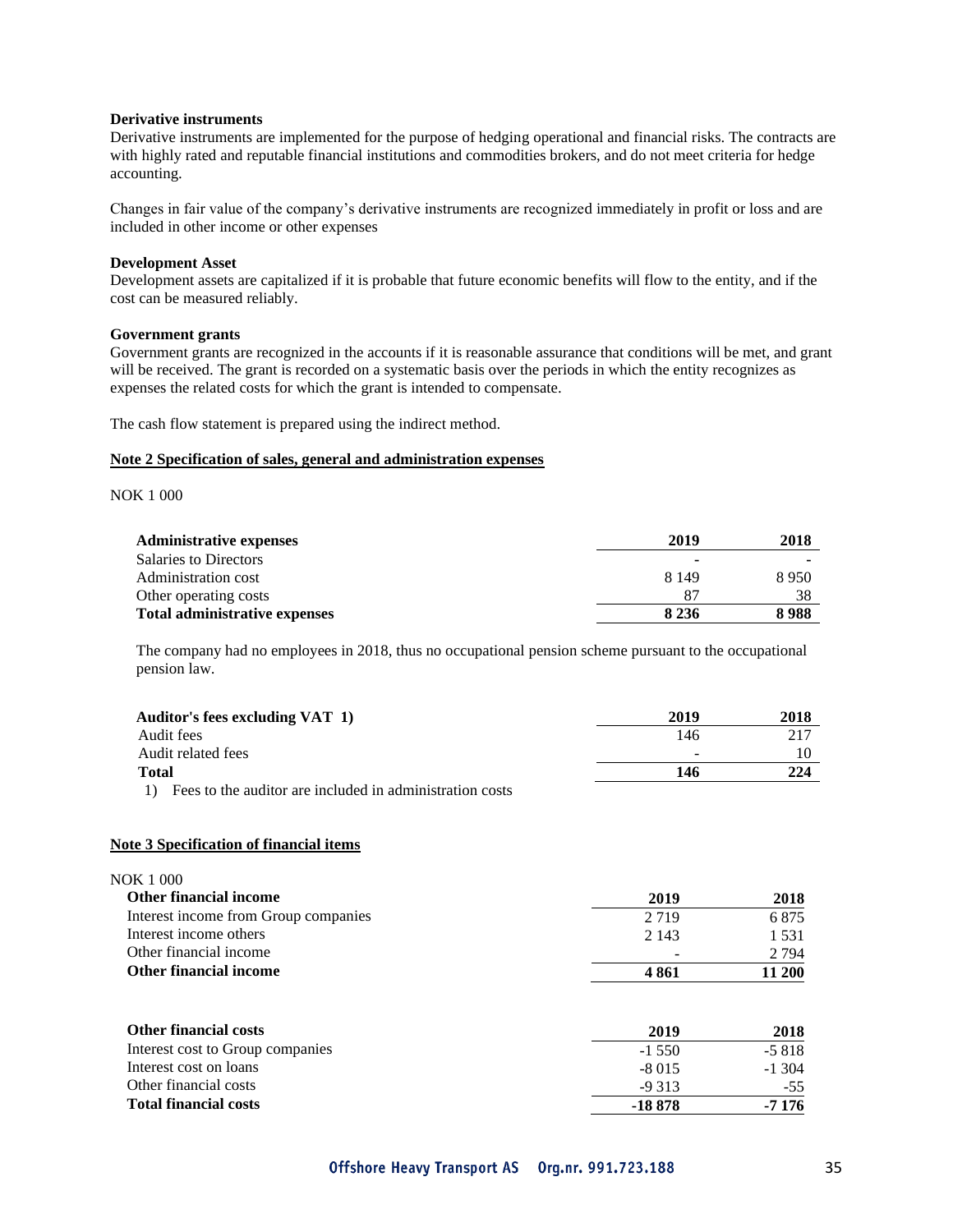| Foreign exchange gain/(loss)                                    | 2019   | 2018    |
|-----------------------------------------------------------------|--------|---------|
| Foreign exchange gain/(loss) re. intercompany loans/receivables | $-205$ | 3 2 7 5 |
| Other foreign exchange gain/(loss)                              | -436   | 1 287   |
| Total foreign exchange gain/(loss)                              | -641   | 4 5 6 2 |

#### **Note 4 Cash and cash equivalents**

NOK 1000

The Company's cash and cash equivalents are denominated in the following currencies as of 31 December 2019:

|                                 | 2019   | 2018  |
|---------------------------------|--------|-------|
| <b>US Dollars</b>               | 1860   | -143  |
| Norwegian kroner                | 12425  | 424   |
| <b>EUR</b>                      | $-281$ | $-24$ |
| Total cash and cash equivalents | 14 003 | 1 543 |

Offshore Heavy Transport AS is party to the corporate group account agreements with banks, thus being the formal owner of the net deposit of the account system at any point in time. The parent company and group net deposit in the group account system consists of the total deposits less the total overdraft of the participants. The net deposit balance of the group account system is at 31 December 2019 NOK 80 550 277 compared to NOK 63 343 113 in 2018.

The Cash and cash equivalents disclosed above and in the statement of cash flow, include no restricted cash.

#### **Note 5 Receivables with due date no later than one year**

| <b>NOK 1000</b>                     | 2019    | 2018    |
|-------------------------------------|---------|---------|
| Dividend from subsidiaries, accrued | 351397  | 68 008  |
| Intercompany short-term loans       | 77 331  | 155 582 |
| Total                               | 429 128 | 223 590 |

Interest bearing loan versus group companies carry interest at 3,54 % for NOK and 4,43 % for USD per annum. Repayment takes place according to agreement. See also note 12.

#### **Note 6 Investments in subsidiaries**

NOK 1000

Investments in shares in subsidiaries are valued by the cost method.

|                              | Country of    |                    | Ownership | <b>Share</b> | Net book |
|------------------------------|---------------|--------------------|-----------|--------------|----------|
| Subsidiary                   | incorporation | <b>Established</b> | interest  | capital      | value    |
| <b>OHT Eagle AS</b>          | Norway        | 2005               | 100%      | <b>200</b>   | 51 873   |
| <b>OHT Falcon AS</b>         | Norway        | 2005               | 100%      | 200          | 54 239   |
| <b>OHT</b> Osprey AS         | Norway        | 2007               | 100%      | 11 110       | 6450     |
| <b>OHT Hawk AS</b>           | Norway        | 2007               | 100%      | 200          | 42 666   |
| <b>OHT Albatross AS</b>      | Norway        | 2015               | 100%      | 500          | 216 123  |
| <b>OHT Alfa Lift AS</b>      | Norway        | 2017               | 100%      | 60           | 301 397  |
| <b>OHT</b> Management AS     | Norway        | 2005               | 100%      | 111          | 5 7 6 7  |
| <b>OHT Renewables UK Ltd</b> | UK            | 2018               | 100%      | $\Omega$     | $\Omega$ |
|                              |               |                    |           |              | 678414   |

The subsidiaries have their main office in Oslo, Norway.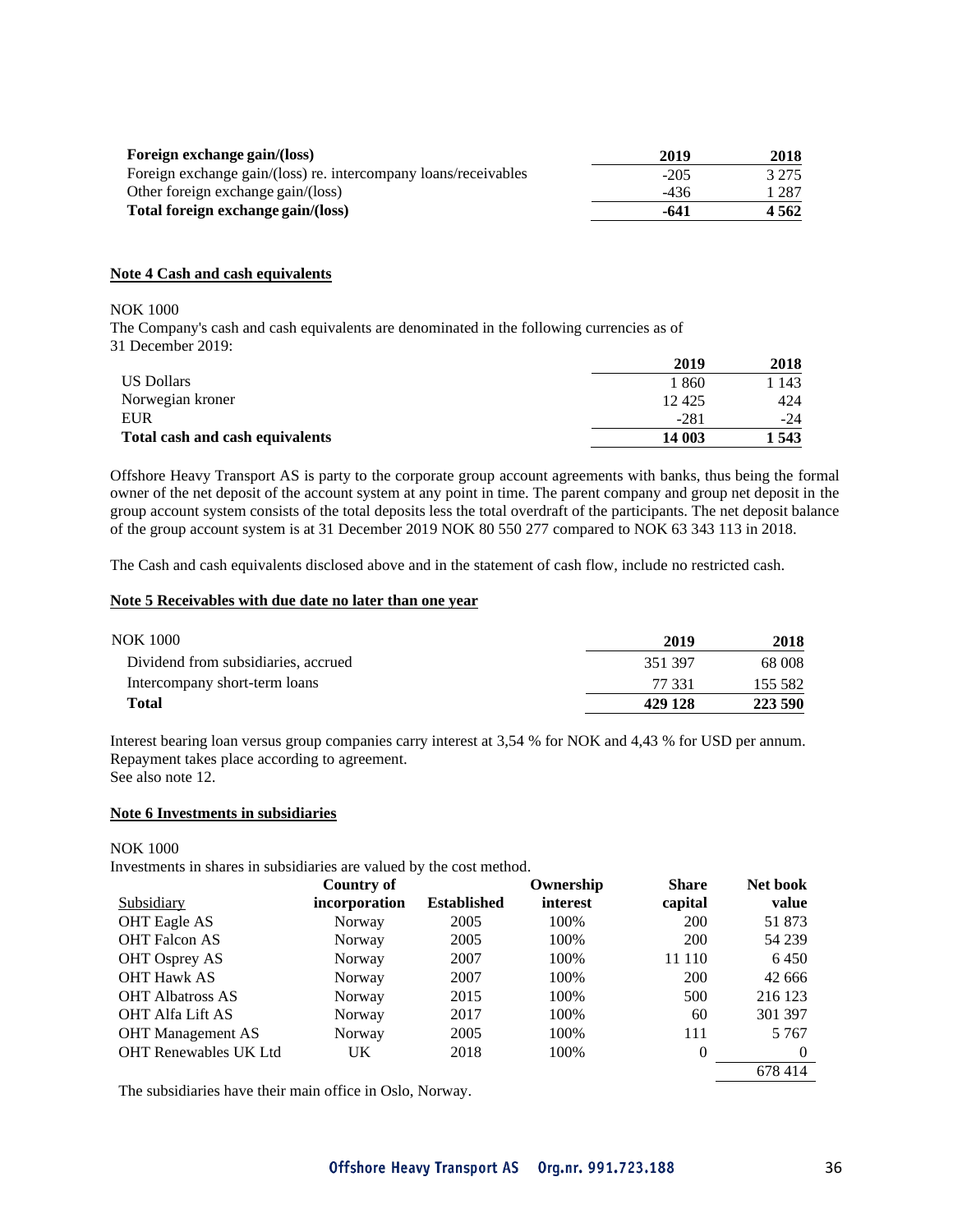#### **Note 7 Taxes**

| <b>NOK 1000</b>                                    |          |          |
|----------------------------------------------------|----------|----------|
|                                                    | 2019     | 2018     |
| Taxes payable                                      |          |          |
| Taxes related to group contribution                |          |          |
| Deferred taxes                                     |          |          |
| Related to temporary differences                   | $-2231$  | 1868     |
| <b>Total taxes</b>                                 | $-2231$  | 1868     |
| <b>Reconciliation of tax expenses</b>              |          |          |
| Net income before tax                              | 102 856  | 33 605   |
| Tax based on nominal tax rate 22% (23%)            | 22 628   | 7729     |
| Permanent differences                              | $-24859$ | $-6210$  |
| Effect of change tax rate from 23% to 22%          | $\theta$ | 349      |
| Net change in temporary differences                | 2 2 3 1  | $-1868$  |
| Deferred tax benefit related to loss carry forward | $-2231$  | 1868     |
| <b>Total taxes</b>                                 | $-2231$  | 1868     |
| <b>Specification of deferred taxes</b>             |          |          |
| Deferred tax asset                                 |          |          |
| Net loss carry forward                             | -44 533  | -34 392  |
| <b>Basis of Deferred tax asset</b>                 | $-44533$ | $-34392$ |
| Deferred tax asset                                 | 9797     | 7566     |

The company is the parent company of the Offshore Heavy Transport Group. The subsidiaries OHT Eagle AS, OHT Falcon AS, OHT Osprey AS, OHT Hawk AS, OHT Albatross AS and OHT Alfa Lift AS are organized within the Norwegian tonnage tax regime. Dividends from the subsidiaries will be exempt from tax within the exemption model.

### **Note 8 Shares and shareholders**

| <b>Shareholders as of 31 December 2019</b> | Number of<br>shares | Ownership<br>shares |
|--------------------------------------------|---------------------|---------------------|
| Songa corp                                 | 6 6 6 7             | 66.67%              |
| Lotus Marine AS                            | 3 3 3 3             | 33.33%              |
| <b>Total number of shares</b>              | 10 000              | 100.00%             |

The share capital consists of 10 000 shares at nominal value NOK 20.-, and of equal rights. Offshore Heavy Transport AS is incorporated in Norway and the share capital is denominated in NOK.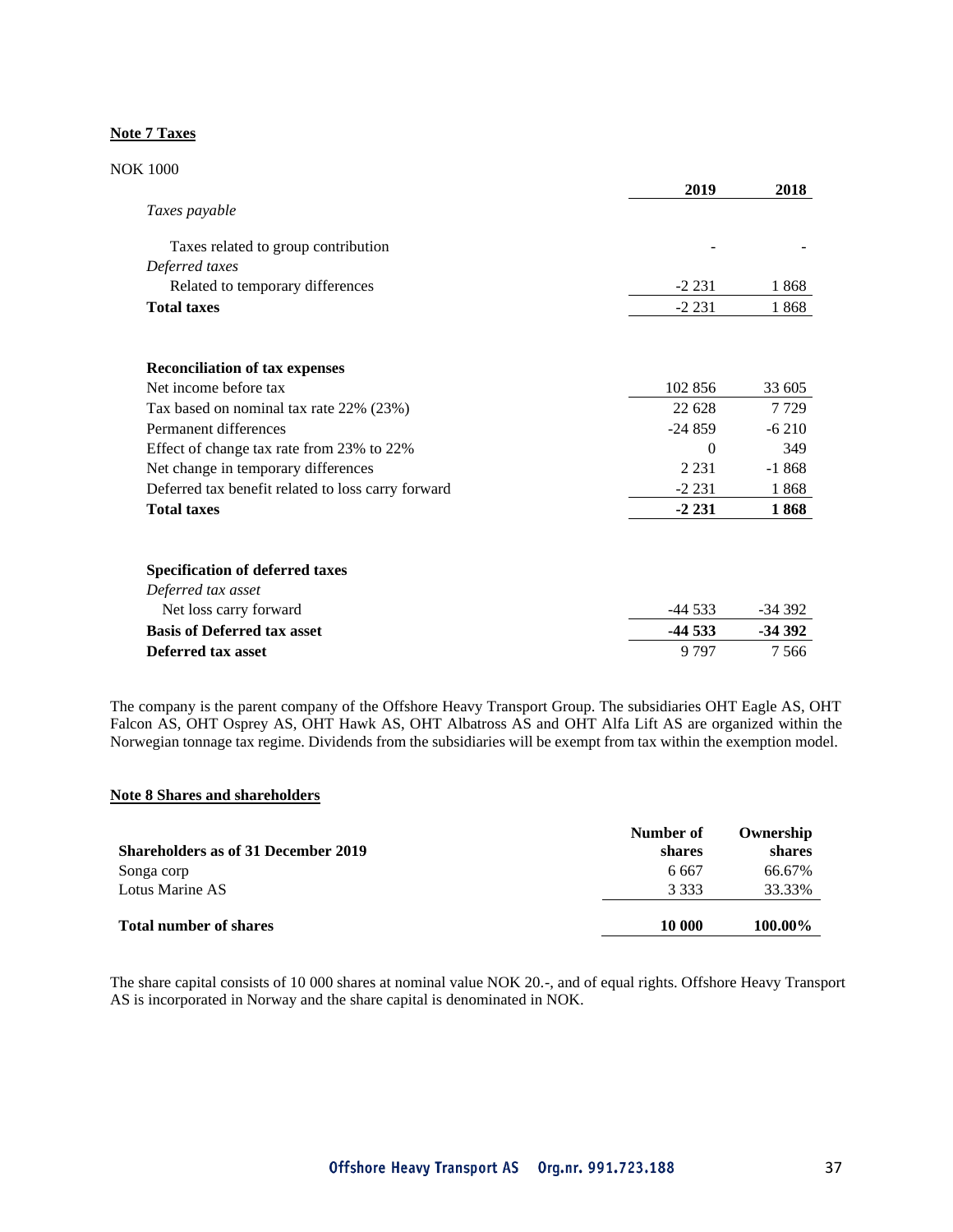#### **Note 9 Issued capital and reserves**

#### NOK 1000

|                                                      | Number of<br>shares | <b>Share</b><br>capital | Paid-in<br>premium | <b>Other</b><br>paid-in<br>equity | <b>Net</b><br>earnings | Total             |
|------------------------------------------------------|---------------------|-------------------------|--------------------|-----------------------------------|------------------------|-------------------|
| <b>Ending balance 2017</b><br>Net profit/(loss) 2018 | 10 000              | 200                     | 8 9 0 3            | ۰<br>-                            | 746 392<br>31 7 37     | 755 496<br>31 737 |
| <b>Ending balance 2018</b>                           | 10 000              | <b>200</b>              | 8 9 0 3            |                                   | 778 129                | 787 233           |
| Net profit/(loss) 2019                               |                     |                         |                    |                                   | 105 087                | 105 087           |
| <b>Ending balance 2019</b>                           | 10 000              | 200                     | 8 9 0 3            |                                   | 8832                   | 892.319           |

Offshore Heavy Transport AS and its subsidiaries are consolidated in the financial statements of Songa Holding AS, enterprise no 988 909 109, Haakon VII's gate 1, 0161 Oslo.

#### **Note 10 Short term interest bearing debt**

NOK 1 000

|                                  | 2019        | 2018   |
|----------------------------------|-------------|--------|
|                                  |             |        |
| Short-term interest-bearing debt | 218 068 648 | $\sim$ |
|                                  |             |        |

On the 31st March 2019 the company entered into an agreement with Skandinaviska Enskilda Banken AB for revolving overdraft facility of USD 30 million.

Offshore Heavy Transport AS is, together with its subsidiaries, jointly and severally liable for the loan. The book value of the loan was USD 25 million as per 31 December 2019.

The company has used the value of its shares in the vessel-owing subsidiaries as security for the total loan facility.

One of the conditions of the loan agreement is that the companies together should have the minimum liquidity of USD 5 million. This condition was fulfilled at the 31st December 2019.

#### **Note 11 Development Asset**

| <b>NOK 1 000</b>                | Development asset |
|---------------------------------|-------------------|
| Cost at 1 January 2019          | 19 635            |
| Additions 2019                  | 12.460            |
| Government grant                | 2.243             |
| <b>Cost at 31 December 2019</b> | 29 852            |

During 2019, 2018 and 2017 the Company has conducted research and development for new and improved methods for heavy transport services. The project has qualified for Government grant in the form of tax relief, under certain conditions that will be met. The estimated useful life for the project will be approximately 20 years.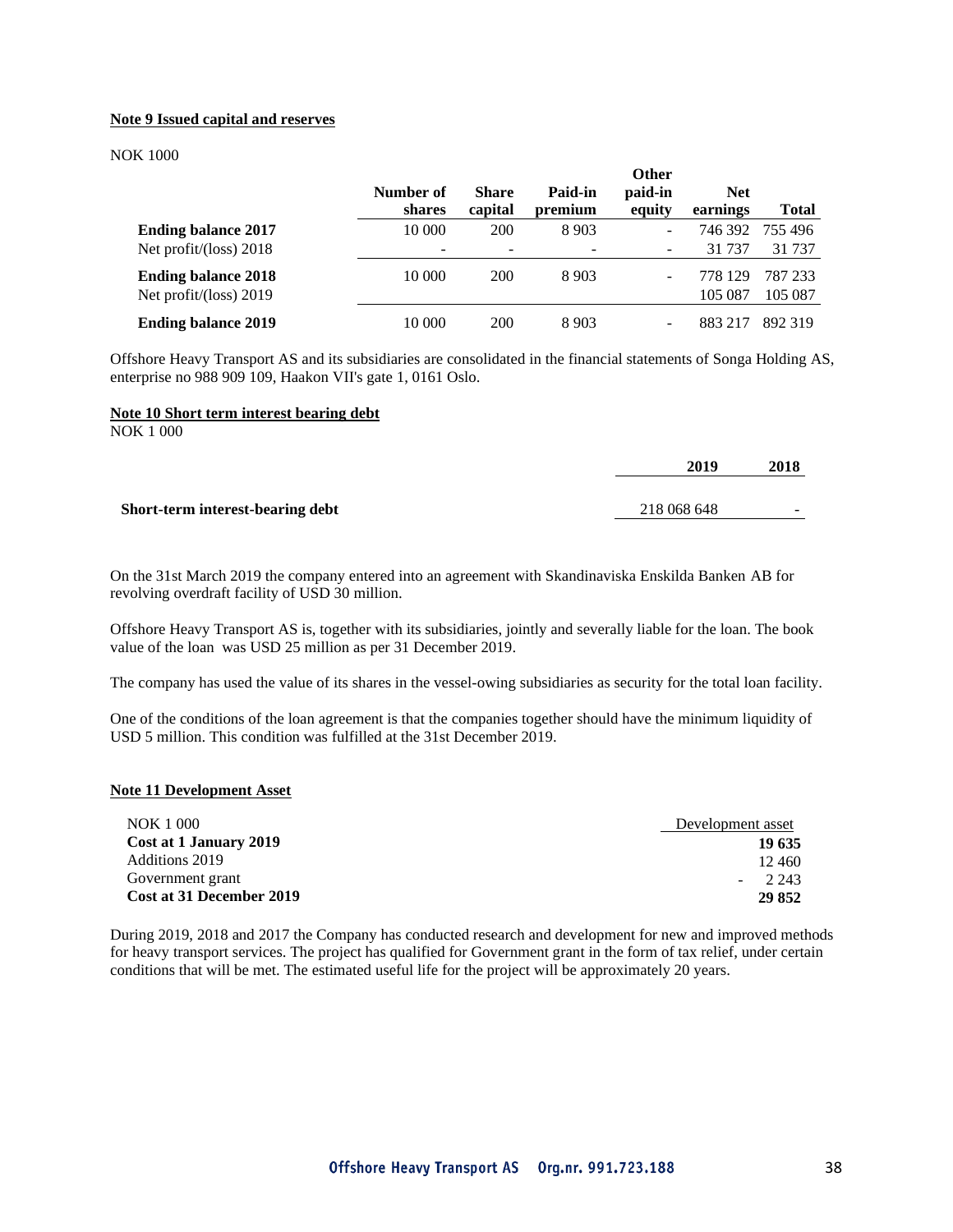#### **Note 12 Related parties**

The Group's main office islocated with the Blystad group, and certain administrative services have been supplied from the Blystad group.

Funds have been transferred internally in the Group during the year; the Parent company has borrowed funds from some subsidiaries with good liquidity and lent to other subsidiaries in need of funds. All transactions with related parties have been made on an arm's length basis and are settled on a regular basis.

Transactions with related parties are specified below:

|                          |      | Sales to related | Purchases from  | Receivable from | Debt to related |
|--------------------------|------|------------------|-----------------|-----------------|-----------------|
|                          | Year | parties          | related parties | related parties | parties         |
| <b>OHT</b> Management AS | 2018 |                  | 8 1 2 1         | 25 5 91         | 27 059          |
| <b>OHT</b> Management AS | 2019 |                  | 7622            | 31 233          | 23 143          |
| <b>OHT</b> Albatross AS  | 2018 |                  |                 | 2 1 7 5         | 2616            |
| <b>OHT Albatross AS</b>  | 2019 |                  |                 | 6 5 8 8         | 20 660          |
| OHT Osprey AS            | 2018 |                  |                 | 60 30 7         | 20 054          |
| <b>OHT Osprey AS</b>     | 2019 |                  |                 | 20 573          | 3               |
| <b>OHT</b> Eagle AS      | 2018 |                  |                 | 64 408          |                 |
| <b>OHT</b> Eagle AS      | 2019 |                  |                 | 11 169          |                 |
| <b>OHT Falcon AS</b>     | 2018 |                  |                 | 34 402          |                 |
| <b>OHT Falcon AS</b>     | 2019 |                  |                 | 3 6 1 1         |                 |
| <b>OHT Hawk AS</b>       | 2018 |                  |                 |                 | 41 3 23         |
| <b>OHT Hawk AS</b>       | 2019 |                  |                 |                 | 19 3 94         |
| <b>OHT Alfa Lift AS</b>  | 2018 |                  |                 | 36 707          | 925             |
| <b>OHT Alfa Lift AS</b>  | 2019 |                  |                 | 10 955          |                 |

See also note 5.

Entity with significant influence over the Group:

The main shareholder of the company (66.67%), Songa Corp, is a company in the Blystad group. Songa Corp is under the control of the Chairman of the Board, Arne Blystad and Board member Marianne H. Blystad.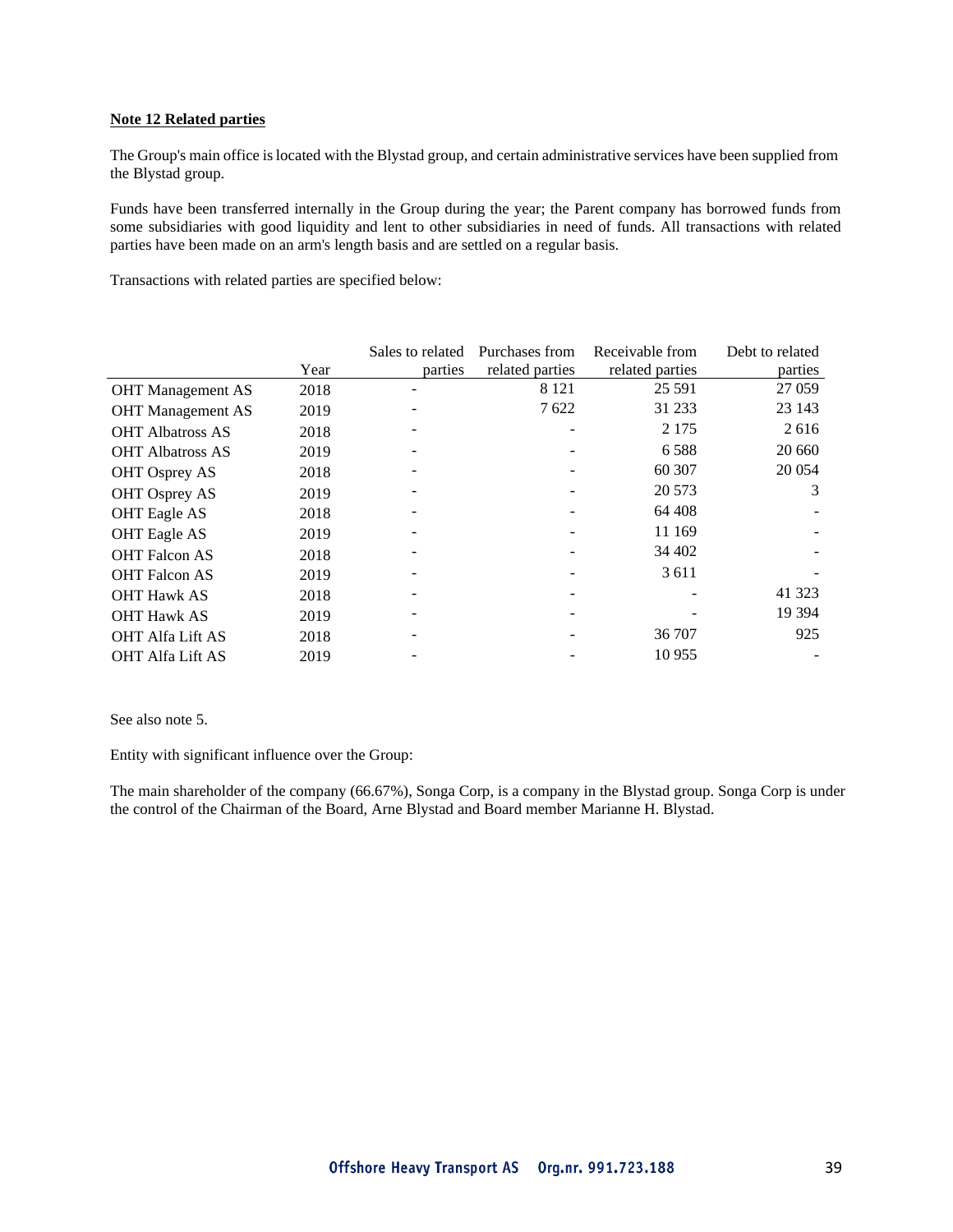

To the General Meeting of Offshore Heavy Transport AS

## **Independent Auditor's Report**

### Report on the Audit of the Financial Statements

### Opinion

We have audited the financial statements of Offshore Heavy Transport AS, which comprise:

- The financial statements of the parent company Offshore Heavy Transport AS (the Company), which comprise the statement of financial position as at 31 December 2019, the statement of income and cash flow statement for the year then ended, and notes to the financial statements, including a summary of significant accounting policies, and
- The consolidated financial statements of the group, which comprise the consolidated statement of financial position as at 31 December 2019, the consolidated statement of comprehensive income, consolidated statement of changes in equity, consolidated cash flow statement for the year then ended, and notes to the financial statements, including a summary of significant accounting policies.

In our opinion:

- The financial statements are prepared in accordance with the law and regulations.
- The accompanying financial statements give a true and fair view of the financial position of the Company as at 31 December 2019, and its financial performance and its cash flows for the year then ended in accordance with the Norwegian Accounting Act and accounting standards and practices generally accepted in Norway.
- The accompanying consolidated financial statements give a true and fair view of the financial position of the group as at 31 December 2019, and its financial performance and its cash flows for the year then ended in accordance with International Financial Reporting Standards as adopted by the EU.

### **Basis for Opinion**

We conducted our audit in accordance with laws, regulations, and auditing standards and practices generally accepted in Norway, including International Standards on Auditing (ISAs). Our responsibilities under those standards are further described in the Auditor's Responsibilities for the Audit of the Financial Statements section of our report. We are independent of the Company and the Group as required by laws and regulations, and we have fulfilled our other ethical responsibilities in accordance with these requirements. We believe that the audit evidence we have obtained is sufficient and appropriate to provide a basis for our opinion.

PricewaterhouseCoopers AS, Dronning Eufemias gate 71, Postboks 748 Sentrum, NO-0106 Oslo T: 02316, org. no.: 987 009 713 VAT, www.pwc.no State authorised public accountants, members of The Norwegian Institute of Public Accountants, and authorised accounting firm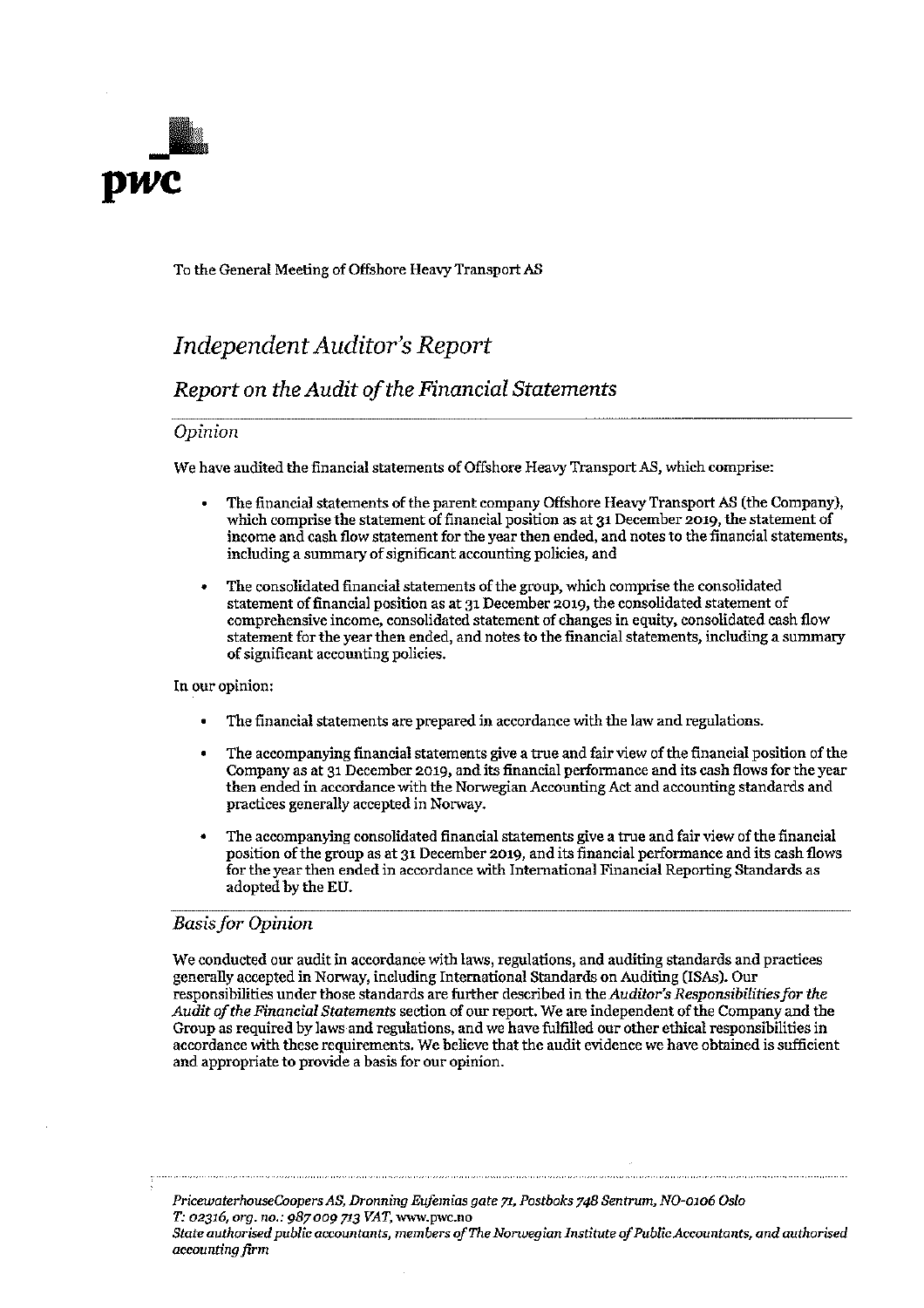

### Other information

Management is responsible for the other information. The other information comprises information in the annual report, except the financial statements and our auditor's report thereon.

Our opinion on the financial statements does not cover the other information and we do not express any form of assurance conclusion thereon.

In connection with our audit of the financial statements, our responsibility is to read the other information and, in doing so, consider whether the other information is materially inconsistent with the financial statements or our knowledge obtained in the audit or otherwise appears to be materially misstated.

If, based on the work we have performed, we conclude that there is a material misstatement of this other information, we are required to report that fact. We have nothing to report in this regard.

### Responsibilities of the Board of Directors and the Managing Director for the **Financial Statements**

The Board of Directors and the Managing Director (Management) are responsible for the preparation in accordance with law and regulations, including fair presentation of the financial statements of the Company in accordance with the Norwegian Accounting Act and accounting standards and practices generally accepted in Norway, and for the preparation and fair presentation of the consolidated financial statements of the Group in accordance with International Financial Reporting Standards as adopted by the EU, and for such internal control as management determines is necessary to enable the preparation of financial statements that are free from material misstatement, whether due to fraud or error.

In preparing the financial statements, management is responsible for assessing the Company's and the Group's ability to continue as a going concern, disclosing, as applicable, matters related to going concern. The financial statements of the Company use the going concern basis of accounting insofar as it is not likely that the enterprise will cease operations. The consolidated financial statements of the Group use the going concern basis of accounting unless management either intends to liquidate the Group or to cease operations, or has no realistic alternative but to do so.

### Auditor's Responsibilities for the Audit of the Financial Statements

Our objectives are to obtain reasonable assurance about whether the financial statements as a whole are free from material misstatement, whether due to fraud or error, and to issue an auditor's report that includes our opinion. Reasonable assurance is a high level of assurance, but is not a guarantee that an audit conducted in accordance with laws, regulations, and auditing standards and practices generally accepted in Norway, including ISAs will always detect a material misstatement when it exists. Misstatements can arise from fraud or error and are considered material if, individually or in aggregate, they could reasonably be expected to influence the economic decisions of users taken on the basis of these financial statements.

For further description of Auditor's Responsibilities for the Audit of the Financial Statements reference is made to https://revisorforeningen.no/revisjonsberetninger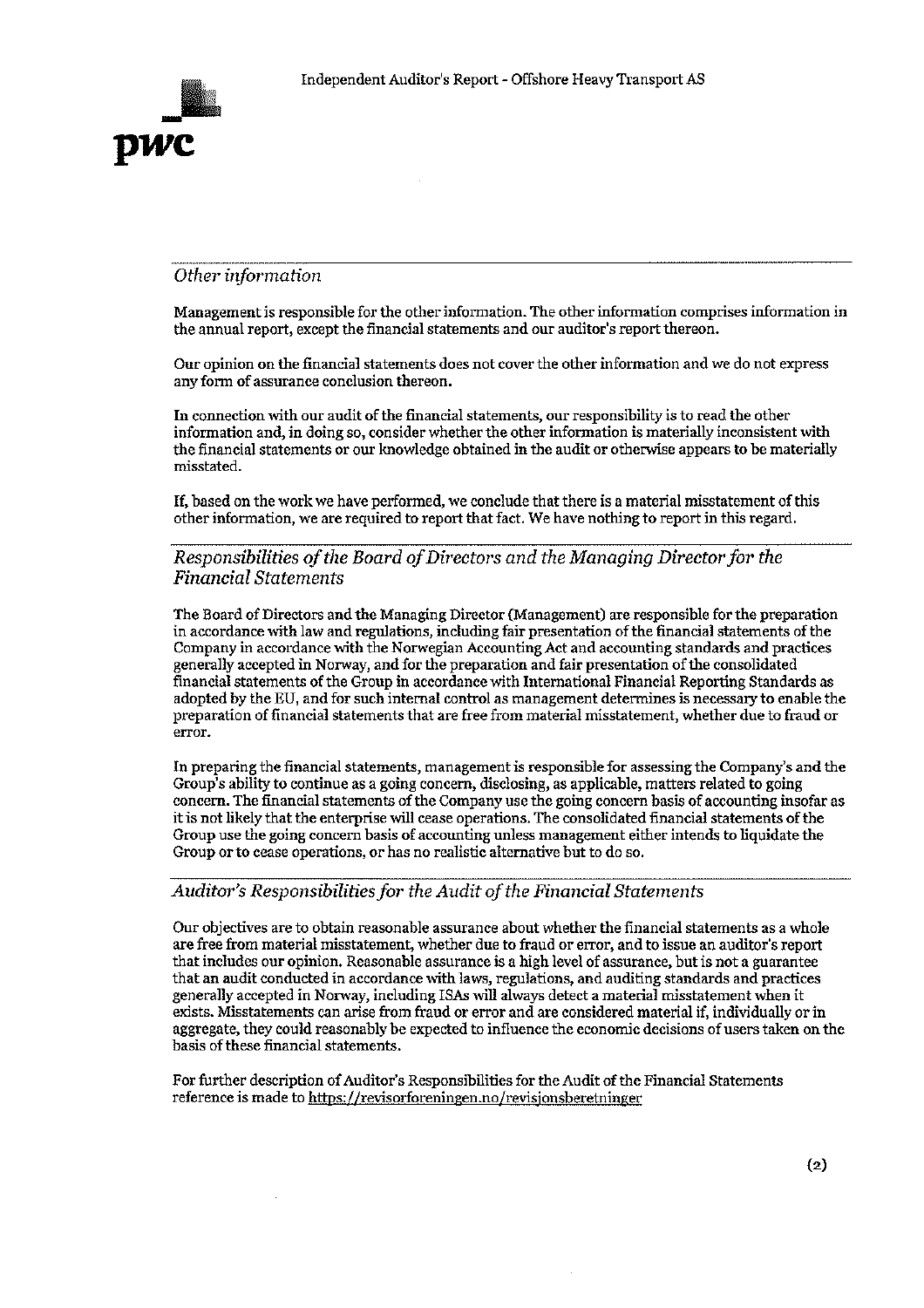

## Report on Other Legal and Regulatory Requirements

Opinion on the Board of Directors' report

Based on our audit of the financial statements as described above, it is our opinion that the information presented in the Board of Directors' report concerning the financial statements and the going concern assumption is consistent with the financial statements and complies with the law and regulations.

### Opinion on Registration and Documentation

Based on our audit of the financial statements as described above, and control procedures we have considered necessary in accordance with the International Standard on Assurance Engagements (ISAE) 3000, Assurance Engagements Other than Audits or Reviews of Historical Financial Information, it is our opinion that management has fulfilled its duty to produce a proper and clearly set out registration and documentation of the Company's accounting information in accordance with the law and bookkeeping standards and practices generally accepted in Norway.

Oslo, 14 May 2020 **PricewaterhouseCoopers AS** 

Bjørn Lund State Authorised Public Accountant (This document is signed electronically)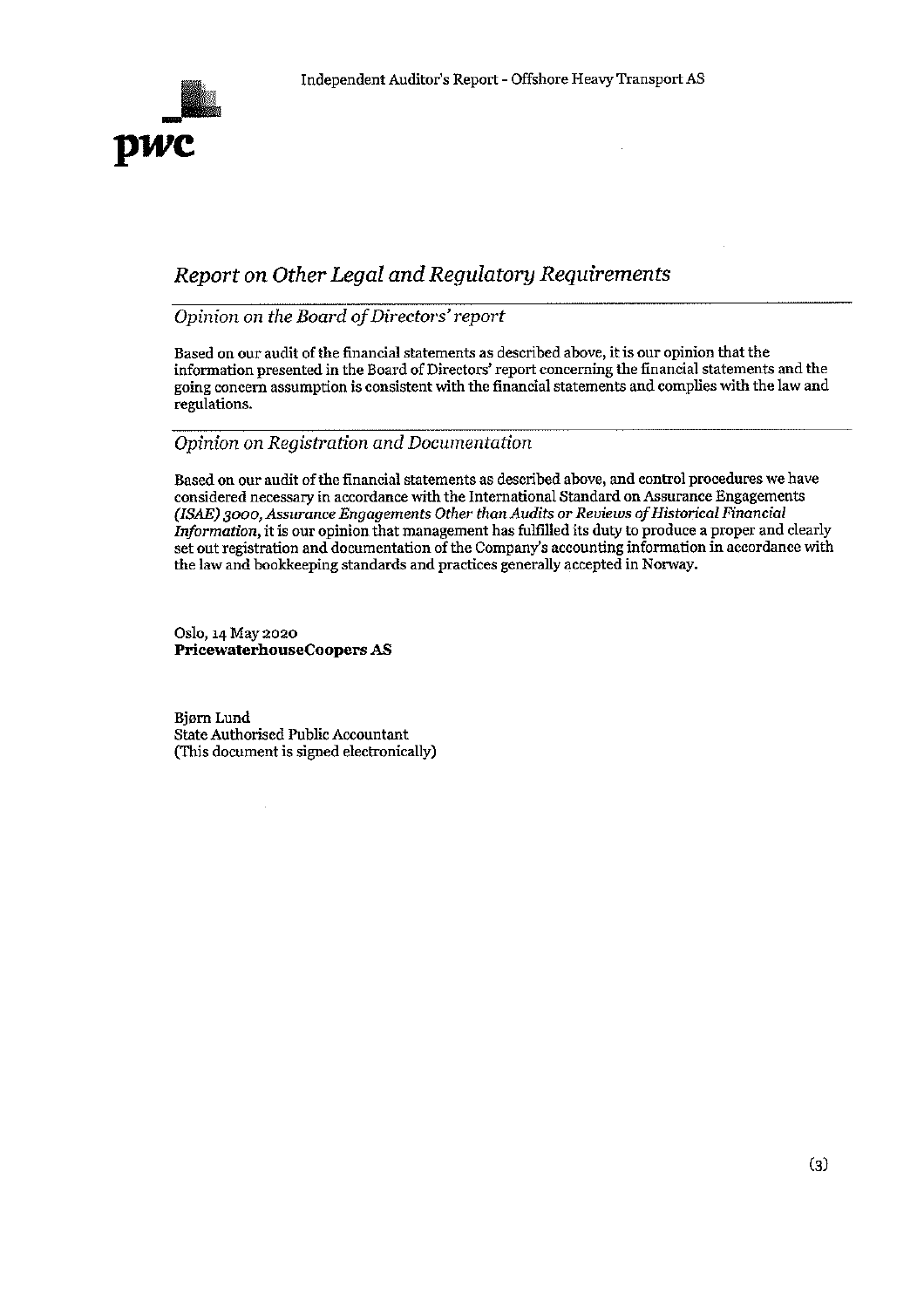

### Securely signed with Brevio

### Revisjonsberetning OHT morselskap og gruppen

# **Signers: Name** Method **Date** 2020-05-14 15:23 Lund, Bjørn **BANKID\_MOBILE**  $\bar{z}$  $\mathcal{A}$ This document package contains: - Closing page (this page) This file is sealed with a digital signature.

-The original document(s) The electronic signatures. These are not visible in the<br>-The electronic signatures. These are not visible in the<br>document, but are electronically integrated.



The seal is a guarantee for the authenticity of the document.